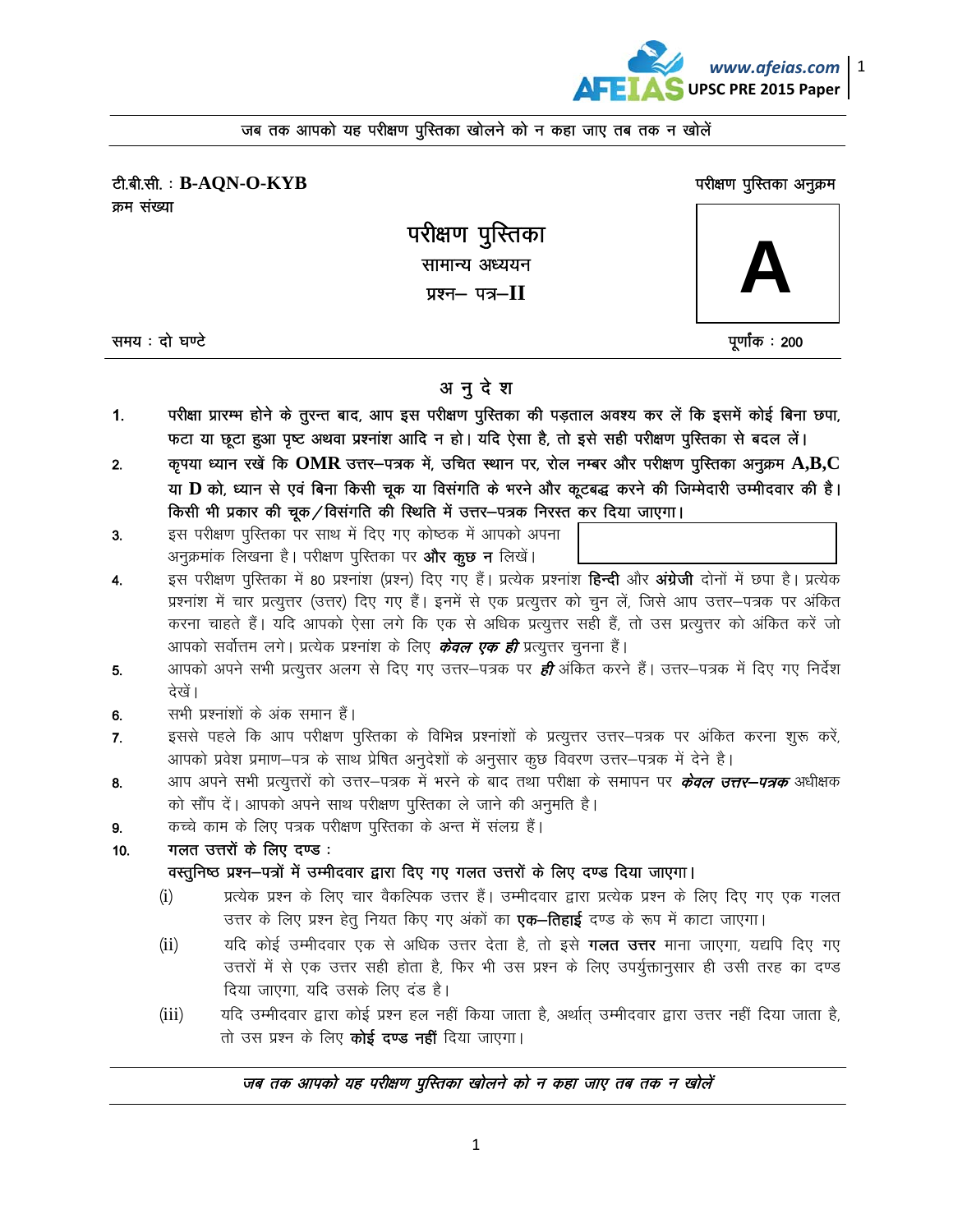

*Note* : English version of the instructions is printed on the front cover of this Booklet

*DO NOT OPEN THIS TEST BOOKLET UNTIL YOU ARE ASKED TO DO SO* 

# **T.B.C. : B-AQN-O-KYB Test Booklet Series**

**Serial** 

# **TEST BOOKLET GENERAL STUDIES PAPER –II**

# *Time Allowed : Two Hours Maximum Marks : 200*

- **INSTRUCTION**  1. IMMEDIATELY AFTER THE COMMENCEMENT OF THE EXAMINATION, YOU SHOULD CHECK THAT THIS TEST BOOKLET DOES *NOT* HAVE ANY UNPRINTED OR TORN OR MISSING PAGES OR ITEMS, ETC. IF SO, GET IT REPLACED BY A COMPLETE TEST BOOKLET.
- 2. **Please note that it is the candidate's responsibility to encode and fill in the Roll Number and Test Booklet Series Code A, B, C or D carefully and without any omission or discrepancy at the appropriate places in the OMR Answer Sheet. Any omission/discrepancy will render the Answer Sheet liable for rejection.**
- 3. You have to enter your Roll Number on the Test Booklet in the Box provided alongside. *DO NOT* write *anything else* on the Test Booklet.
- 4. This Test Booklet contains 80 items (questions). Each item is printed both in Hindi and English. Each item comprises four responses (answers). You will select the response which you want to mark on the Answer Sheet. In case, you feel that there is more than one correct response, mark the response which you consider the best. In any case, choose *ONLY ONE* response for each item.
- 5. You have to mark all your responses *ONLY* on the separate Answer Sheet provided. See directions in the Answer Sheet.
- 6. All items carry equal marks.
- 7. Before you proceed to marks in the Answer Sheet the response to various items in the Test Booklet, you have to fill in the some particulars in the Answer Sheet as per instructions sent to you with your Admission Certificate.
- 8. After you have completed filling in all your responses on the Answer Sheet and the examination has concluded, you should hand over to the Invigilator *only the Answer*  **Sheet.** You are permitted to take away with you the Test Booklet.
- 9. Sheets for rough work are appended in the Test Booklet at the end.

# 10. **Penalty for wrong answers : THERE WILL BE PENALTY FOR WRONG ANSWERS MARKED BY THE CANDIDATE.**

(i) There are four alternatives for the answer to every question. For each question which has a penalty for which a wrong answer has been given by the candidate, **one-third** of the marks assigned to that question will be deducted as penalty.

**A**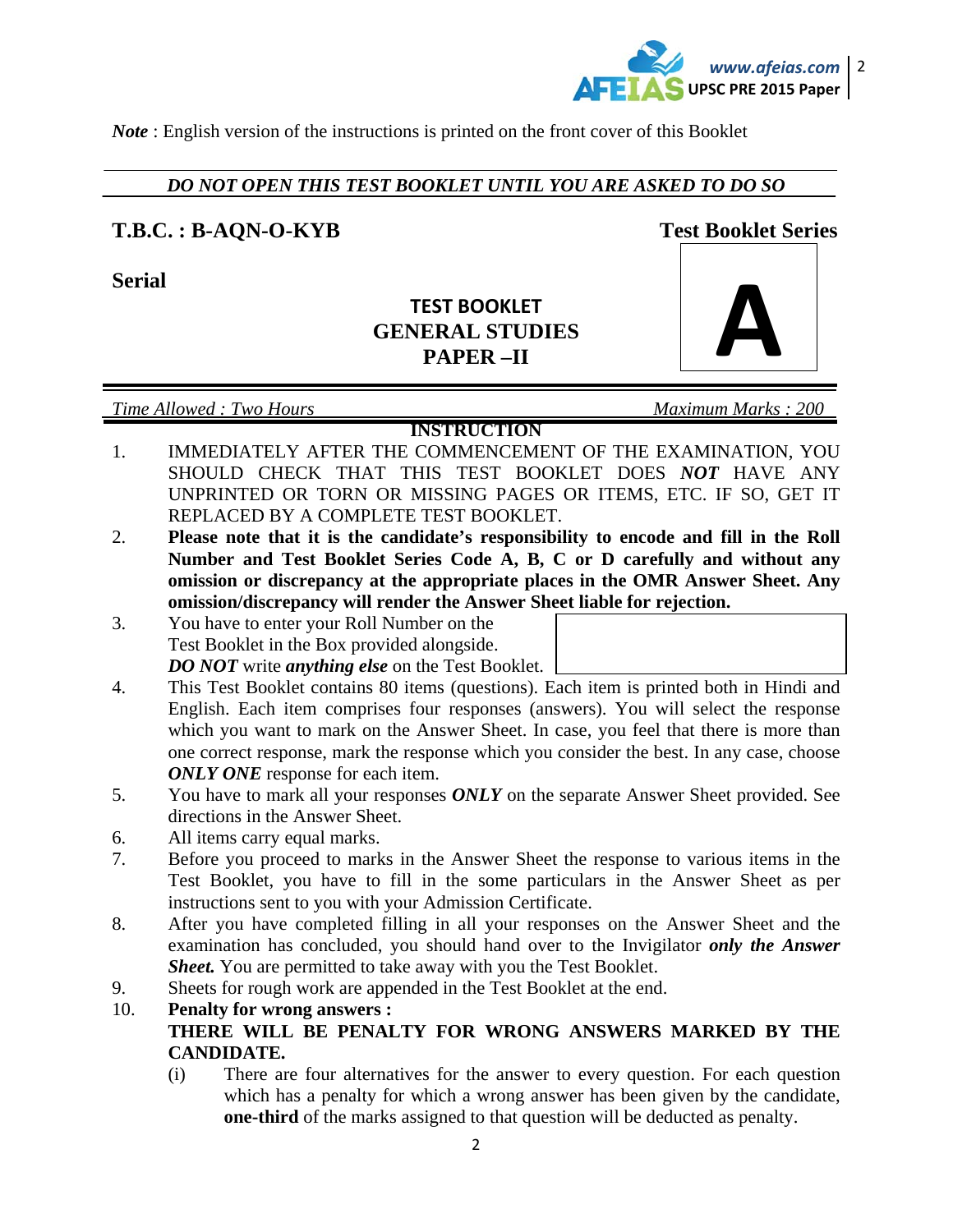

- If a candidate gives more than one answer, it will be treated as a wrong answer  $(ii)$ even if one of the given answer happends to be correct and there will be same penalty as above to that question, if it has a penalty.
- If a question is left blank, i.e., no answer is given by the candidate, there will be  $(iii)$ no penalty for that question

```
DO NOT OPEN THIS TEST BOOKLET UNTIL YOU ARE ASKED TO DO SO
```
<u>ध्यान दें : अनुदेशों का हिन्दी रूपान्तर इस पुस्तिका के पिछले पृष्ठ पर छपा है।</u>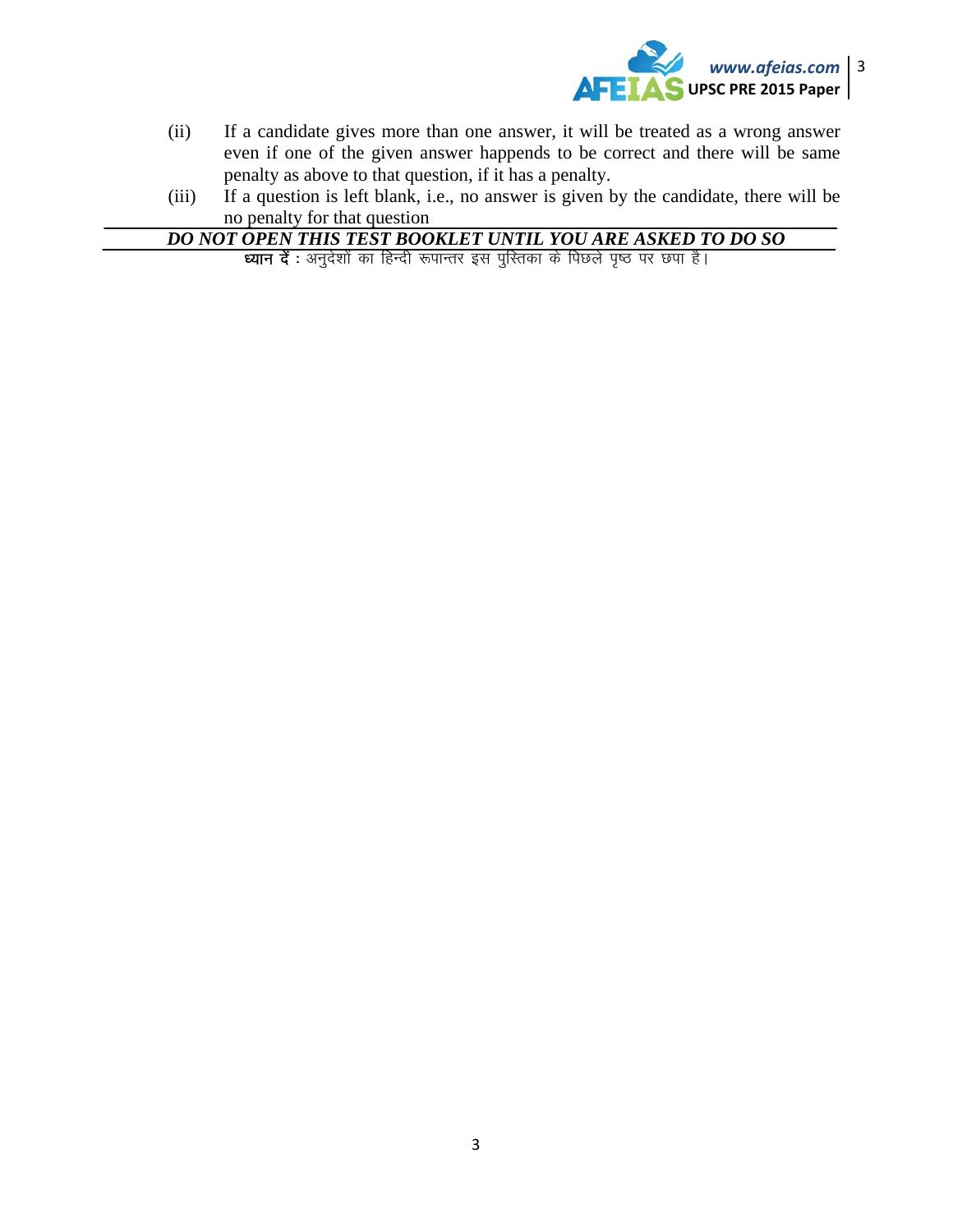

Direction for the following 8 (eight) items :

*Read the following six passages and answer the items that follow. Your answer to these items should be based on the passages only.*  **Passage – 1** 

Human history abounds in claims and theories confining the right of governing to few select citizens. Exclusion of the many is justified on the ground that human beings may be rightfully segregated for the good of society and viability of the political process.

- **1.** Which one of the following statements is *least essential* as a part of the argument in the above passage  $\mathcal{P}$ 
	- (a) Man seeks control over external things affecting him.
	- (b) In society, there are 'super' and 'sub' human beings.
	- (c) Exceptions to universal citizen participation are conducive to systemic efficacy.
	- (d) Governing implies recognitions of disparities in individual capacities.

# **Passage – 2**

By 2050, the Earth's population will likely have swelled from seven to nine billion people. To fill all those stomachs – while accounting for shifting consumption patterns, climate change, and a finite amount of arable land and potable water – some experts say food production will have to double. How can we make the numbers add up ? Experts say higher yielding crop varieties and more efficient farming methods will be crucial. So will waste reduction. Experts urge cities to reclaim nutrients and water from waste streams and preserve farmland. poor countries, they say, can improve crop storage and packaging and

rich nations could cut back on resourceintensive foods like meat.

- **2.** Which one of the following statements *best sums up* the above passage ?
	- (a) The population of the world is growing very fast.
	- (b) Food security is a perennial problem only in developing countries.
	- (c) The world does not have enough resources to meet the impending food scarcity.
	- (d) Food security is increasingly a collective challenge.

# **Passage – 3**

Many people in india feel that if we cut our defence expenditure on weaponbuilding, we can create a climate of peace with our neighbours, subsequently reducing the conflict or creating a no-war situation. people who proclaim such ideas are either the victims of war or the propagators of false argument.

- **3.** With reference to the above passage. which of the following is the *most valid assumption* ?
	- (a) Building of weapons systems by us has instigated our neighbours to wage wars against us.
	- (b) The greater spending on weapon-building by us would lessen the possibility of armed conflict with our neighbours.
	- (c) It is necessary to have state of the art weapons systems for national security.
	- (d) Many people in India believe that we are wasting our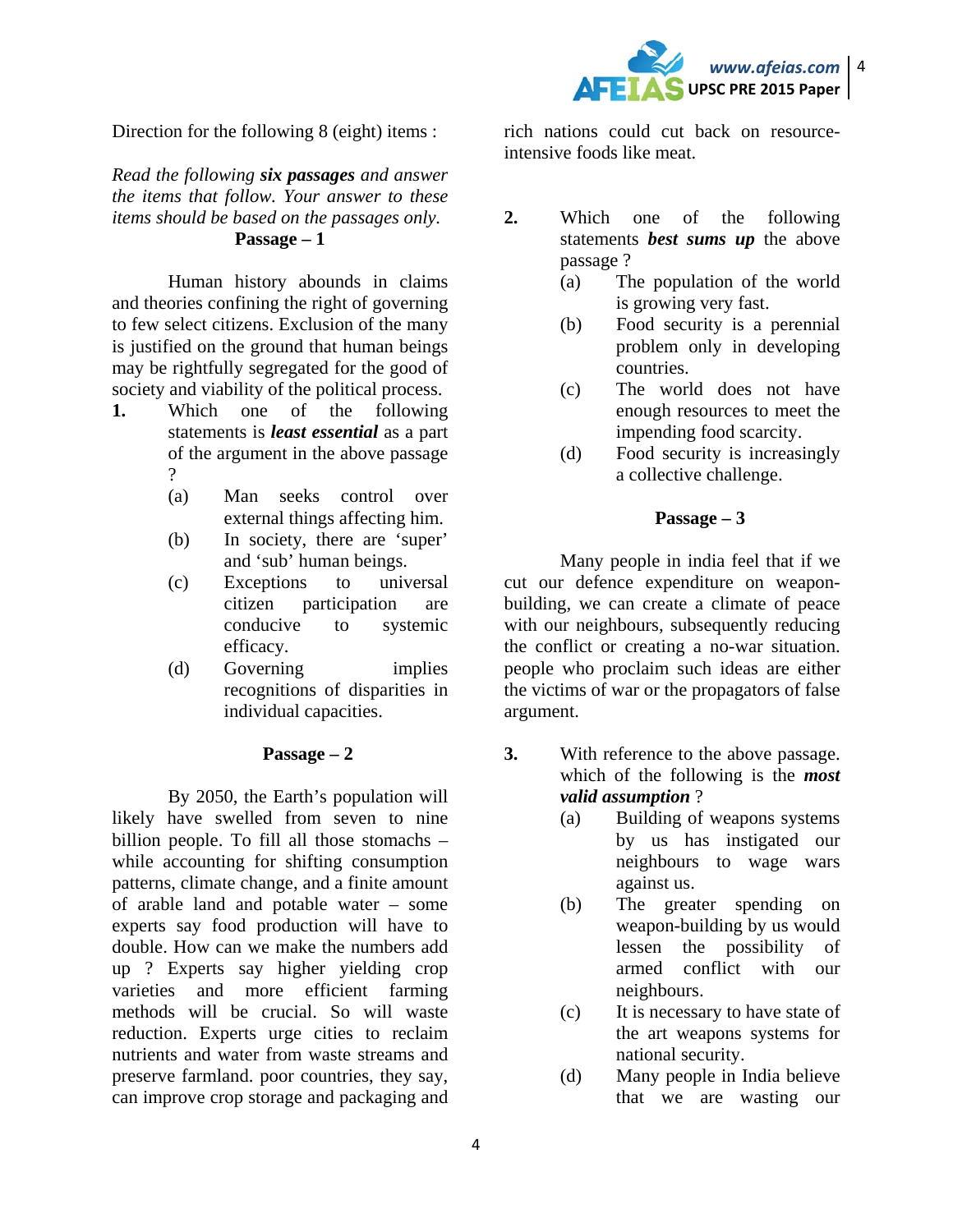

वर्ष 2050 तक, पृथ्वी पर जनसंख्या संभावित रूप से सात अरब (बिलियन) से बढ कर नौ अरब हो चुकी होगी। उन सबका पेट भरने के लिए – उपभोग के बदलते हुए प्रतिरूपों, जलवायु परिवर्तन, और कृषि—योग्य भूमि तथा पेय जल की सीमित मात्रा को ध्यान में रखते हुए – कुछ विशेषज्ञों का कहना है कि खाद्य उत्पादन दुगुना करना पड़ेगा। हम इसे किस प्रकार उपलब्ध कर सकते हैं ? विशेषज्ञ कहते हैं कि अपेक्षाकृत अधिक उपज देने वाली फसलों की किस्में तथा कृषि के अपेक्षाकृत अधिक कृशल तरीके निर्णायक होंगे। इसी प्रकार संसाधनों को कम-से-कम व्यर्थ जाने देना भी निर्णायक होगा। विशेषज्ञों का आग्रह है कि नगरों की अपशिष्ट जलधाराओं (वेस्ट स्ट्रीम्स) से पोषक–तत्त्वों और जल को पूनः प्राप्त किया जाए, एवम कृषि भूमि का संरक्षण करें। वे कहते हैं कि निर्धन राष्ट्र अपने फसल भंडारण एवं पैकेजिंग में सुधार कर सकते हैं और समृद्ध राष्ट्र मांस जैसे संसाधन-सघन (रिसोर्स-इन्टेन्सिव) खाद्यों में कटौती कर सकते हैं।

- निम्नलिखित कथनों में से कौन–सा एक  $2.$ उपर्युक्त परिच्छेद का सर्वोत्तम सारांश रूप प्रस्तुत करता है ?
	- $(a)$ विश्व की जनसंख्या बहुत तेज़ी से बढ़ रही है।
	- $(b)$ खाद्य सुरक्षा केवल विकासशील देशों में ही एक चिरस्थायी समस्या है।
	- खाद्य के सन्निकट अभाव को पूरा करने  $(c)$ के लिए विश्व के पास पर्याप्त संसाधन नहीं हैं।
	- खाद्य सुरक्षा एक लगातार बढ़ती हुई  $(d)$ सामूहिक चुनौती है।

परिच्छेद $-3$ 

resources weaponon building.

#### निम्नलिखित 8 (आठ) प्रश्नांशों के लिए निर्देश :

निम्नलिखित **छह परिच्छेदों** को पढिए और उनके नीचे आने वाले प्रश्नांशों के उत्तर दीजिए। इन प्रश्नांशों के आपके उत्तर केवल इन परिच्छेदों पर ही आधारित होने चाहिए ।

#### परिच्छेद $-1$

मानव इतिहास ऐसे दावों और सिद्धन्तों से भरा पड़ा है, जो शासन करने का अधिकार केवल कूछ चुनिंदा नागरिकों तक सीमित करते हैं। अधिकांश लोगों को इसमें शामिल न करना इस आधार पर न्यायोचित ठहराया गया है कि मानव को, समाज की भलाई और राजनीतिक प्रक्रिया की व्यवहार्यता के लिए, न्यायसंगत रूप से पृथक्कृत किया जा सकता है।

- $1<sup>1</sup>$ निम्नलिखित कथनों में से कौन-सा एक, उपर्युक्त परिच्छेद में युक्ति (आर्गुमेंट) के एक अंश के रूप में *न्यूनतम आवश्यक है ?* 
	- मानव, उसे प्रभावित करने वाली बाह्य  $(a)$ वस्तुओं पर नियंत्रण पाने का प्रयास करता है।
	- समाज में, 'अधिमानव (सुपरह्यूमन)'  $(b)$ और 'अवमानव (सबह्यूमन)' होते हैं।
	- सर्वजनीन नागरिक भागीदारी  $(c)$ में अपवाद, पूरे तंत्र की क्षमता के लिए सहायक हैं।
	- $(d)$ शासन करने में यह मान्यता निहित है व्यक्तियों की कि अलग-अलग क्षमताओं में असमानताएँ होती हैं।

परिच्छेद $-2$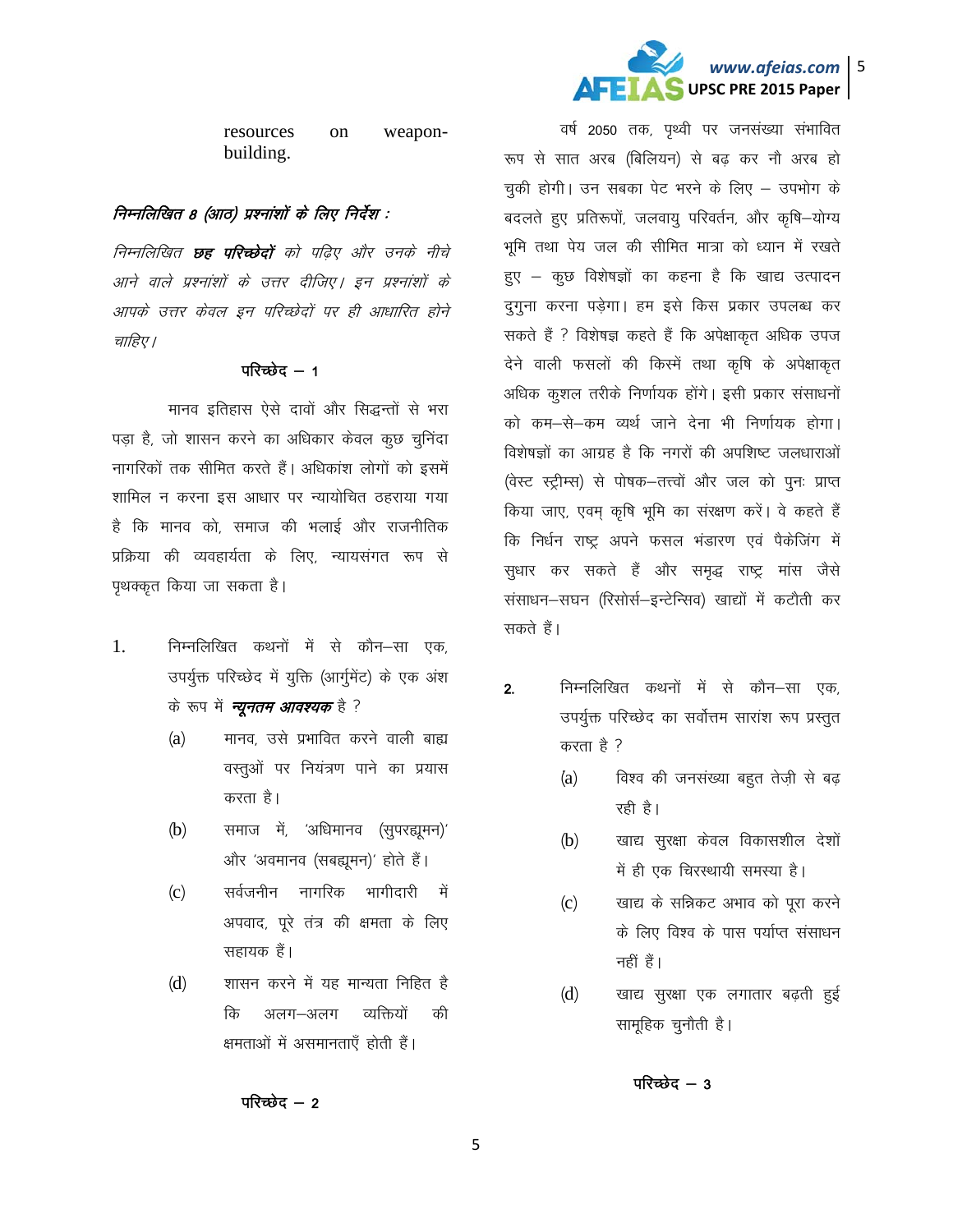

भारत में अनेक लोगों का यह विचार है कि यदि हम शस्त्र-निर्माण पर अपने रक्षा व्यय को कम कर दें. तब हम अपने पड़ोसियों के साथ शांति का वातावरण बना सकते हैं. जिससे उत्तरोत्तर संघर्ष कम होगा अथवा युद्ध–मूक्त स्थिति बनेगी। जो लोग इस प्रकार के विचार घोषित करते हैं, वे या तो युद्ध पीड़ित हैं अथवा मिथ्या तर्क फैलाने वाले हैं।

- उपर्युक्त परिच्छेद के संदर्भ में, निम्नलिखित में से  $3<sub>1</sub>$ कौन—सी सर्वाधिक एक वैध पूर्वधारणा (अजम्प्शन) है ?
	- हमारे शस्त्र-प्रणालियों के निर्माण से  $(a)$ हमारे पडोसी हमारे विरुद्ध युद्ध के लिए उत्तेजित हुए हैं।
	- हम शस्त्र–निर्माण पर जितना अधिक  $(b)$ व्यय करेंगे. हमारे पड़ोसियों के साथ सशस्त्र संघर्ष की संभावना उतनी ही कम होगी।
	- $(c)$ राष्ट्रीय सुरक्षा के लिए यह आवश्यक है कि हमारे पास अत्याधुनिक शस्त्र-प्रणालियाँ हों।
	- $(d)$ भारत में अनेक लोगों का विश्वास है क्रि हम शस्त्र–निर्माण में अपने संसाधनों का अपव्यय कर रहे हैं।

#### Passage  $-4$

India accounts for nearly a fifth of the world's child deaths. In terms of numbers, it is the highest in the world  $-$ 

nearly 16 lakhs every year. Of these, more than half die in the first month of life. Officials believe that the reason for this is the absence of steps to propagate basic health practices relating to breast feeding and immunization. Also the large reproductive population of 2-6 crore remains bereft of care during the critical phases of pregnancy and post-delivery. Added to this is the prevalence of child marriages, anaemia among young women and lack of focus on adolescent sanitation, all of which impact child death rates.

- 4. Which is the *critical inference* that can be made from the above passage  $\gamma$ 
	- (a) A lot of Indians are illiterate and hence do not recognize the value of basic health practices.
	- (b) India has  $\mathbf{a}$ huge very the population and government alone cannot manage public health services
	- Universalization  $(c)$ and integration of maternal health and child health services can effectively address the problem.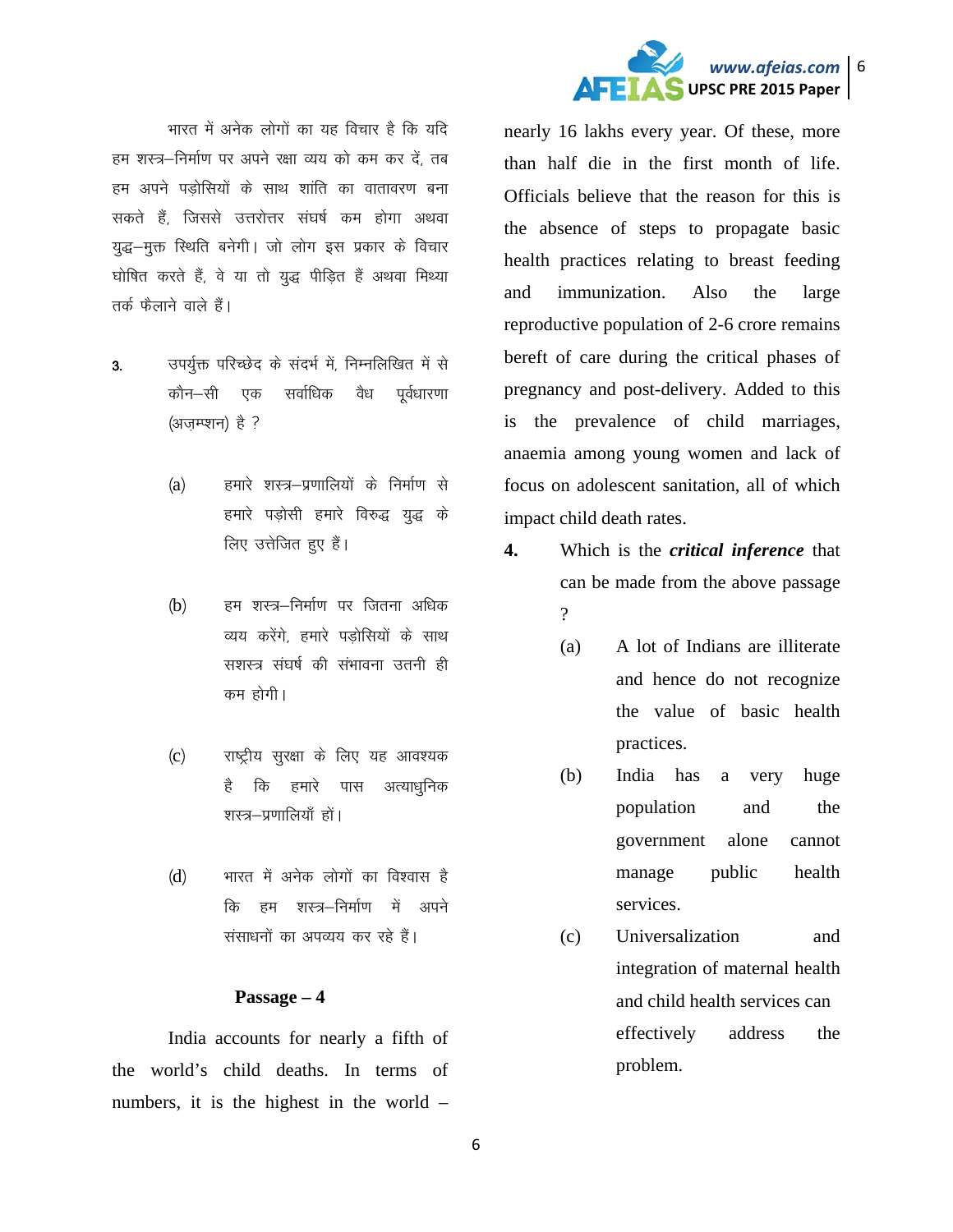



(d) The nutrition of women in child bearing age does not affect child mortality rate.

#### **Passage – 5**

Foods travel more than the people who eat them. Grocery stores and supermarkets are loaded with preserved and processed foods. This, however, often leads to environmental thrests, such as pollution generated by long distance food transportation and wastage of food during processing and transportation, destruction of rain forests, reduced nutritional content, increased demand for preservation and packaging. Food insecurity also increases as the produce comes from regions that are not feeding their own population properly.

- **5.** With reference to the above passage, which of the following statements is/are true ?
	- 1. Consuming regionally grown food and not depending on travelled food is a part of eco-friendly behavior.
	- 2. Food processing industry puts a burden on our natural resources.

Select the correct answer using the code given below :

 $(a)$  1 only

- $(b)$  2 only
- (c) Both 1 and 2
- (d) Neither 1 nor 2

#### परिच्छेद $-4$

विश्व की बाल मृत्यु में लगभग पाँचवाँ भाग भारत का है। संख्या के आधार पर, यह दुनिया में सर्वाधिक बाल मृत्यू है – लगभग 16 लाख प्रति वर्ष। इनमें से, आधे से अधिक की जीवन के प्रथम मास में ही मृत्यू हो जाती है। जैसा कि अधिकारियों का विश्वास है, इसका कारण यह है कि स्तनपान और प्रतिरक्षीकरण (इम्युनाइजेशन) से संबंधित आधारभूत स्वास्थ्य आचरणों के प्रसार के लिए कदम नहीं उठाए गए हैं। साथ ही, 2.6 करोड की विशाल गर्भधारण-योग्य जनसंख्या गर्भावस्था तथा प्रसव–पश्चात के संकटपूर्ण समय के दौरान देखभाल से वंचित भी बनी रहती है। इसमें बाल विवाहों का प्रचलन, युवतियों में अरक्तता (अनीमिया) तथा किशोरावस्था की स्वच्छता पर विशेष ध्यान न होना भी शामिल है, जो सभी बाल मृत्यू दरों को प्रभावित करते हैं।

- **4.** उपर्युक्त परिच्छेद से, कौन–सा *निर्णायक अनुमान (इनफेरेंस)* निकाला जा सकता है ?
- (a) बहुत से भारतीय निरक्षर हैं, इसलिए आधारभूत रवास्थ्य आचरणों का मूल्य नहीं पहचानते हैं।
- (b) भारत की जनसंख्या अति विशाल है और केवल सरकार ही लोक स्वास्थ्य सेवाओं का प्रबंधन नहीं कर सकती।
- (c) मातृ स्वास्थ्य तथा बाल स्वास्थ्य सेवाओं को एकीकृत करने और सबको सूलभ कराने से इस समस्या को प्रभावी रूप से हल किया जा सकता है ।
- (d) गर्भधारण-योग्य महिलाओं का पोषण बाल मृत्यू दर को प्रभावित नहीं करता।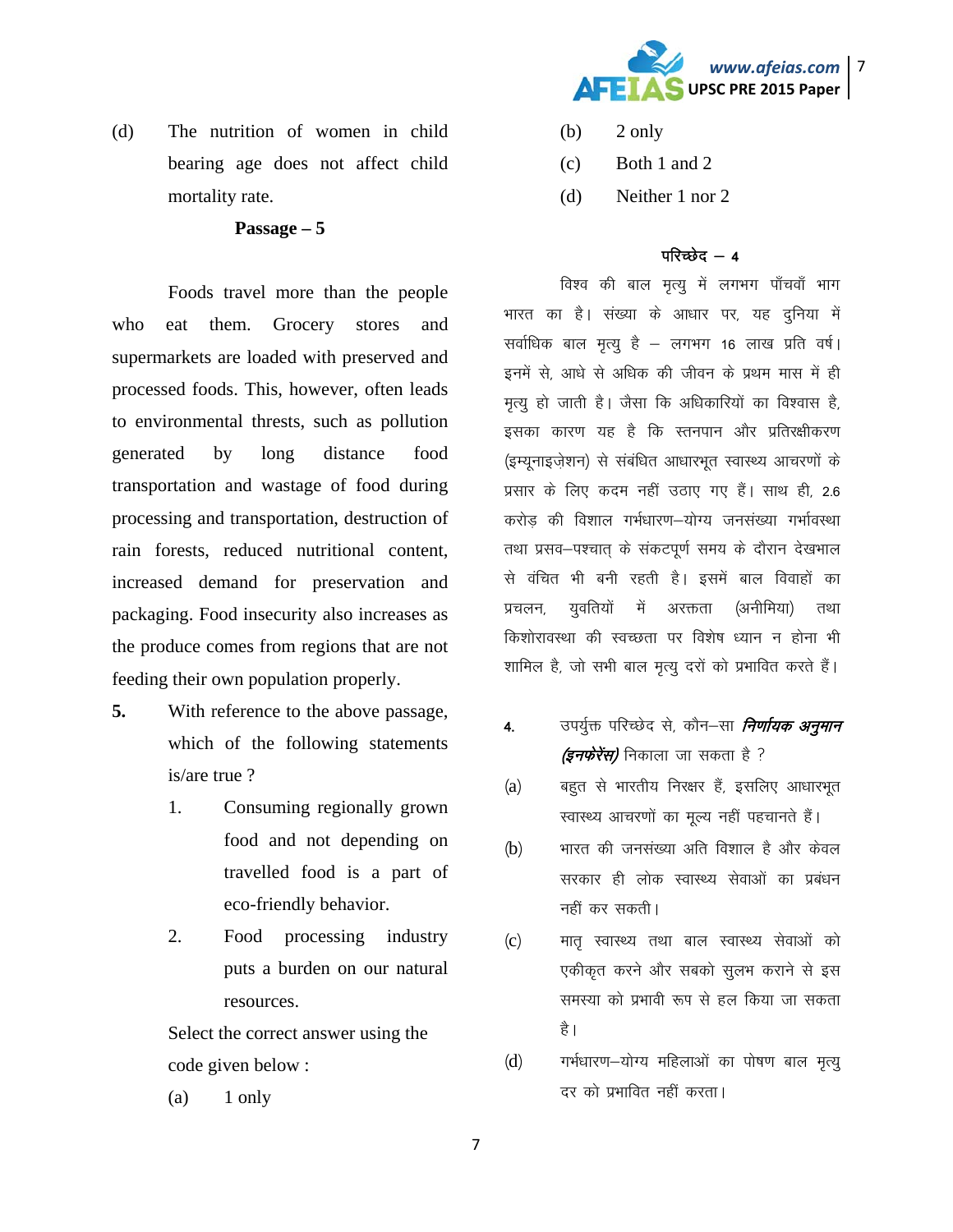

#### परिच्छेद $-5$

खाद्य पदार्थ, उनको खाने वाले मनुष्यों की अपेक्षा, अधिक यात्रा करते हैं। किराना भण्डार और सुपर बाजार परिरक्षित (प्रिज़र्व्ड) और प्रसंस्कृत (प्रॉसेस्ड) खाद्य पदार्थों से भरे पडे हैं। तथापि, प्रायः उससे पर्यावरणीय खतरे भी बढते हैं, जैसे लम्बी दूरी तक खाद्य पदार्थों के परिवहन से होने वाला प्रदूषण तथा प्रसंस्करण एवं परिवहन के दौरान खाद्य पदार्थ का व्यर्थ जाना, वर्षा-प्रचुर वनों का विनाश, पोषक अंश में कमी, परिरक्षण और पैकेजिंग की बढ़ी हुई माँग। खाद्य असूरक्षा भी बढ़ जाती है, क्योंकि ये उत्पाद उन क्षेत्रों से आते हैं जो अपनी जनसंख्या को उपयुक्त खाद्य पदार्थ नहीं खिला पाते।

- उपर्युक्त परिच्छेद के सन्दर्भ में, निम्नलिखित में 5. से कौन–सा⁄से कथन सही है/हैं ?
	- क्षेत्रीय रूप से उगाए गए खाद्य पदार्थों  $1.$ का उपभोग करना और लंबी यात्रा से लाए गए खाद्य पदार्थों पर निर्भर न होना पर्यावरण-अनुकूली व्यवहार का एक हिस्सा है।
	- $2.$ खाद्य प्रसंस्करण (प्रोसेसिंग) उद्योग हमारे प्राकृतिक संसाधनों (रिसोर्सेज) पर बोझ डालता है।

नीचे दिए गए कूट का प्रयोग कर सही उत्तर चनिए :

- केवल 1  $(a)$
- $(b)$ केवल 2
- $(c)$ 1 और 2 दोनों
- न तो 1, न ही 2  $(d)$

#### Passage  $-6$

I must say that, beyond occasionally exposing me to laughter, my constitutional shyness has been of no disadvantage

whatever. In fact I can see that, on the contrary, it has been all to my advantage. My hesitancy in speech, which was once an annoyance, is now a pleasure. Its greatest benefit has been that it has taught me the economy of world. I have naturally formed the habit of restraining my thoughts. And I can now give myself the certificate that a thoughtless word hardly ever escapes my tongue or pen. I do not recollect ever having had to regret anything in my speech or writing. I have thus been spared many a mishap and waste of time. Experience has taught me that silence is part of the spiritual discipline of a votary of truth. Proneness to exaggerate, to suppress or modify the truth, wittingly or unwittingly, is a natural weakness of man, and silence is necessary in order to surmount it. A man of few words will rarely be thoughtless in his speech; he will measure every word. We find so many people impatient to talk. There is no chairman of a meeting who is not pestered with notes for permission to speak. And whenever the permission is given the speaker generally exceeds the time-limit, asks for more time, and keeps on talking without permission. All this talking can hardly be said to be of any benefit to the world. It is so much waste of time. My shyness has been in reality my shield and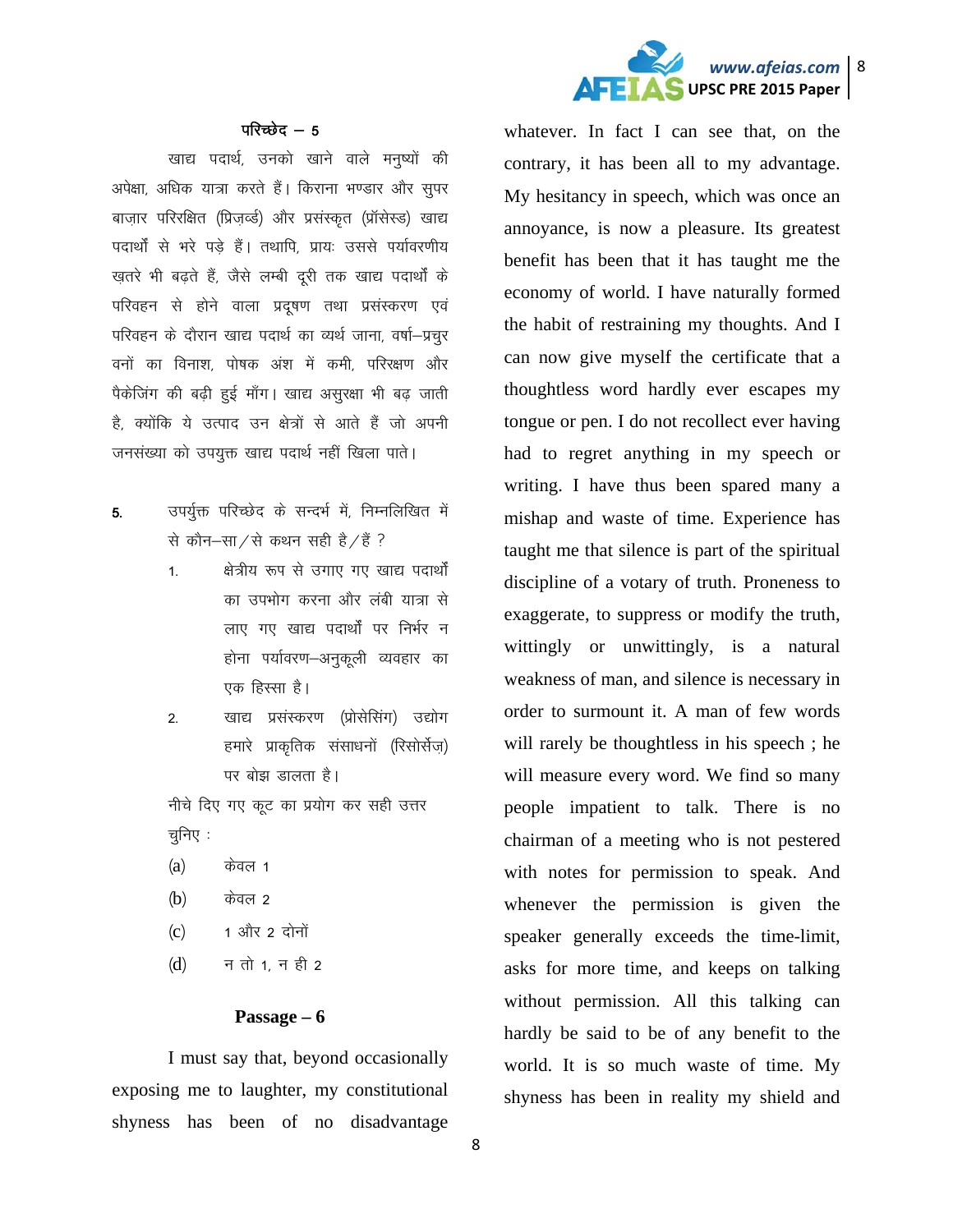

buckler. It has allowed me to grow. It has helped me in my discernment of truth.

- 6. The author says that a thoughtless word hardly ever escapes his tongue or pen. Which one of the following is *not* a valid reason for this?
	- He has no intention to waste  $(a)$ his time.
	- $(b)$ He believes in the economy of world.
	- $(c)$ He believes in restraining his thoughts.
	- $(d)$ He has hesitancy in his speech.
- 7. The most appropriate reason for the author to be spapred many a mishap is that
	- $(a)$ he hardly utters or writes a thoughtless word.
	- $(b)$ he is a man of immense patience.
	- he believes that he is a  $(c)$ spiritual person.
	- $(d)$ he is a votary of truth.
- 8. For the author, silence is necessary in order to surmount
	- $(a)$ constitutional shyness.
	- $(b)$ hesitancy in speech.
	- $(c)$ suppression of thoughts.

tendency to overstate.  $(d)$ 

# परिच्छेद $-6$

मै पक्के तौर पर कह सकता हूँ कि मेरे स्वाभाविक शर्मीलेपन के कारण, सिवाय यदा–कदा हास्य का पात्र बन जाने के, मेरा किसी भी तरह और कोई नुकसान नहीं हुआ। वास्तव में, आज मुझे लगता है कि इसके विपरीत, मुझे कुछ फायदा ही हुआ। बोलने का जो संकोच मुझे पहले कष्टकर था, वह अब सुखकर है। इसका सबसे बड़ा लाभ तो यह हुआ कि इसने मुझे शब्दों की मितव्ययिता सिखाई। मुझे अपने विचारों पर काबू रखने की आदत सहज ही पड़ गई। और अब मैं खुद को यह प्रमाण–पत्र दे सकता हैं कि मेरी जीभ या कलम से बिना विचारे शायद ही कोई शब्द निकलता हो। मुझे याद नहीं पड़ता कि अपने भाषण या लेख के किसी अंश के लिए मुझे कभी पछताना पड़ा हो। इस तरह मैं अने खतरों से बचा हूँ और मेरा बहुत–सा समय बचा है। अनुभव ने मुझे यह सिखाया है कि सत्य के उपासक के लिए मौन उसके आध्यात्मिक अनुशासन का अंग है। मनुष्य की यह स्वाभाविक कमजोरी है कि वह जाने–अनजाने में अक्सर बढ़ा-चढ़ा कर बोलता है अथवा जो कहने योग्य है, उसे छिपाता है या भिन्न रूप में कहता है। इस पर विजय पाने के लिए भी मौन आवश्यक है। कम बोलने वाला बिना विचारे न बोलेगा; अपने प्रत्येक शब्द को तौलेगा। हम देखते हैं कि बहुत से मनुष्य बोलने के लिए आतुर रहते हैं। किसी बैठक का ऐसा कोई सभापति न होगा, जिसे बोलने की अनुमति माँगने वाली चिटों से परेशान न होना पड़ा हो। और जब भी बोलने का समय दिया जाता है, तो वक्ता आमतौर पर समय-सीमा से आगे बढ जाता है, और अधिक समय की माँग करता है, और बिना इजाज़त के भी बोलता रहता है। इस सारे बोलने से दुनिया का कोई लाभ हुआ हो ऐसा शायद ही कहा जा सकता है। यह समय का घोर अपव्यय है। मेरी लज्जाशीलता दरअसल मेरी ढाल और आड़ ही बनी रही। उससे मुझे परिपक्व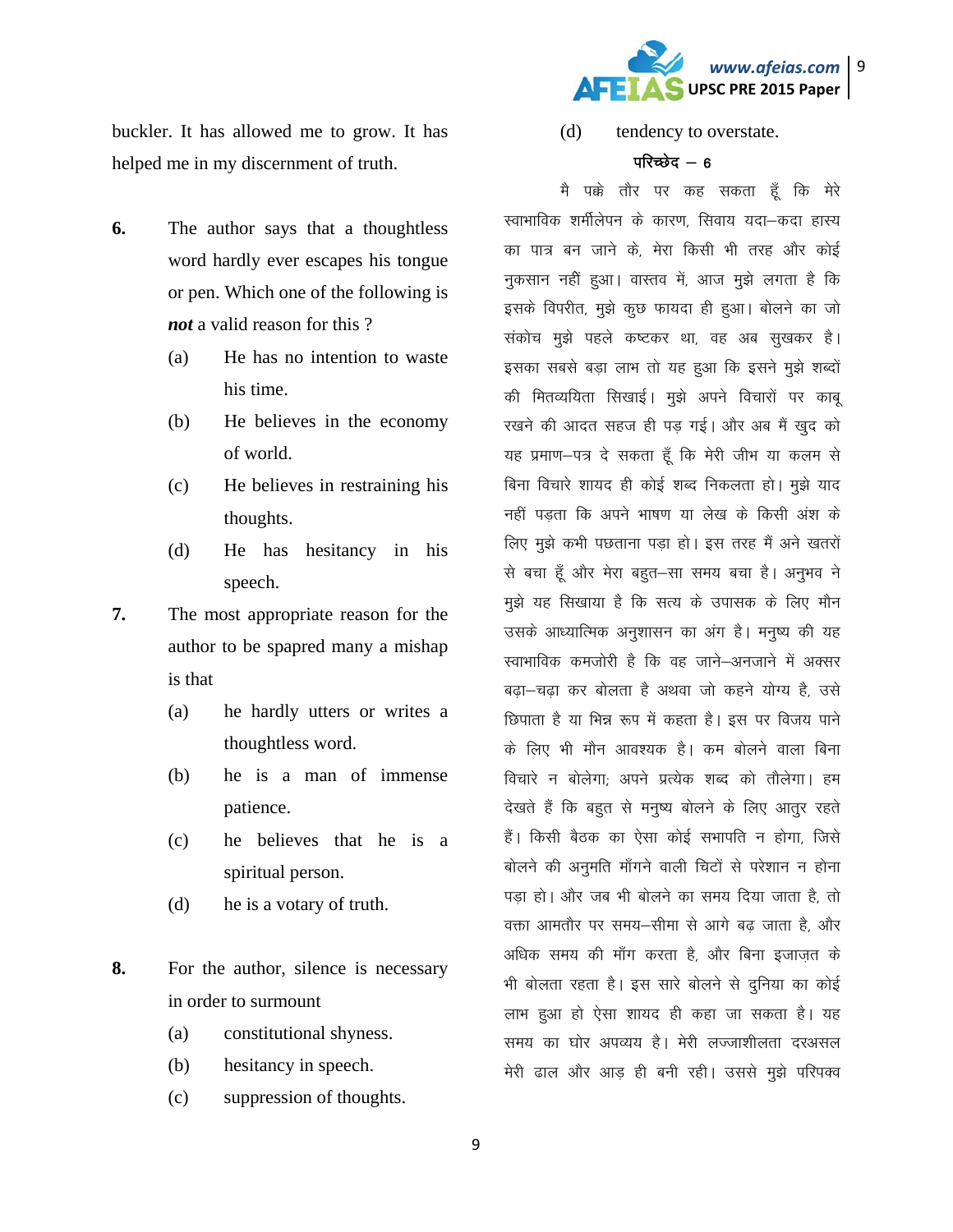

होने का लाभ मिला। सत्य को पहचानने में मुझे उससे सहायता मिली।

- 6. लेखक कहता है कि उसकी जीभ या कलम से बिना विचारे शायद ही कोई शब्द निकलता हो। निम्नलिखित में से कौन–सा एक, इसका वैध कारण *नहीं* है ?
	- $(a)$  अपना समय बर्बाद करने का उसका कोई इरादा नहीं है।
	- (b) वह शब्दों की मितव्ययिता में विश्वास करता है।
	- (c) वह अपने विचारों पर काबू रखने में विश्वास करता है।
	- (d) उसे बोलने में संकोच होता है।
- 7. लेखक के अनेक खतरों से बचे रहने का सर्वाधिक उपयुक्त कारण क्या है ?
	- $(a)$  वह बिना विचारे शायद ही कोई शब्द बोलता या लिखता है।
	- (b) वह अत्यंत धैर्यशाली व्यक्ति है।
	- (c) जसका विश्वास है कि वह एक आध्यात्मिक व्यक्ति है।
	- (d) वह सत्य का उपासक है।
- 8. व्यालेखक के लिए, किस पर विजय पाने के लिए मौन आवश्यक $\hat{g}$  ?
	- (a) स्वाभाविक शर्मीलापन
	- (b) बोलने में संकोच
	- (c) विचारों पर काबू रखना
	- $(d)$  aढा-चढा कर बोलने की प्रवृत्ति
- **9.** Twelve people form a club. By picking lots, one of them will host a dinner for all once in a month. The number of dinners a particular member has to host in one year is (a) One
	- (b) Zero
- (c) Three
- (d) Cannot be predicted
- **10.** An automobile owner reduced his monthly petrol consumption when the prices went up. The priceconsumption relationship is as follows :

price(in `Per litre) 40 50 60 75

Monthly consumption(in litres)

60 48 40 32

If the price goes up to ` 80 per litre,

his expected consumption (in litres) will be

- $(a) 30$
- (b) 28
- $(c)$  26
- $(d)$  24
- **11.** Consider the figures given below :



To fit the question marks, the correct

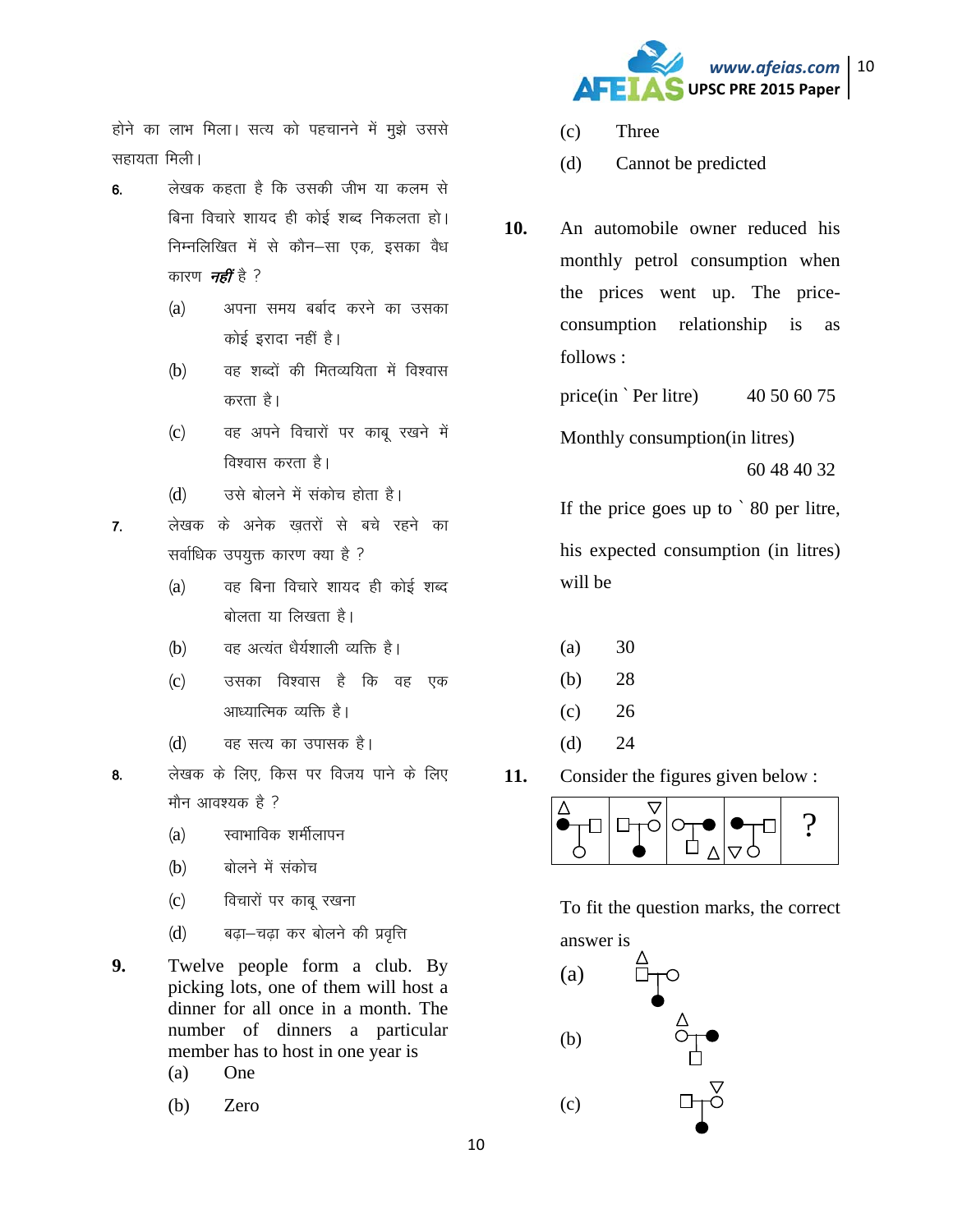



**12.** Consider the following matrix :

| 56 | nη |  |  |
|----|----|--|--|

What is the missing number at '?' in the matrix ?

- $(a) 5$
- $(b)$  0
- $\overline{c}$  7
- (d) 3
- **13.** What is the missing number 'X' of the series 7,X,21,31,43 ?
	- (a) 11
	- (b) 12
	- $(c)$  13
	- (d) 14
- **14.** Four cardboard pieces of specific shapes are shown in the following figure :



Which one of the following figures given can be formed by joining these pieces together ?

(a)







9. वारह व्यक्ति अपना एक क्लब बना लेते हैं। महीने में एक बार, पर्ची निकाल कर, उनमें से एक व्यक्ति सभी के लिए रात्रिभोज की मेजबानी करेगा। एक वर्ष में किसी विशेष सदस्य को कितनी बार रात्रिभोज की मेजबानी करनी होगी  $\tilde{?}$ 

- $(a)$  एक
- (b) शून्य
- $(c)$  तीन
- (d) पर्वानमान नहीं लगाया जा सकता
- 10. पक मोटर गाडी के मालिक ने, पेट्रोल की कीमतें बढने पर, अपने मासिक पेट्रोल का उपभोग कम कर दिया। कीमत–उपभोग सम्बन्ध इस प्रकार है : कीमत उपभोग(लीटर में) 40 50 60 75 मासिक उपभोग(लीटर में) 60 48 40 32 यदि कीमत बढ़ कर ` 80 प्रति लीटर तक हो जाए, तो उसका अनुमानित उपभोग (लीटर में) क्या होगा $?$ 
	- $(a) 30$
	- (b) 28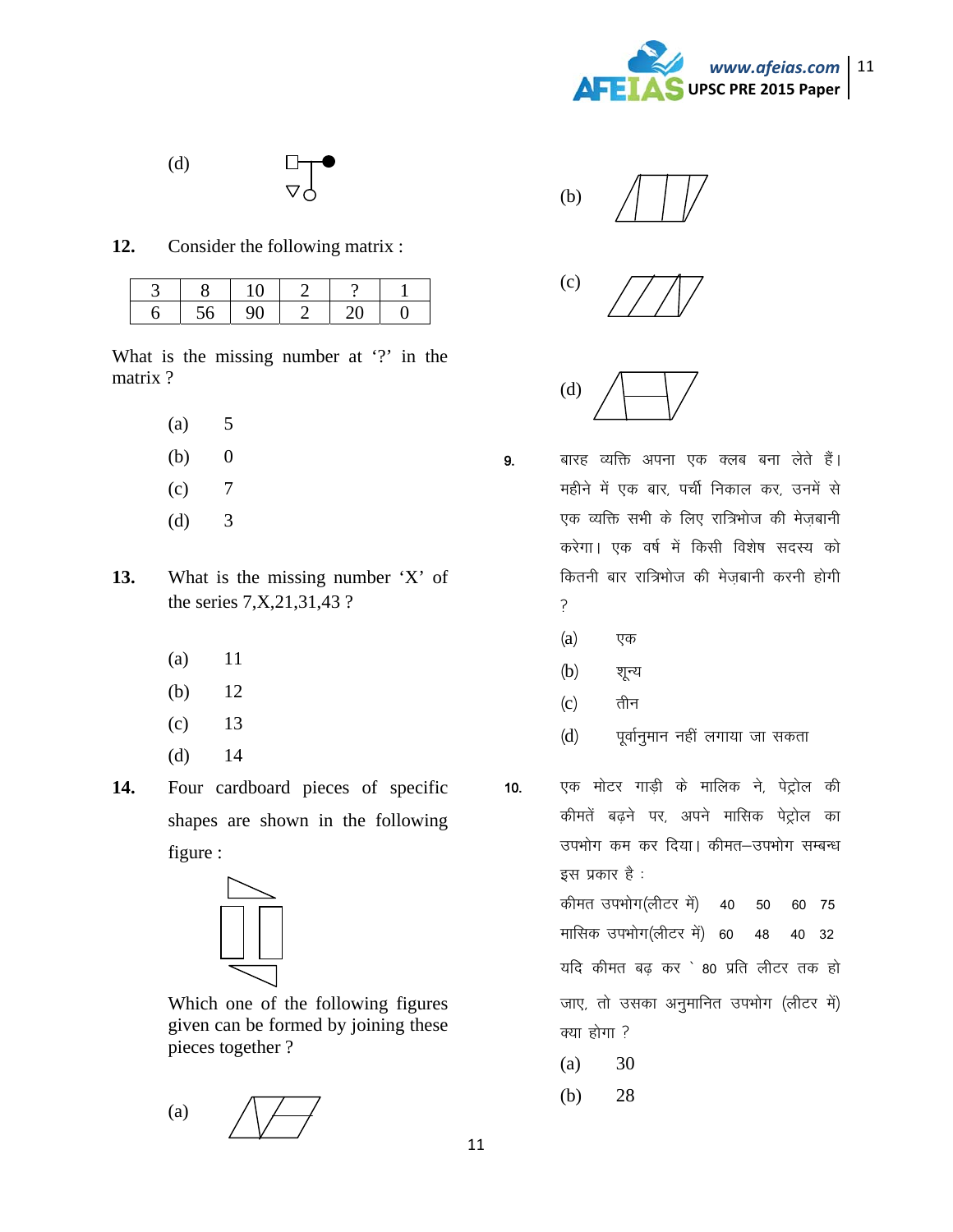

(c) 26

(d) 24

11.  $\frac{1}{2}$ नीचे दी गई आकृतियों पर विचार कीजिए:





|     | 3       | 8                | 10 | $\overline{c}$                                   | ?  | $\mathbf{1}$     |
|-----|---------|------------------|----|--------------------------------------------------|----|------------------|
|     | 6       | 56               | 90 | $\overline{2}$                                   | 20 | $\boldsymbol{0}$ |
|     |         |                  |    | आव्यूह में प्रश्न-चिह्न (?') वाले खाने में लुप्त |    |                  |
|     |         | संख्या क्या है ? |    |                                                  |    |                  |
|     | (a)     | $\overline{5}$   |    |                                                  |    |                  |
|     | $(b)$ 0 |                  |    |                                                  |    |                  |
|     | $(c)$ 7 |                  |    |                                                  |    |                  |
|     | (d)     | 3                |    |                                                  |    |                  |
|     |         |                  |    |                                                  |    |                  |
| 13. |         |                  |    | श्रेणी 7,X,21,31,43 में लुप्त संख्या 'X' क्या    |    |                  |
|     | 송 ?     |                  |    |                                                  |    |                  |
|     | (a)     | 11               |    |                                                  |    |                  |
|     | (b)     | 12               |    |                                                  |    |                  |
|     | (c)     | 13               |    |                                                  |    |                  |
|     |         |                  |    |                                                  |    |                  |

(d) 14

14. नीचे दी गई आकृति में विशिष्ट आकारों वाले चार गत्ते के दूकड़े दिखाए गए हैं :



इन टुकड़ों को एक साथ जोड कर, नीचे दी गई आकृतियों में से कौन–सी एक आकृति बनाई जा सकती है ?



- **15.** In a test, a candidate attempted only 8 questions and secured 50% marks in each of the questions. If he obtained a total of 40% in the test and all question in the test carried equal marks, how many question were there in the test ?
	- $(a)$  8
	- (b)  $10$
	- $(c)$  15
	- (d) 16
- **16.** A father is nine times as old as his son and the mother is eight times as old the son. The sum of the father's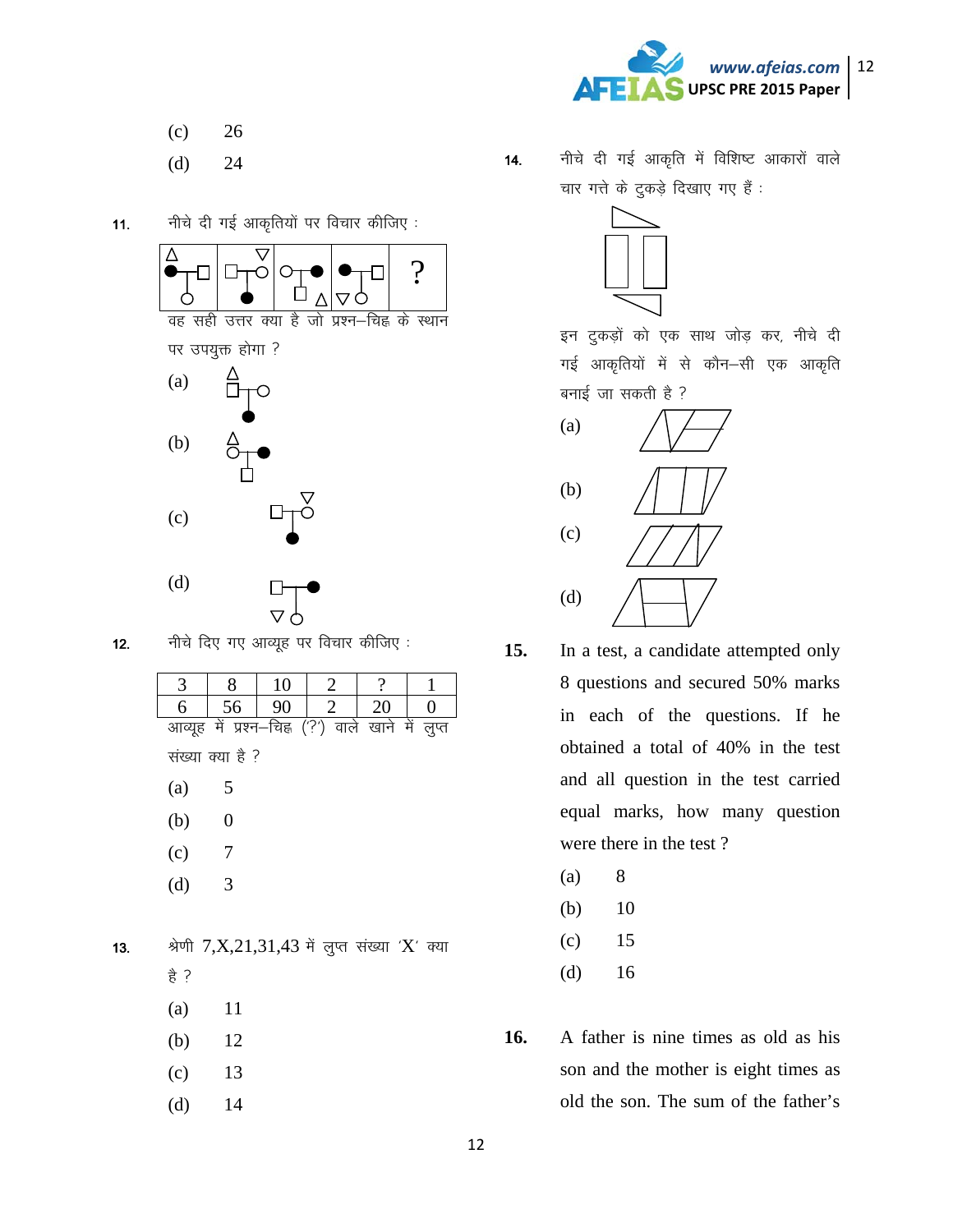

and the mother's age is 51 years. What is the age of the son ?

- (a) 7 years
- (b) 5 years
- $(c)$  4 years
- (d) 3 years
- **17.** Four persons A,B,C and D consisting of two married couples are in a group. Both the women are shorter than their respective husbands. A is the tallest among the four. C is taller than B. D is B's brother. In this context, which one of the following statements is *not* correct ?
	- (a) All four have family ties.
	- (b) B is the shortest among the four.
	- (c) C is taller than D.
	- (d) A is B's husband.
- **18.** Consider the following statements :
	- 1. A man had a wife, two sons and two daughter in his family.
	- 2. The daughters were invited to a feast and the male members of the family went out to take part in a picnic.
	- 3. The man's father did not return from his work.

Which of the following statements is

true ?

- (a) Only the man's wife was left at home.
- (b) It is likely that the man's wife was left at home.
- (c) None was left at home.
- (d) More than one person was left at home.
- **19.** *Geeta :* Naresh has become a better boxer since he started meditation.
	- *Radha :* Impossible. A boxer's most important asset is his aggressiveness.

Radha's statement reflects her belief that

- (a) meditation tends to make a person less aggressive.
- (b) meditation has little or no effect on the person who practices it.
- (c) Naresh was a poor boxer earlier because he was not aggressive enough.
- (d) Naresh would not have taken to meditation as he was a boxer.
- **20.** All good athletes went to win and all athletes who want to win eat a well-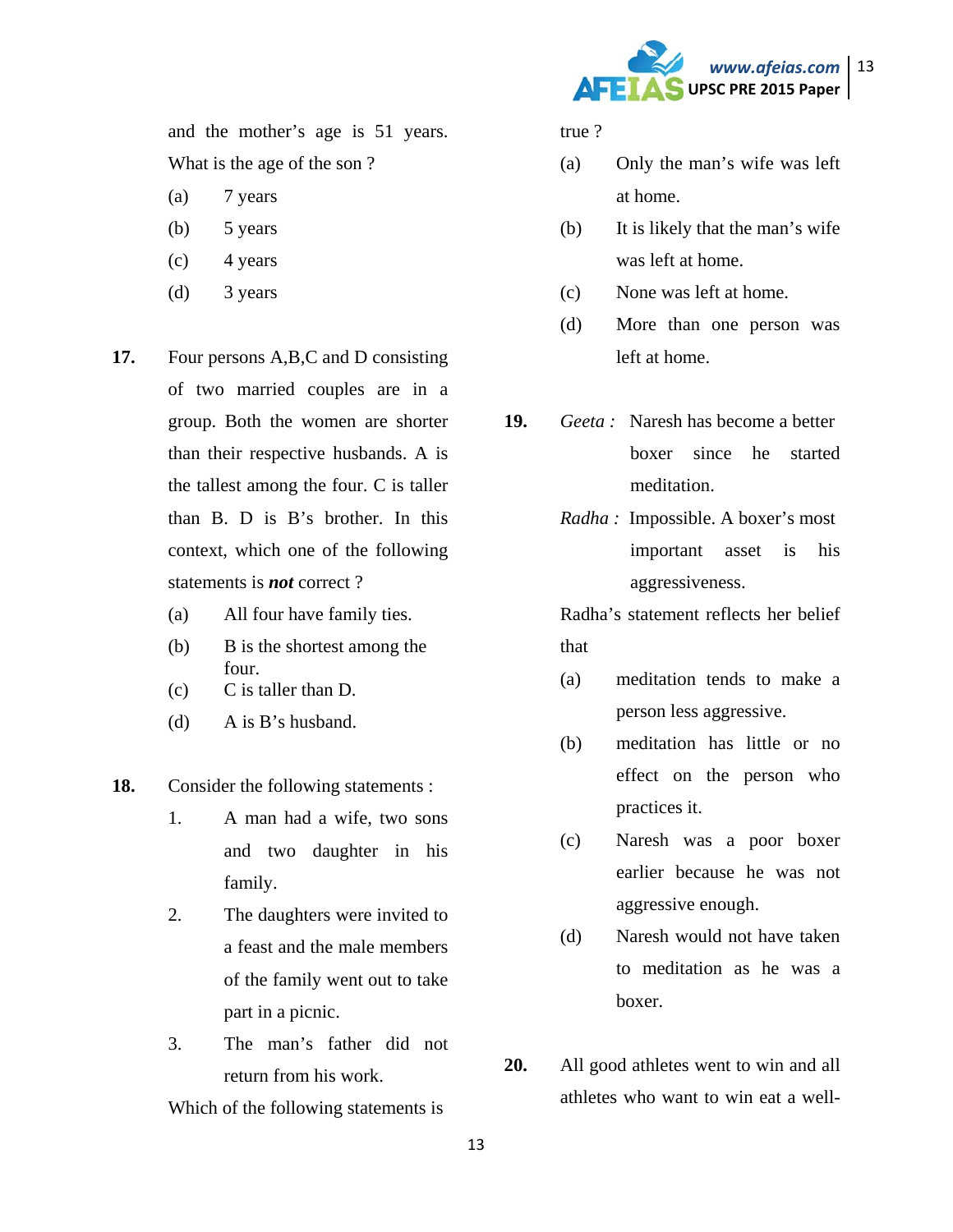

balanced diet; therefore all athletes who do not eat a well-balanced diet are bad athletes.

The best conclusion from this statement is that

- (a) no bad athlete wants to win.
- (b) no athlete who does not eat a well-balanced died is a good athlete.
- (c) every athlete who eats a wellbalanced died is a good athlete.
- (d) all athletes who want to win are good athletes.
- 15. पिंक परीक्षा में, किसी परीक्षार्थी ने केवल 8 प्रश्नों को हल करने का प्रयत्न किया और प्रत्येक प्रश्न में 50% अंक प्राप्त किए। यदि उसने उस परीक्षा में कुल 40% अंक प्राप्त किए और परीक्षा के सभी प्रश्नों के अंक बराबर थे, तब उस परीक्षा में कितने प्रश्न थे  $\overline{ }$ 
	- $(a)$  8
	- $(b)$  10
	- $(c)$  15
	- $(d)$  16
- 16. एक पिता की उम्र, उसके पुत्र की उम्र की नौ गुनी है तथा माता की उम्र उस पुत्र की उम्र की आठ गूनी है। पिता और माता की उम्र का योगफल 51 वर्ष है। पुत्र की उम्र क्या है ?
	- $(a)$  7 वर्ष
	- $(b)$  5  $\overline{a}$
	- $(c)$  4  $\overline{q}$
	- (d) 3 वर्ष
- 17. पक समूह में  $A, B, C$  और  $D$  चार व्यक्ति दो विवाहित जोड़ो के रूप में हैं। दोनों स्त्रियाँ अपने-अपने पतियों से लंबाई में छोटी हैं।  $\rm A$ की लंबाई, चारों में सबसे अधिक है।  $C$  की लंबाई  $B$  से अधिक है।  $D$ , $B$  का भाई है। इस संदर्भ में निम्नलिखित कथनों में से कौन–सा एक सही *नहीं* है ?
	- $(a)$  सभी चारों व्यक्तियों में परिवारिक संबंध हैं।
	- $(b)$  = इन चारों में,  $B$  की लंबाई सबसे कम a<br>है ।
	- (c)  $\bf{C}$  की लंबाई  $\bf{D}$  से अधिक है।
	- (d)  $A.B$  का पति है।
- $18.$  निम्नलिखित कथनों पर विचार कीजिए:
	- 1. पक आदमी के परिवार में एक पत्नी. दो पत्र और दो पत्रियाँ थीं।
	- 2. पत्रियों को एक भोज पर आमंत्रित किया गया और परिवार के पुरूष सदस्य पिकनिक पर बाहर चले गए।
	- 3. व्या आदमी का पिता अपने काम से वापस नहीं लौटा।

निम्नलिखित में से कौन–सा कथन सत्य है ?

- $(a)$  केवल उस आदमी की पत्नी ही घर पर रह गई थी।
- (b) यह संभावना है कि उस आदमी की पत्नी ही घर पर रह गई थी।
- (c) यर पर कोई भी नहीं रह गया था।
- (d) यार पर एक से अधिक व्यक्ति रह गए थे ।
- 19.  $\eta$ *ता* : जब से नरेश ने ध्यान (मेडिटेशन) प्रारंभ किया है. वह अधिक अच्छा बॉक्सर बन गया है।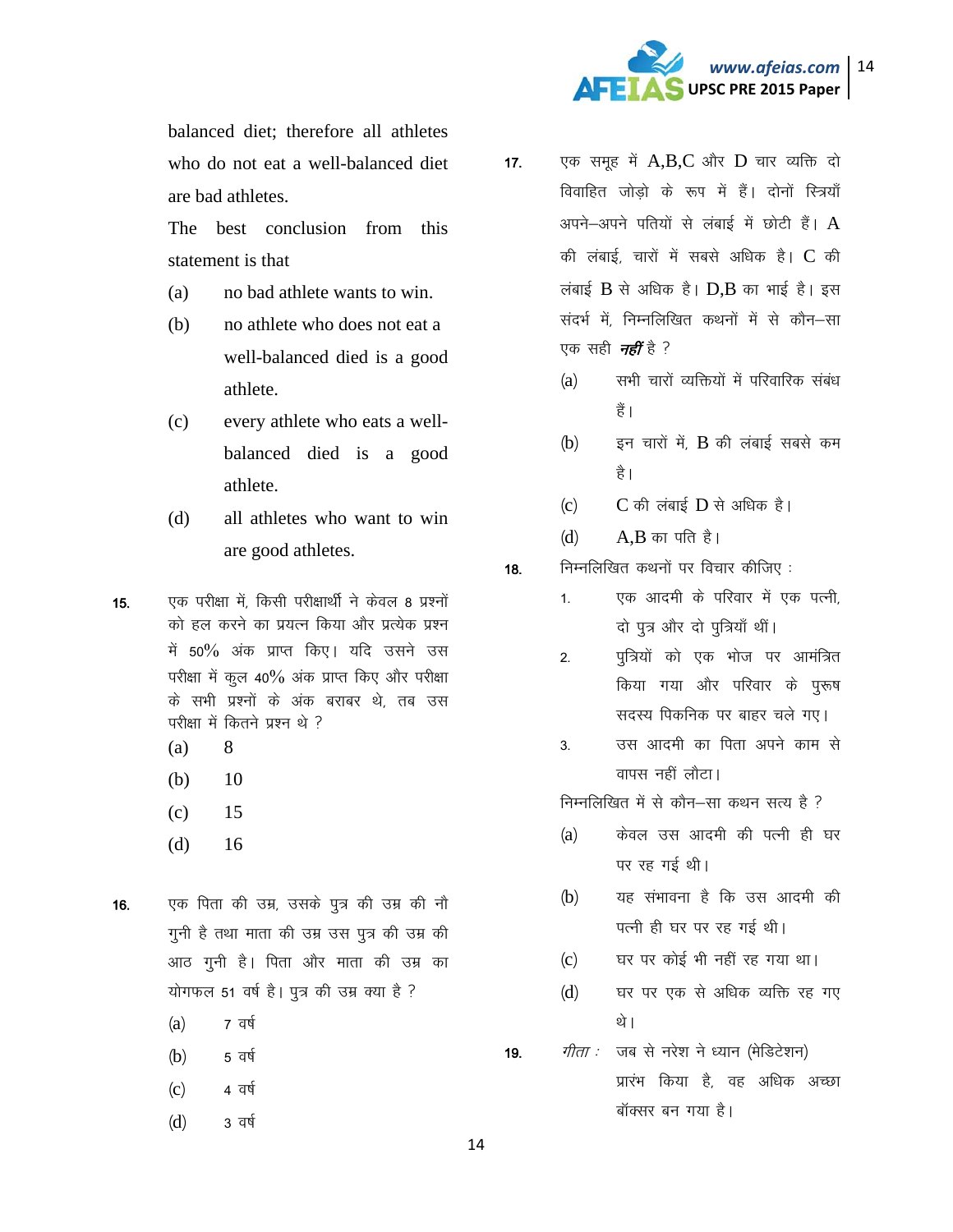

# Passage  $-1$

असंभव है। किसी बॉक्सर का सबसे राधा : महत्त्वपूर्ण गूण उसकी आक्रमकता है। राधा का कथन उसके इस विश्वास को प्रतिबिंबित करता है कि

- ध्यान की प्रवृत्ति किसी व्यक्ति को कम  $(a)$ आक्रामक बनाने की होती है।
- ध्यान करने वाले व्यक्ति पर ध्यान का  $(b)$ नगण्य प्रभाव पड़ता है या कुछ भी प्रभाव नहीं पडता।
- $(c)$ नरेश पहले खराब बॉक्सर था, क्योंकि वह पर्याप्त आक्रामक नहीं था।
- नरेश ने, बॉक्सर होने के कारण, ध्यान  $(d)$ आरंभ ही नहीं किया होता।

सभी अच्छे खिलाडी जीतना चाहते हैं और जो 20. खिलाडी जीतना चाहते हैं वे सभी संतुलित भोजन करते हैं; अतएव वे सभी खिलाड़ी जो संतुलित भोजन नहीं करते, खराब खिलाड़ी हैं। इस कथन से सर्वोत्तम निष्कर्ष यह निकलता है, कि

- कोई खराब खिलाडी जीतना नहीं  $(a)$ चाहता ।
- कोई भी खिलाड़ी जो संतुलित भोजन  $(b)$ नहीं करता, अच्छा खिलाड़ी नहीं है।
- $(c)$ प्रत्येक खिलाडी जो संतुलित भोजन करता है वह अच्छा खिलाड़ी है।
- सभी खिलाडी जो जीतना चाहते हैं,  $(d)$ अच्छे खिलाडी हैं।

### Directions for the following 8 (eight) items

Read the following seven passages and answer the items that follow. Your answer to these items should be based on the passages only.

The richer **States** have a responsibility to cut down carbon emissions and promote clean energy investments. These are the States that got electricity, grew faster and now have high per capita income, making them capable of sharing India's burden of becoming eco-friendly Delhi, for example, can help by generating its own clean electricity using solar rooftop panels or even help poor States finance their clean energy projects. It is no secret that State Electricity Boards, which control 95% of the distribution network, are neck-deep in losses. These losses further discourage State utilities from adopting renewable energy as it is more expensive than fossil fuels.

- 21. Which among the following is the logical most and rational *assumption* that can be made from the above passage?
	- $(a)$ The richer States must lead in the production and adoption of renewable energy.
	- The poor States always have  $(b)$ to depend on rich States for electricity.
	- The State Electricity Boards  $(c)$ can improve their finances by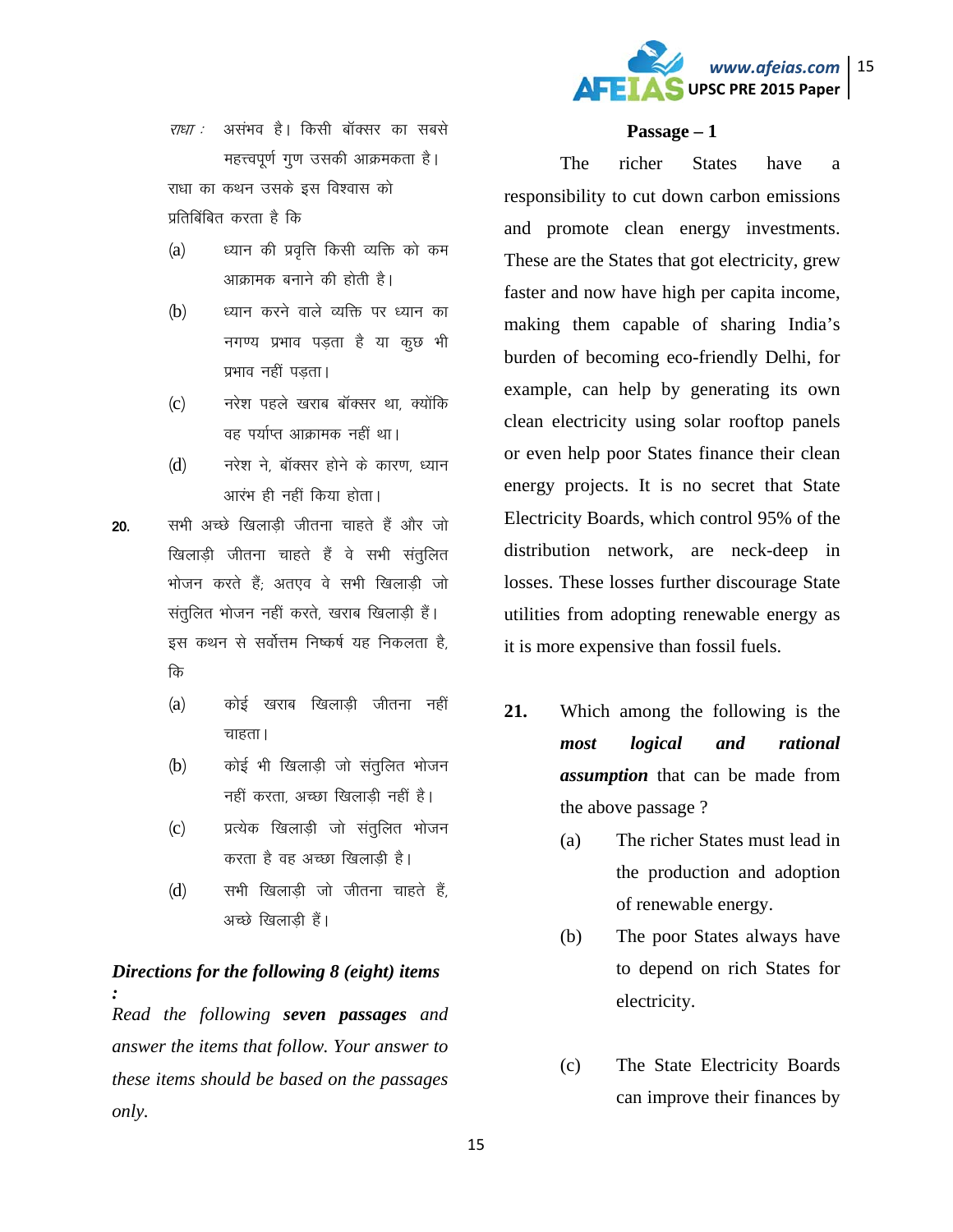

undertaking clean energy projects.

(d) The high economic disparity between the rich and poor States is the major cause of high carbon emissions in India.

#### **Passage – 2**

Set against a rural backdrop, 'Stench of kerosene' is the story of a couple, Guleri and Manak, who have been happily married for several years but do not have a child. Manak's mother is desperate to have a grandchild to carry on the family name. Hence, she gets Manak remarried in Guleri's absence. Manak, who acts as a reluctant but passive specrator, is meanwhile, informed by a friend that Guleri, on hearing about her husband's second marriage, poured kerosene on her clothes and set fire to them. Manak is heartbroken and begins to live as if he were a dead man. When his second wife delivers a son, Manak stares at the child for a long time and blurts out, "Take him away ! He stinks of kerosene."

- **22.** This is a sensitive issue-based story which tries to sensitise the readers about
- (a) Male chauvinism and infidelity
- (b) Love and betrayal
- (c) Lack of legal safeguards for women
- (d) Influence of patriarchal mindset

#### **Passage – 3**

The ultimate aim of government is not to rule or control by fear, nor to demand obedience, but conversely, to free every man from fear, that he may live in all possible security. In other words, to strengthen his natural right to exist and work without injury to himself or others. The object of government is not to change menfrom rational beings into beasts or puppets. It should enable them to develop their minds and bodies in security, and to employ their reason unshackled.

- **23.** Which among the following is the *most logical and rational inference*  that can be made from the above passage ?
	- (a) The true aim of government is to secure the citizens their social and political freedom.
	- (b) The primary concern of government is to provide absolute social security to all its citizens.
	- (c) The best government is the one that allows the citizens to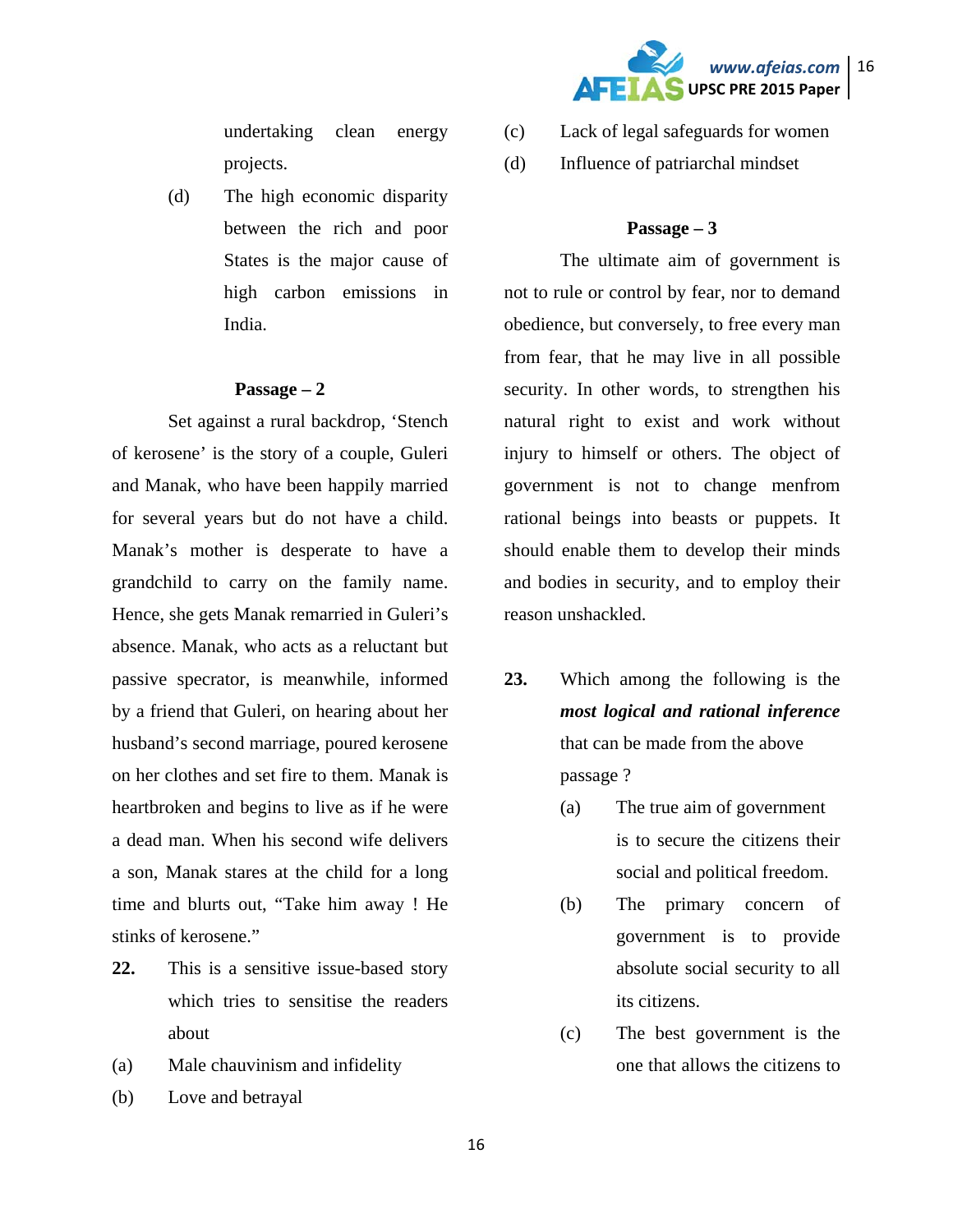# www.afeias.com 17 UPSC PRE 2015 Paper

enjoy absolute liberty in all matters of life.

 $(d)$ The best government is the one that provides absolute physical security to the people of the country.

# निम्नलिखित 8 (आठ) प्रश्नांशों के लिए निर्देश :

निम्नलिखित *सात <i>परिच्छेदों* को पढिए और उनके नीचे आने वाले प्रश्नांशों के उत्तर दीजिए। इन प्रश्नांशों के आपके उत्तर केवल परिच्छेदों पर ही आधारित होने चाहिए।

#### परिच्छेद $-1$

अपेक्षाकृत समृद्ध राज्यों की यह जिम्मेदारी बनती है कि वे कार्बन उत्सर्जन को कम करें और स्वच्छ ऊर्जा उत्पादन में निवेश को प्रोत्साहित करें। ये वे राज्य हैं, जिनको बिजली उपलब्ध है, जिनका विकास अपेक्षाकृत तीव्र गति से हुआ है और जिनकी प्रति व्यक्ति आय अब उच्च है, जिस कारण वे भारत को पर्यावरण-अनुकूली बनाने का भार वहन करने हेतु सक्षम हुए हैं। दिल्ली, उदाहरण के लिए. इस रूप में मदद कर सकती है कि वह छतों के ऊपर सौर पैनल के प्रयोग से अपने स्वयं के उपयोग की स्वच्छ बिजली उत्पादित करे या वह निर्धन राज्यों को उनकी स्वच्छ ऊर्जा परियोजनाओं के लिए वित्तपोषण करके भी मदद कर सकती है। यह कोई छिपी हुई बात नहीं है कि राज्य विद्युत् बोर्ड, जो वितरण परिपथ–जाल (डिस्ट्रिब्यूशन नेटवर्क) के 95% भाग को नियंत्रित करते हैं, अत्यधिक गहरे घाटे में डूबे हुए हैं। ये घाटे आगे राज्य के सेवा-प्रदाताओं (युटिलिटीज) को नवीकरणीय ऊर्जा को अपनाने से हतोत्सहित करते हैं क्योंकि नवीकरणीय ऊर्जा को अपनाना जीवाश्मी ईंधनों को अपनाने से अधिक महँगा है।

निम्नलिखित में से कौन–सी *सर्वाधिक तार्किक*  $21.$ *और युक्तिसंगत पूर्वधारणा* उपर्युक्त परिच्छेद से बनाई जा सकती है ?

- $(a)$ अपेक्षाकृत समृद्ध राज्यो को नवीकरणीय ऊर्जा उत्पादित करने और अपनाने में अग्रणी होना चाहिए।
- निर्धन राज्यों को विद्युत् के लिए सदा  $(b)$ समृद्ध राज्यों पर निर्भर रहना पड़ता है ।
- राज्य विद्युत् बोर्ड स्वच्छ  $(c)$ ऊर्जा परियोजनाओं को अपनाकर अपनी वित्तीय स्थिति में सुधार ला सकते हैं।
- समृद्ध और निर्धन राज्यों के बीच  $(d)$ अत्यधिक आर्थिक असमानता. भारत में अधिक कार्बन उत्सर्जन का प्रमुख कारण है।

#### परिच्छेद $-2$

'स्टेंच ऑफ केरोसीन', ग्रामीण पृष्ठभूमि में सजाई गई, अनेक वर्षों से विवाहित किंतु निःसंतान दम्पति गुलेरी और मानक की कहानी है। मानक की माँ खानदान के नाम को आगे जारी रखने हेतू एक पोता पाने के लिए तड़प रही है। अतः वह गुलेरी की गैर–मौजूदगी में मानक का पुनर्विवाह करा देती है। मानक को, जो अनिच्छुक और निष्क्रिय दर्शक सा बना रहता है, इस बीच उसका एक मित्र सूचित करता है कि गुलेरी ने पति के दूसरे विवाह की बात सुनकर अपने कपड़ों पर केरोसीन डाल कर आग लगा ली थी। इससे मानक का दिल टूट जाता है और वह एक मुर्दा इन्सान की तरह जीवन व्यतीत करने लगता है। जब उसकी दूसरी पत्नी एक पुत्र को जन्म देती है, तो मानक बच्चे को बहुत देर तक घूरता रहता है और फिर फूट पड़ता है, "इसे यहाँ से दूर करो ! इससे केरोसीन की दुर्गंध आती है।"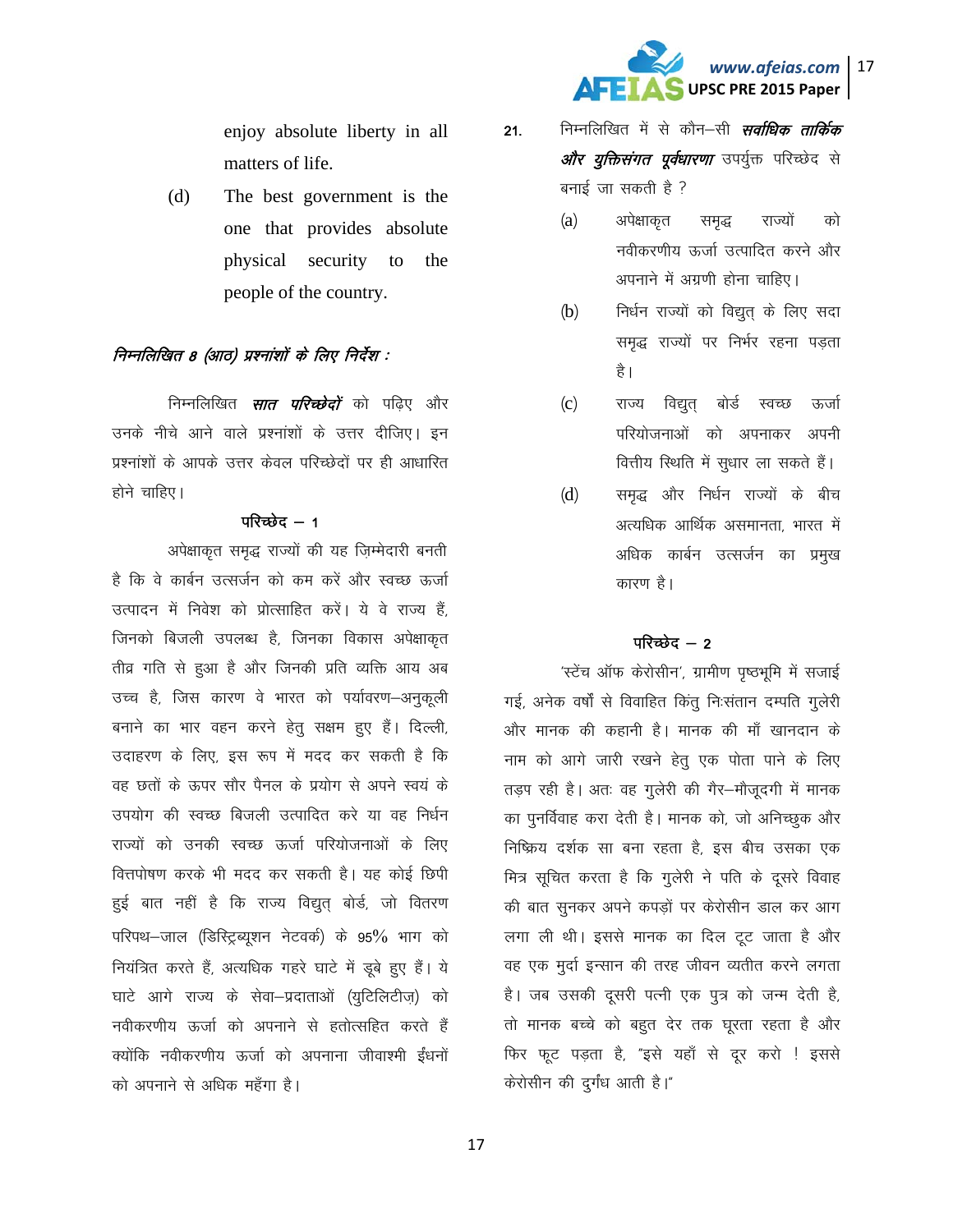

- सरकार का प्राथमिक सरोकार अपने  $(b)$ सभी नागरिकों को पूर्ण सामाजिक सुरक्षा प्रदान करना है।
	- सर्वश्रेष्ठ सरकार वह है जो नागरिकों  $(c)$ को जीवन के सभी विषयों में पूर्ण स्वतंत्रता देती है।
	- सर्वश्रेष्ठ सरकार वह है जो देश के  $(d)$ लोगों को पूर्ण शारीरिक सुरक्षा प्रदान करती है।

#### Passage  $-4$

municipal corporation Our are understaffed. The issue of skills and competencies of the staff poses an even greater challenge. Urban services delivery and Infrastructure are complex to plan and execute. They require a high degree of specialization and professionalism. The current framework within which municipal employees, including senior management, are recruited dose not adequately factor in the technical and managerial competencies required. Cadre and recruitment rules only specify the bare minimum in academic qualifications. There is no mention of managerial or technical competencies, or of relevant work experience. This is the case with most municipal corporations. They also suffer from weak organization design and structure.

- शोविनिज्म)  $(a)$ पुरुषवाद (मेल और अन्यगमन (इनफिडेलिटी)
- प्यार और विश्वासघात  $(b)$
- महिलाओं के लिए विधिक संरक्षण की  $(c)$ कमी
- $(d)$ पितृतंत्रात्मक मनोवृत्ति का प्रभाव

#### परिच्छेद $-3$

सरकार का चरम लक्ष्य डराकर शासन करना या

नियंत्रण करना नहीं है. और न ही आज्ञाकारिता की अपेक्षा रखना है, बल्कि उसके विपरीत, प्रत्येक व्यक्ति को डर से मुक्त करना है, जिससे वह हर तरह से संभव सुरक्षित जीवन जी सके। दूसरे शब्दों में लोगों के, बिना खुद को या दूसरों को हानि पहुँचाए, अस्तित्व बनाए रखने और काम करने के नैसर्गिक अधिकार को सशक्त करना है। सरकार का उद्देश्य लोगों को विवेकशील व्यक्तियों से बदल कर उन्हें पशु या कठपुतलियाँ बनाना नहीं है। सरकार को इस प्रकार सहायक होना चाहिए कि लोग सुरक्षित महसुस करते हुए अपनी बुद्धि और शरीर को विकसित करने और मुक्त हो कर अपने विवेक का प्रयोग करने में समर्थ बन सकें।

- निम्नलिखित में से कौन–सा सर्वाधिक तार्किक 23. और युक्तिसंगत अनुमान (इनफेरेस) उपर्युक्त परिच्छेद से निकाला जा सकता है ?
	- सरकार का वास्तविक लक्ष्य नागरिकों  $(a)$ की सामाजिक एवं राजनीतिक स्वतंत्रता सुरक्षित करना है।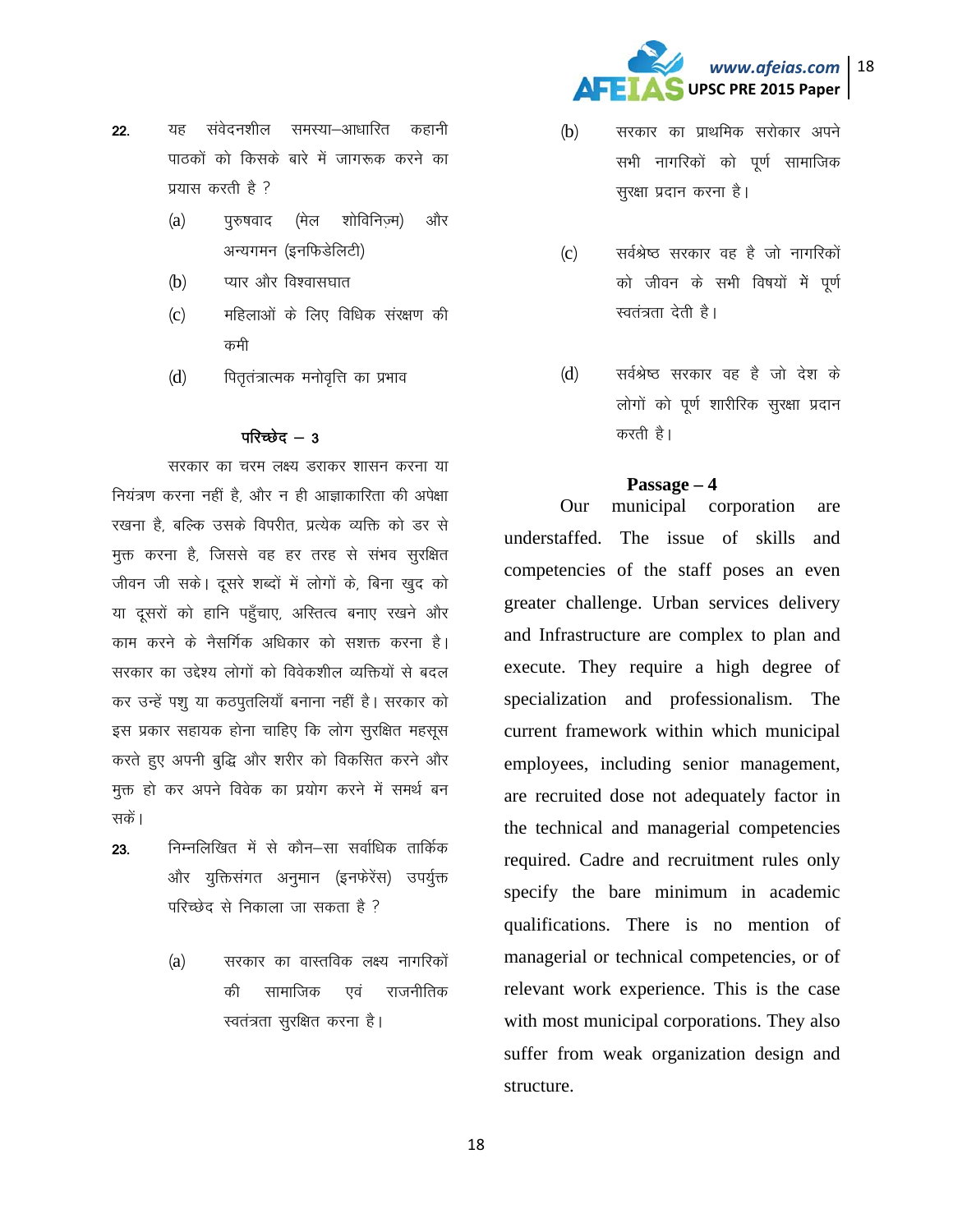

- **24.** Which among the following is the *most logical and rational assumption* that can be made from the above passage ?
	- (a) The task of providing urban services is a complex issue which requires the organizational expansion of municipal bosies all over the country.
	- (b) Our cities can provide better quality of life if our local government bodies have adequate staff with required skills and competencies.
	- (c) Lack of skilled staff is due to the absence of institutions which offer the requisite skills in city management.
	- (d) Our country is not taking advantage of the demographic dividend to manage the problems associated with rapid urbanization.

#### **Passage – 5**

Flamingos in large flocks in the wild are social and extremely loyal. They perform group mating dances. Parents are very fond of their chicks. gathering them

into crèches for protection while both males and females fly off to search for food.

- **25.** Which among the following is the *most logical corollary* to the above passage ?
	- (a) Mass nesting in all species of birds is essential to ensure complete survival of their offspring.
	- (b) Only birds have the capacity to develop social behavior and thus can do mass nesting to raise their chicks in safety.
	- (c) Social behavior in some species of birds increases the odds of survival in an unsafe world.
	- (d) All species of birds set up crèches for their chicks to teach them social behavior and loyalty

# परिच्छेद $-4$

हमारे नगर निगमों में कर्मचारियों की कमी है। कर्मचारियों के कौशलों और सक्षमताओं का मुद्दा और भी बड़ी चुनौती खड़ी करता है। शहरी सेवाओं के प्रदान किए जाने की और आधारिक संरचना की योजना बनाना और निष्पादित करना बहुत जटिल कार्य है। इनके लिए उच्च कोटि की विशेषज्ञता और वृत्ति–दक्षता (प्रोफेशनलिज्म) की आवश्यकता है। वर्तमान में जिस ढाँचे के अंतर्गत नगर निगमों में वरिष्ठ प्रबंधकों समेत कर्मचारियों की भरती की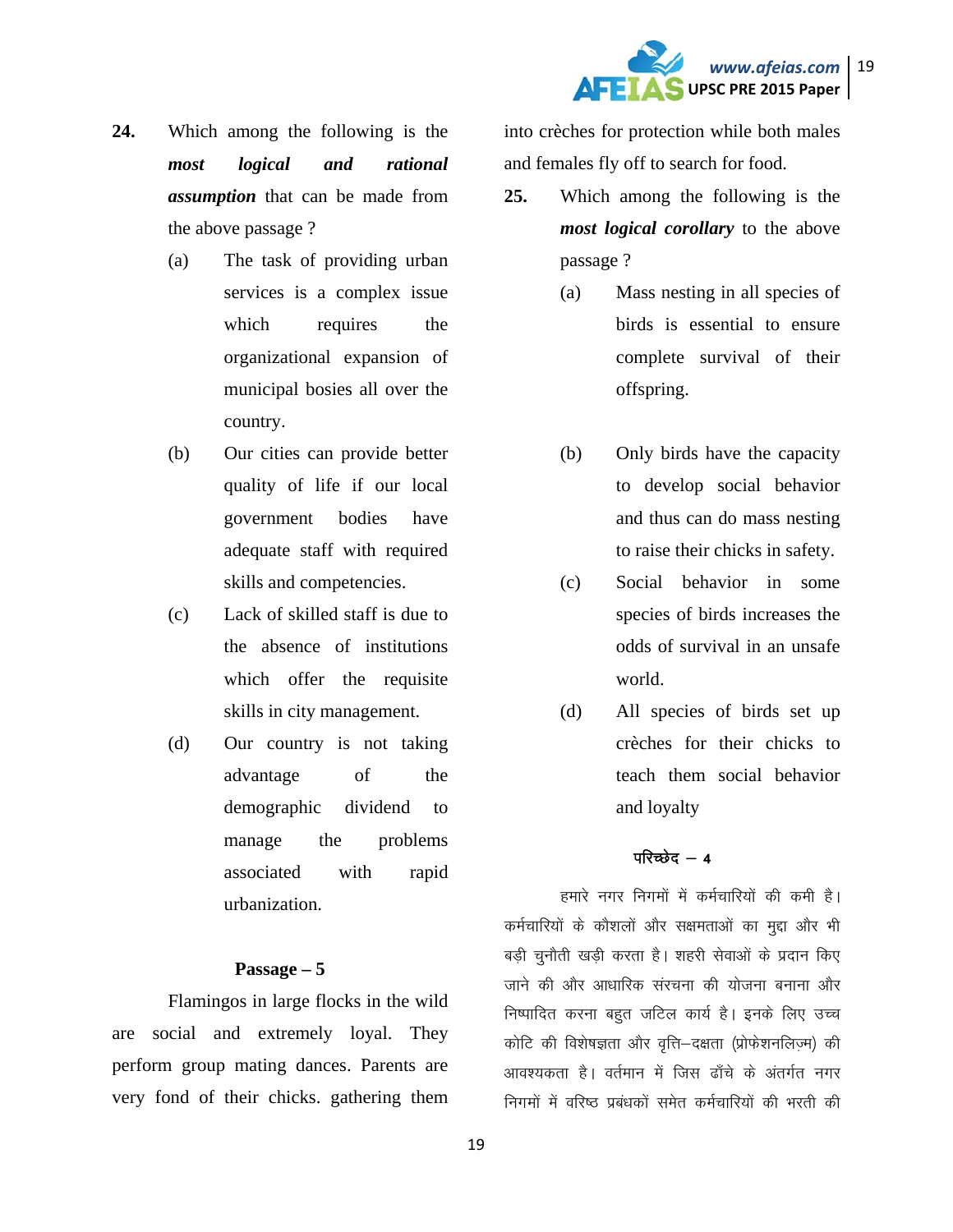

जा रही है, उसमें अपेक्षित तकनीकी और प्रबंधकीय सक्षमताओं के लिए पर्याप्त रूप से प्रावधान नहीं हैं। काडर और भरती नियम सिर्फ न्यूनतम शैक्षिक योग्यताओं का निर्धारण करते है। उनमें प्रबंधकीय या तकनीकी सक्षमताओं का, या संगत कार्य अनुभव का, कोई उल्लेख नहीं होता। अधिकांश नगर निगमों की यही स्थिति है। उनका संगठनीय अभिकल्प (डिजाइन) और संरचना भी कमजोर है।

- निम्नलिखित में से कौन–सी *सर्वाधिक तार्किक* 24. और युक्तिसंगत पूर्वधारणा (अजम्प्शन) उपर्युक्त परिच्छेद से बनाई जा सकती है ?
	- शहरी सेवाओं के प्रदान किए जाने का  $(a)$ कार्य बहुत जटिल मुद्दा है, जिसके लिए पूरे देश में नगर निकायों के संगठन–विस्तार की आवश्यकता है।
	- $(b)$ हमारे शहर बेहतर गुणतायुक्त जीवन उपललब्ध करा सकते हैं यदि हमारे स्थानीय शासकीय निकायों के पास अपेक्षित कौशल और सक्षमताओं वाले यथेष्ट कर्मचारी हों।
	- $(c)$ कौशलयुक्त कर्मचारियों की कमी ऐसी संस्थाओं के अभाव के कारण है जो नगर प्रबंधन में अपेक्षित कौशल प्रदान करें ।
	- $(d)$ हमारा देश तीव्रता से हो रहे शहरीकरण की समस्याओं के प्रबंधन के लिए जनांकिकीय लाभांश (डेमोग्राफिक डिविडेंड) का लाभ नहीं उठा रहा है।

#### परिच्छेद $-5$

वनों में बड़े झुण्डों में रहने वाले फ्लेमिंगो सामाजिक और अत्यंत निष्ठावान होते हैं। वे समुह संगम नृत्य करते हैं। नर और मादा पक्षी अपने चूज़ों से बहुत प्यार करते हैं, और जब नर और मादा दोनों भोजन की तलाश में दूर उड़ जाते हैं तब सुरक्षा के लिए उन चूज़ों को क्रेशों (creches) में एकत्र रख जाते हैं।

निम्नलिखित में से कौन–सा, उपर्युक्त परिच्छेद 25. का *सबसे तर्कसंगत उपनिगमन (कोरोलरी)* **है** ?

- सभी स्पीशीज के पक्षियों में सामूहिक  $(a)$ नीड़न (मास नेस्टिंग) अनिवार्य है ताकि उनकी संततियाँ पुरी तरह जीवित बनी रहें ।
- $(b)$ सिर्फ पक्षियों में सामाजिक व्यवहार विकसित करने की क्षमता होती है। अंतः वे अपने चूजों को सुरक्षापूर्वक पालने के लिए सामूहिक नीड़न अपना सकते हैं।
- कूछ स्पीशीज के पक्षियों में सामाजिक  $(c)$ व्यवहार, असूरक्षित विश्व में जीवित बने रहने की विषमताओं को बढा देता है।
- सभी स्पीशीज के पक्षी अपने चूजों को  $(d)$ सामाजिक व्यवहार और निष्ठा सिखाने के लिए क्रेशों (creches) की स्थापना करते हैं।

#### Passage  $-6$

Vast numbers of Indian citizens without bank accounts live in rural areas, are financially and functionally illiterate, and have little experience with technology. A research study was conducted in a particular area in which electronic wage payments in Gandhi **National** Mahatma Rural Employment Guarantee **Scheme** (MGNREGS) are meant to go directly to the poor. It was observed that recipients often assume that the village leader needs to mediate the process, as was the case under the previous paper-based system. Among households under this research study area who claimed to have at least one bank account, over a third reported still receiving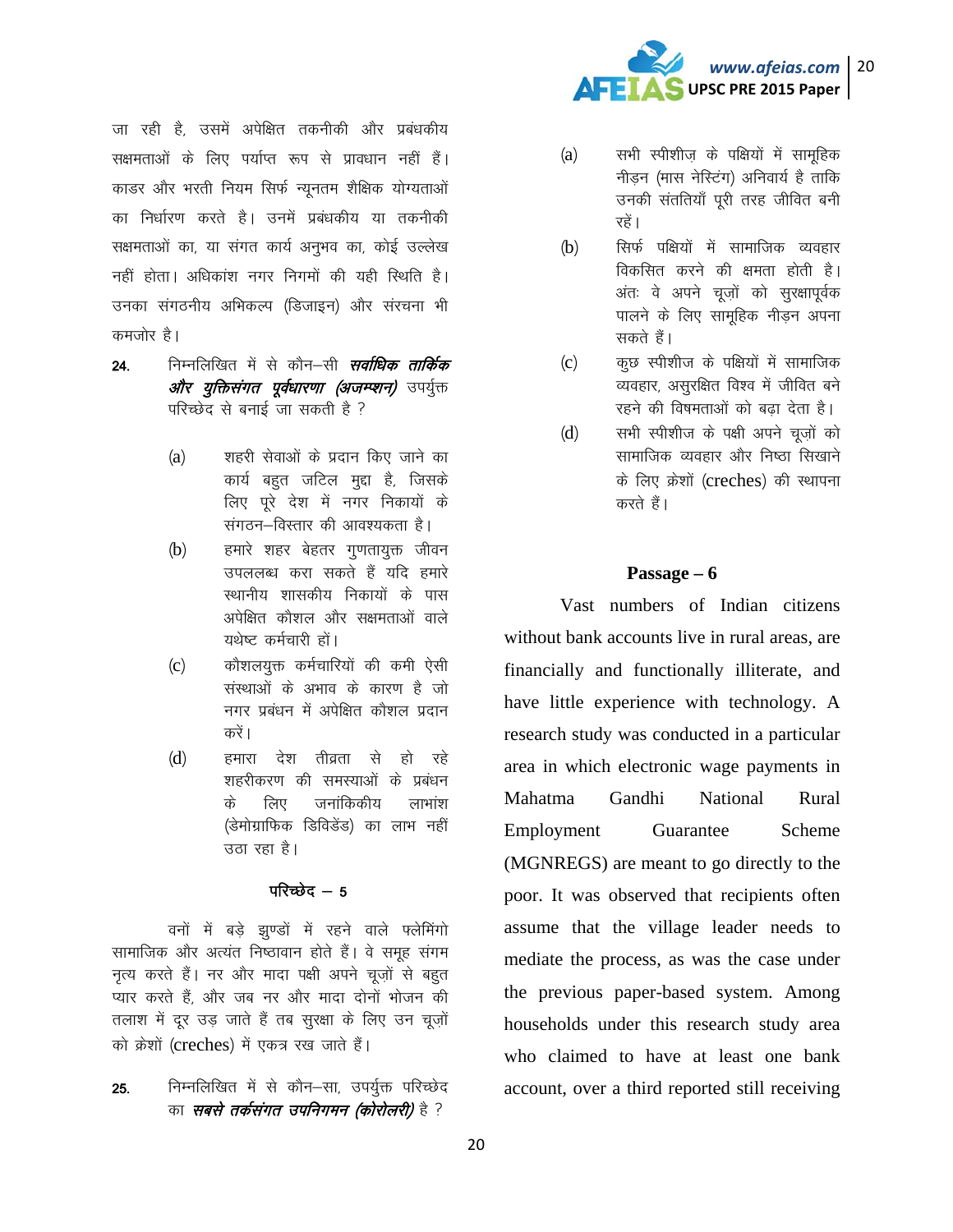

MGNREGS wages in cash directly from a village leader.

- **26.** What is the *most logical, rational and crucial message* that is implied in the above passage ?
	- (a) MGNREGS should be extended only to those who have a bank account.
	- (b) The paper-based system of payments is more efficient than electronic payment in the present scenario.
	- (c) The gole of electronic wage payments was not to eliminate mediation by village leaders.
	- (d) It is essential to provide financial literacy to the rural poor.

#### **Passage-7**

Individuals, groups and leaders who promote human development operate under strong institutional, structural and political constraints that affect policy optional. But experience suggests broad principles for shaping an appropriate agenda for human development. One important finding from several decades of human development experience is that focusing exclusively on

economic growth is problematic. While we have good knowledge about how to advance health and education, the causes of growth are much less certain and growth is often elusive. Futher, an unbalanced emphasis on growth is often associated with negative environmental consequences and advrse distributional effects. The experience of China, with its impressive growth record, reflects these broader concerns and underlines the importance of balanced approaches that emphasize investments in the non-income aspects of human development.

- **27.** With reference to the above passage, consider the following statements :
	- 1. In developing countries, a strong institutional framework is the only requirement for human development and policy options.
	- 2. Human development and economic growth are not always positively interrelated.
	- 3. Focusing only on human development should be the gole of economic growth.

Which of the above statements is/are correct ?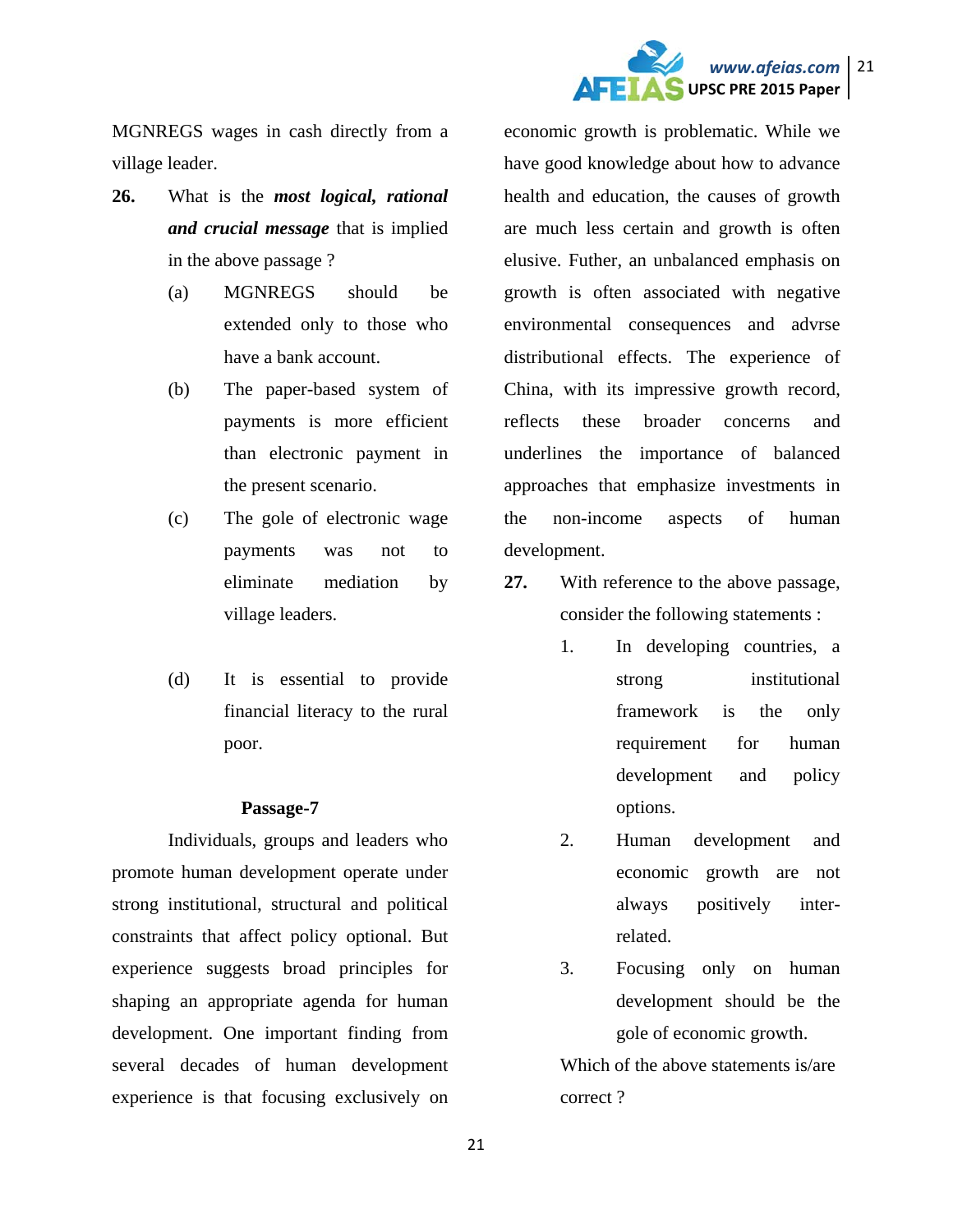

 $(d)$ ग्रामीण निर्धनों को वित्तीय साक्षरता उपलब्ध कराना आवश्यक है।

#### परिच्छेद $-7$

मानव विकास को सर्वर्धित करने वाले व्यक्ति, समूह और नेता कडी संस्थागत, संरचनात्मक और राजनीतिक बाध्यताओं के अंतर्गत कार्य करते हैं, जिनसे नीति के विकल्प प्रभावित होते हैं। किंतु अनुभव यह सूझाव देता है कि मानव विकास हेतू एक उपयुक्त कार्यसूची को आकार देने के लिए व्यापक सिद्धांतों की आवश्यकता होती है। अनेक दशकों के मानव विकास के अनुभव से इस एक महत्त्वपूर्ण बात का पता लगा है कि आर्थिक संवृद्धि पर ही अनन्य रूप से ध्यान केंद्रित करने से समस्याएँ उत्पन्न होती हैं। हमारे पास स्वास्थ्य और शिक्षा को उन्नत करने के तरीकों की अच्छी जानकारी तो है, लेकिन सवृद्धि किन कारणों से होती है, इसे समझने में काफी कमी है और संवृद्धि प्रायः भ्रामक है। साथ ही, सवृद्धि पर असतुलित रूप से बल देने से प्रायः पर्यावरण पर नकारात्मक परिणाम और वितरण में प्रतिकूल प्रभाव होते हैं। संवृद्धि के प्रभावशाली कीर्तिमान वाला चीन का अनुभव, इन व्यापक सरोकारों को प्रतिबिंबित करता है और मानव विकास के गैर-आय पहलुओं में निवेश को प्रमुखता देने वाले संतुलित दृष्टिकोणों के साथ आगे बढ़ने के महत्त्व पर बल देता है।

- उपर्युक्त परिच्छेद के सन्दर्भ में, निम्नलिखित  $27.$ कथनों पर विचार कीजिए:
	- विकासशील देशों में, मानव विकास  $1.$ और नीति विकल्पों के लिए मजबूत संस्थागत संरचना ही एकमात्र आवश्यकता है।
	- मानव विकास और आर्थिक संवृद्धि  $2.$ सदैव सकारात्मक रूप से परस्पर संबंधित नहीं हैं।
- $(a)$ 1 only
- $(b)$ 2 and 3 only
- $(c)$ 2 only
- 1,2 and 3  $(d)$

#### परिच्छेद $-6$

बहुत बड़ी संख्या में ऐसे भारतीय नागरिक ग्रामीण क्षेत्रों में रहते हैं जिनके बैंक खाते नहीं हैं। ये वित्तीय और प्रकार्यात्मक (फक्शनल) रूप से अशिक्षित हैं, और प्रौद्योगिकी के साथ इनका अनुभव नगण्य है। एक विशेष क्षेत्र में, जहाँ महात्मा गाँधी राष्ट्रीय ग्रामीण रोजगार गारन्टी योजना (MGNREGS) के अंतर्गत इलेक्ट्रॉनिक भुगतान के रूप में मज़दूरी सीधे निर्धनों को दी जानी होती है, एक अनुसंधानपरक अध्ययन किया गया। यह पाया गया कि मज़दूरी प्राप्त करने वाले प्रायः यह मान लेते हैं कि इस प्रक्रिया में गाँव के नेता की मध्यस्थता आवश्यक है, जैसा कि पूर्व में काग़जों पर आधारित व्यवस्था में होता था। इस अनुसंधानपरक अध्ययन के अंतर्गत, कम–से–कम एक बैंक खाता रखने का दावा करने वाले परिवारों में से एक-तिहाई से अधिक परिवारों ने बताया कि वे अभी भी MGNREGS की मज़दूरी नकद रूप में सीधे गाँव के नेता से प्राप्त कर रहे हैं।

- उपर्युक्त परिच्छेद में निहित *सर्वाधिक तार्किक,* 26. *तर्कसंगत और महत्त्वपूर्ण सन्देश* क्या है ?
	- MGNREGS का प्रसार सिर्फ उन  $(a)$ तक किया जाना चाहिए जिनके पास बैंक खाता है।
	- वर्तमान परिदृश्य में कागजों पर  $(b)$ आधारित भुगतान व्यवस्था इलेक्ट्रॉनिक भुगतान व्यवस्था से अधिक दक्ष है।
	- $(c)$ मज़दूरी के इलेक्ट्रॉनिक भुगतान का लक्ष्य गाँव के नेताओं की मध्यस्थता को समाप्त करना नहीं था।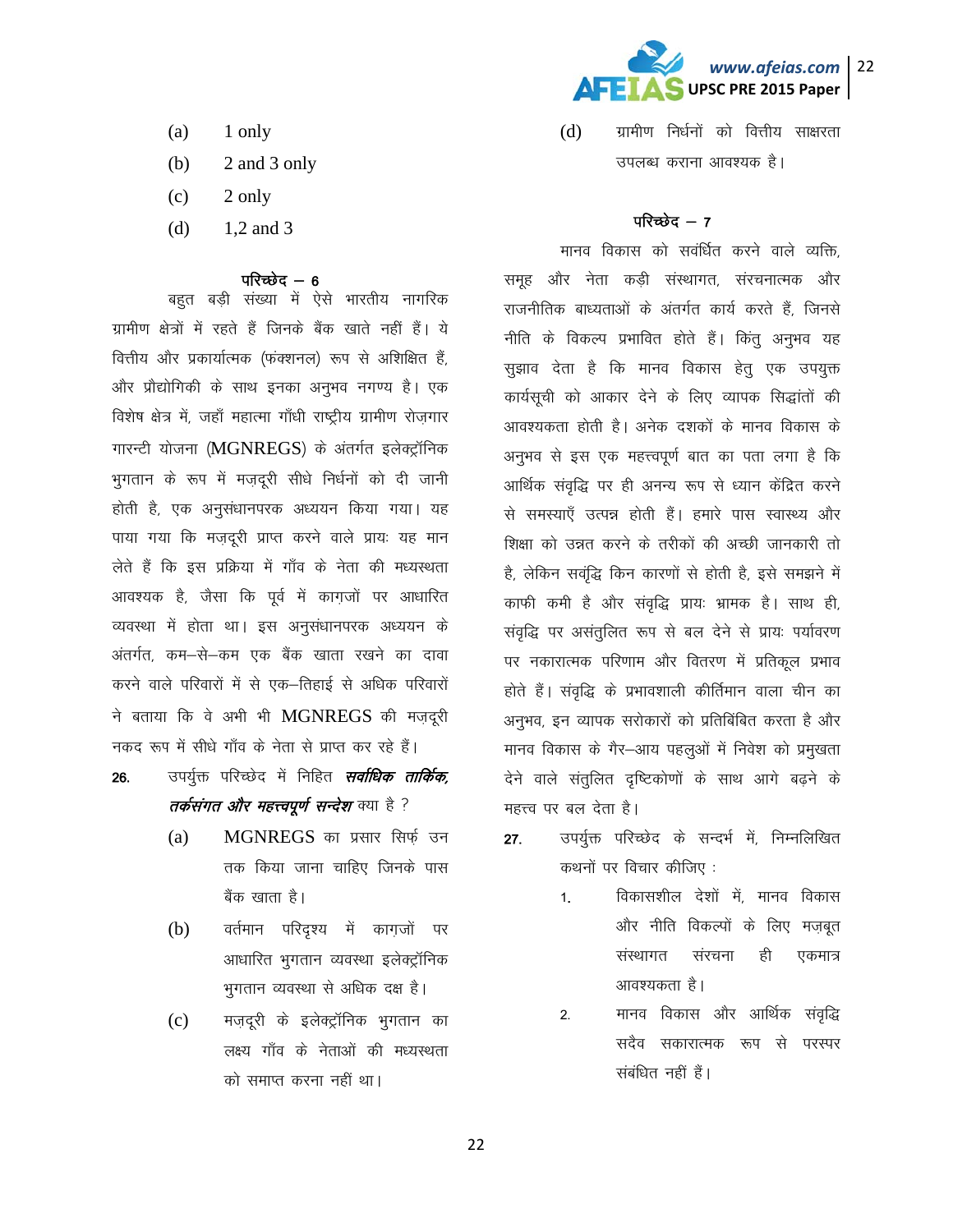3. केवल मानव विकास पर ही बल देना. आर्थिक संवृद्धि का लक्ष्य होना चाहिए।

उपर्युक्त कथनों में से कौन–सा $/$ से सही है $/$ हैं?

- $(a)$  केवल 1
- $(b)$  केवल 2 और 3
- $(c)$  केवल 2
- $(d)$  1, 2 और 3
- **28.** With reference to the above passage, the following assumptions have been made :
	- 1. Higher economic growth is essential to ensure reduction in economic disparity.
	- 2. Environmental degradation is sometimes a consequence of economic growth.

Which of the above is/are valid assumption/assumptions ?

- $(a)$  1 only
- $(b)$  2 only
- (c) Both 1 and 2
- (d) Neither 1 nor 2
- **29.** If A runs less fast than B, and B runs as fast but not faster than C, then, as compared to A, C runs
	- (a) slower than A
	- (b) faster than A
	- (c) with same speed as A
	- (d) Given data is not sufficient to determine
- **30.** Each of A,B,C and D has ` 100. A pays ` 20 to B, who pays ` 10 to C, who gets ` 30 from D. In this context, which on of the following statements is *not* correct ?
	- (a) C is the richest.



- (b) D is the poorest.
- (c) C has more than what A and D have together.
- (d) B is richer than D.
- **31.** In a town, 45% population read magazine A, 55% read magazine B, 40% read magazine C, 30% read magazines A and B, 15% read magazines B and C, 25% read magazines A and C; and 10% read all the three magazines. What percentage do *not* read magazine ?
	- $(a)$  10%
	- (b)  $15\%$
	- $(c)$  20%
	- (d)  $25%$
- **32.** Examine the following statements :
- 1. Lady's finger is tastier than cabbage.
- 2. Cauliflower is tastier than lady's finger.
- 3. Cabbage is not tastier than peas. The conclusion that can be drawn from these statements is that
	- (a) peas are as tasty as lady's finger.
	- (b) peas are as tasty as cauliflower and lady's finger.
	- (c) cabbage is the least tasty of the four vegetables.
	- (d) cauliflower is tastier than cabbage.
- **33.** Shahid and Rohit start from the same point in opposite directions. After each 1 km, Shahid always turns left and Rohit always turns right. Which of the following statements is correct ?
- (a) After both have travelled 2 km, the distance between them is 4 km.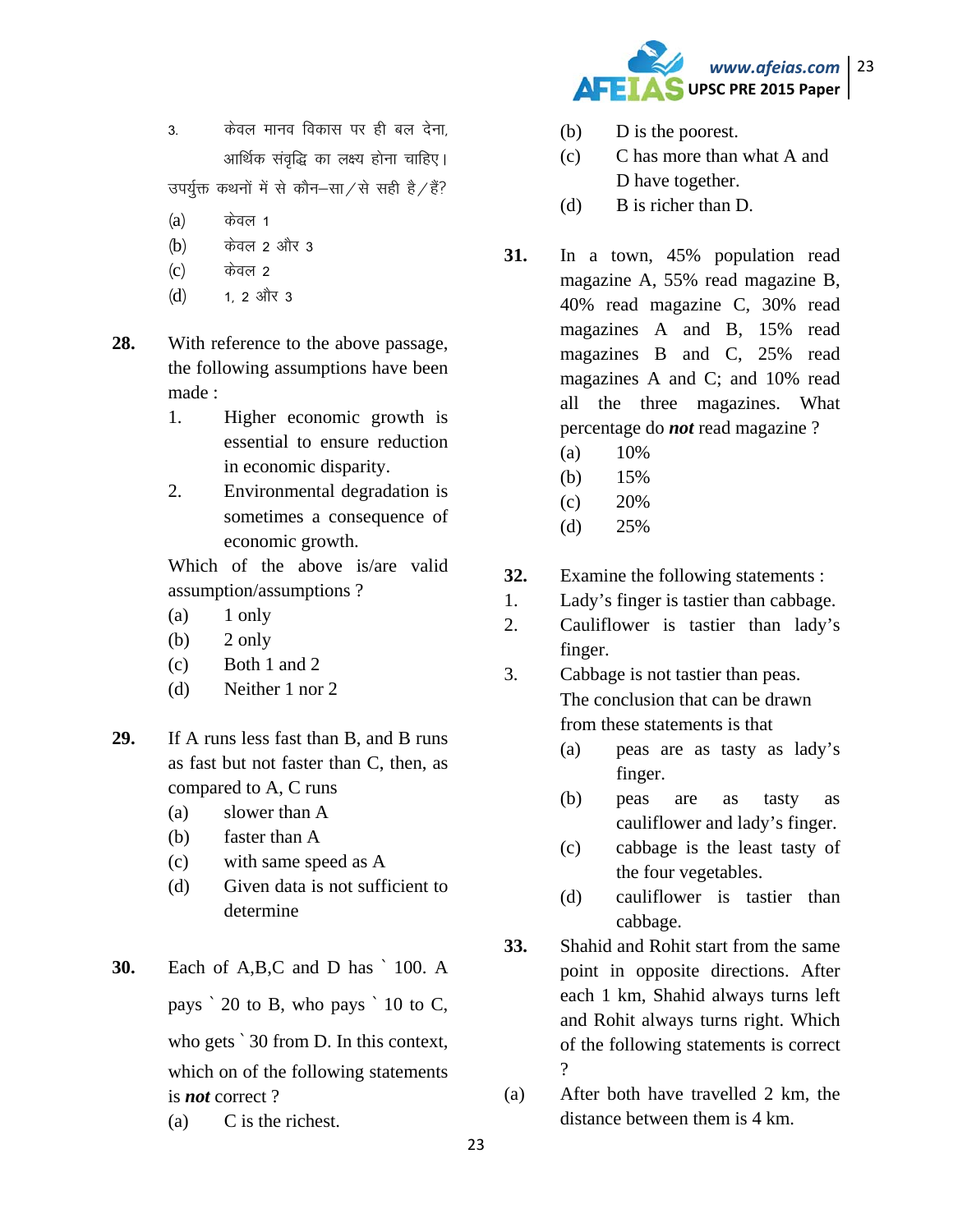

- (b) They meet after each has travelled 3 km.
- (c) They meet for the first time after each has travelled 4 km.
- (d) They go on without ever meeting again.
- **34.** In a 500 metres race, B starts 45 metres ahead of A, but A wins the race while B is still 35 metres gehind. What is the ratio of the speeds of A to B assuming that both start at the same time ?
	- $(a) 25 : 21$
	- (b)  $25:20$
	- (c)  $5:3$
	- (d)  $5:7$
- 28. जपर्युक्त परिच्छेद के सन्दर्भ में, निम्नलिखित धारणाएँ बनाई गई हैं :
	- 1. आर्थिक असमानता में कमी सुनिश्चित करने के लिए उच्चतर आर्थिक संवृद्धि अनिवार्य है।
	- 2. पर्यावरण का निम्नीकरण. कभी–कभी आर्थिक संवृद्धि का ही परिणाम होता है।
	- उपर्युक्त में से कौन-सी वैध धारणा /धारणाएँ है $/$ हैं ?
	- $(a)$  केवल 1
	- $(b)$  केवल 2
	- $(c)$  1 और 2 दोनों
	- $(d)$  न तो 1. न ही 2
- 29.  $\frac{1}{29}$  यदि A.B से कम तेज दौड़ता है, और B.C के बराबर चाल से, लेकिन उससे अधिक तेज़ नहीं, दौड़ता है; तो  $A$  की तुलना में  $C$  कैसे दौड़ता है  $\tilde{?}$ 
	- $(a)$   $A \nleftrightarrow$  धीमा
	- $(b)$   $A$  से तेज
	- $(c)$   $A$   $\vec{\phi}$  aराबर चाल से
	- (d) निर्धारित करने के लिए दिए गए आँकड़े अपर्याप्त हैं।
- 30. A,B,C, और D में प्रत्येक के पास ` 100 हैं।
	- $A$ ,  $B$  को ` 20 देता है, जो  $C$  को ` 10 देता

है, जिसे  $D$  से `30 मिलते हैं। इस सन्दर्भ में, निम्नलिखित में से कौन सा एक कथन सही *नहीं* है ?

- (a)  $C$  सबसे धनाढ्य है।
- (b)  $D \overline{R}$  सबसे निर्धन है।
- $(c)$  A और D के पास मिलाकर जितने रुपए हैं,  $C$  के पास उससे अधिक रुपए हैं।
- $(d)$  B,D से अधिक धनवान है।
- 31.  $\overline{a}$  किसी नगर में, 45% लोग पत्रिका  $A$  पढ़ते हैं,  $55\%$  लोग पत्रिका B पढते हैं 40% लोग पत्रिका  $C$  पढते हैं, 30% लोग पत्रिका  $A$  और  $\,$ B पढते हैं, 15% लोग पत्रिका  $\,$ B और  $\,$ C पढते हैं, 25% लोग पत्रिका  $A$  और  $C$  पढते हैं; और 10% लोग सभी तीनों पत्रिकाएँ पढते हैं। कितने प्रतिशत लोग कोई पत्रिका *नहीं* पढते \
	- $(a)$   $10\%$
	- (b)  $15\%$
	- $(c)$  20%
	- (d)  $25\%$
- $32.$  निम्नलिखित कथनों की परीक्षा कीजिए:
	- 1. भिंडी, बंदगोभी से अधिक स्वादिष्ट होती है।
	- 2. फूलगोभी, भिंडी से अधिक स्वादिष्ट होती है।
	- 3<sup>-</sup> बंदगोभी मटर से अधिक स्वादिष्ट नहीं होती ।

इन कथनों से यह निष्कर्ष निकाला जा सकता है कि

- (a) मटर उतनी ही स्वादिष्ट होती है जितनी भिंडी।
- (b) मटर उतनी ही स्वादिष्ट होती है जितनी फूलगोभी और भिंडी।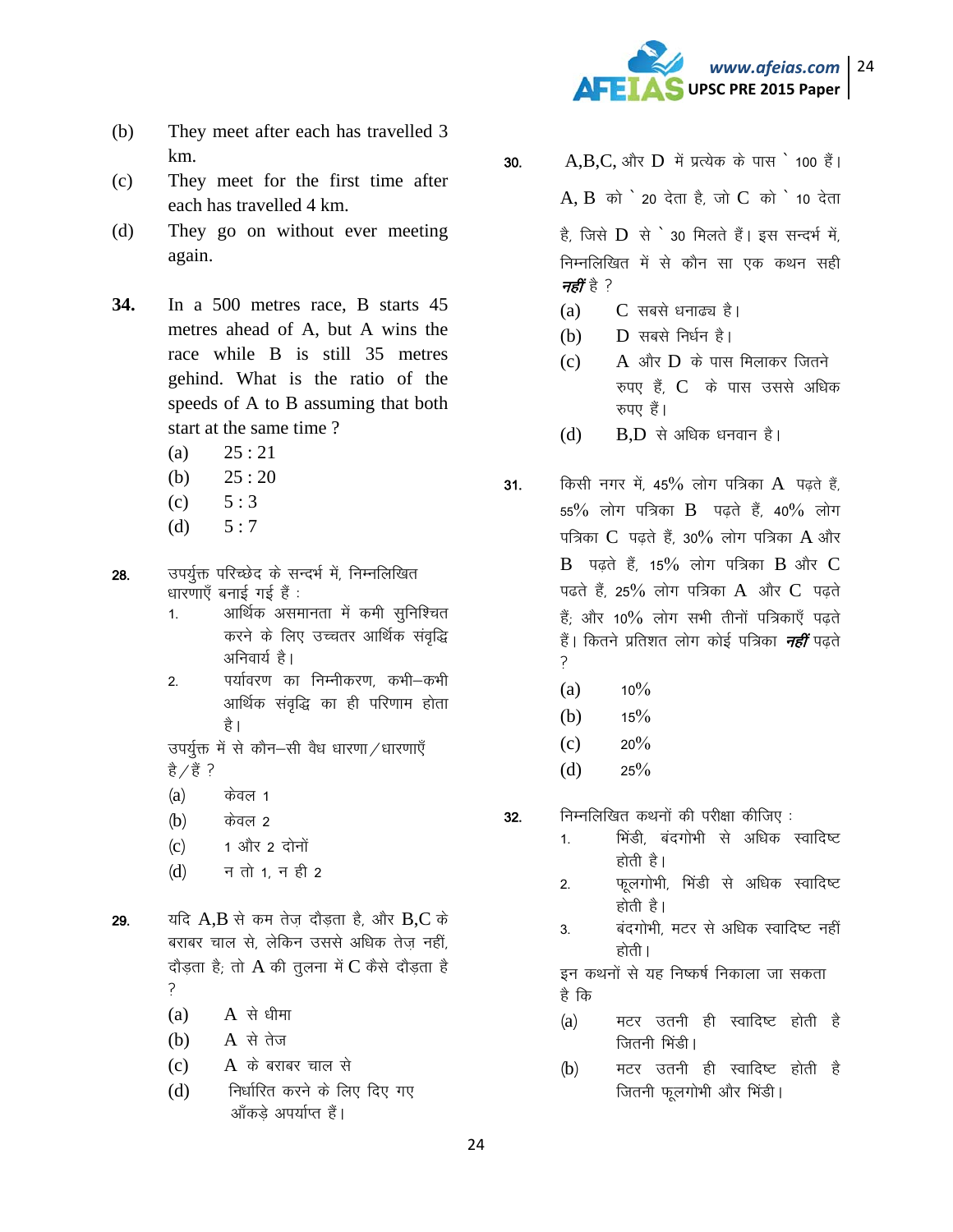

- (c) इन चारों सब्जियों में बंदगोभी सबसे कम स्वादिष्ट होती है।
- (d) फूलगोभी, बंदगोभी से अधिक स्वादिष्ट होती है।
- 33. शाहिद और रोहित एक ही स्थान से, विपरीत दिशाओं में चलना प्रारम्भ करते हैं। प्रत्येक 1 किमी के बाद, शाहिद हमेशा बाएँ मुड़ता है और रोहित हमेशा दाएँ मुडता है। निम्नलिखित में से कौन $-$ सा कथन सही है ?
	- (a) उन दोनों के बीच, उनके 2 किमी चल लेने के बाद, दूरी 4 किमी है।
	- (b) वे, प्रत्येक के 3 किमी चल लेने के बाद, मिलते हैं।
	- (c) वे, प्रत्येक के 4 किमी चल लेने के बाद, पहली बार मिलते हैं।
	- (d) वे फिर कभी मिले बिना ही, चलते रहते हैं।
- 34. 500 मीटर की दौड़ में, B, A से 45 मीटर आगे से प्रारम्भ करता है, लेकिन  $A$  दौड जीत जाता है जबकि B अभी भी 35 मीटर पीछे रहता है। यह मानते हुए कि दोनों एक ही समय दौडना प्रारम्भ करते हैं.  $\rm A$  की चाल का  $\rm B$  की चाल से. अनुपात क्या है ?
	- $(a)$  25 : 21
	- $(b)$  25 : 20
	- $(c) 5 : 3$
	- (d)  $5 : 7$
- **35.** Two equal glasses of same type are respectively 1/3 and ¼ full of milk. They are then filled up with water and the contents are mixed in a pot. What is the ratio of milk and water in the pot ?
	- (a)  $7:17$
	- (b)  $1:3$
	- $(c) \qquad 9:21$
	- (d)  $11 : 23$
- **36.** Out of 130 students appearing in an examination, 62 failed in English, 52

failed in mathematics, whereas 24 failed in both English and Mathematics. The number of students who passed finally is

- $(a)$  40
- (b)  $50$
- (c) 55
- $(d)$  60
- **37.** In a group of persons travlling in a bus, 6 persons can speak Tamil, 15 can speak Hindi and 6 can speak Gujarati. In that group none can speak any other language. If 2 persons in the group can speak two languages only and one person can speak all the three languages, then how many persons are there in the group ?
	- $(a)$  21
	- (b) 22
	- (c) 23
	- $(d)$  24
- **38.** In a parking area, the total number of wheels of all the cars (four-wheelers) and scooters/motorbikes (twowheelers) is 100 more than twice the number of parked vehicles. The number of cars parked is
	- (a) 35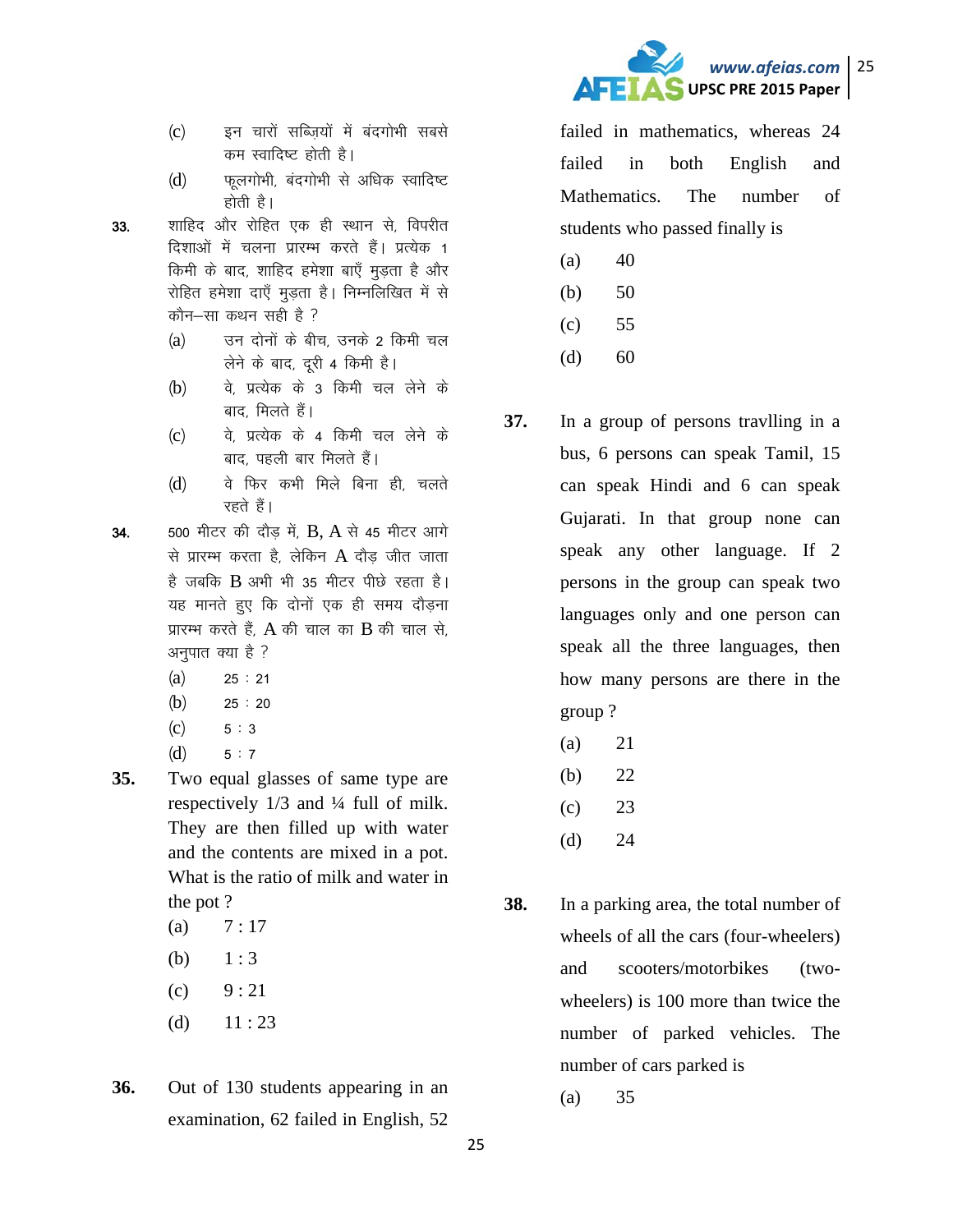

- (b) 45
- $(c) 50$
- (d) 55
- **39.** The mangrover can shed tone of leaves per acre every year; fungi and bacteria break down this leaf litter and consume it, they then are consumed by tiny worms and crustaceans, which in turn feed small fish, which feed larger fish and birds and crocodiles.

Which among the following is the *most logical inference* of the above statement ?

- (a) Coastal areas cannot have food chains without mangroves.
- (b) Mangroves are an essential component of all marine ecosystems.
- (c) Mangroves have a crucial role in some of the coastal food chains.
- (d) The composition of marine flom and fauna is largely determineu by mangroves.
- **40.** "By liberty I mean the eager maintenance of that atmosphere in which menhave the opportunity to be their best selves."

Which one of the following expresses the *view implied* in the above statement ?

- (a) Liberty is the absence of restraint on human action.
- (b) Liberty is what law permits people to perform.
- (c) Liberty is the ability to do what one desires.
- (d) Liberty is the maintenance of conditions for the growth of human personality.

35. पक ही प्रकार के दो समरूप गिलास क्रमशः  $1/3$  और  $1/4$  दूध से भरे हैं। तब इन गिलासों को पूरा होने तक पानी से भरा गया, और गिलासों में भरे हुए द्रव (मिश्रण) को एक पात्र में मिला दिया गया। इस पात्र में दुध और पानी का अनुपात क्या है ?

- (a)  $7 : 17$
- (b)  $1 : 3$
- $(c)$  9 : 21
- $(d)$  11 : 23
- **36.** एक परीक्षा में शामिल 130 विद्यार्थियों में से, 62 विद्यार्थी अंग्रेजी में अनुत्तीर्ण हुए, 52 विद्यार्थी गणित में अनूत्तीर्ण हुए, जबकि 24 विद्यार्थी अंग्रेजी और गणित दोनों में अनूत्तीर्ण हुए। अन्तिम रूप से उत्तीर्ण होने वाले विद्यार्थियों की संख्या क्या है ?
	- $(a)$  40
	- $(b)$  50
	- $\zeta$  55
	- $(d)$  60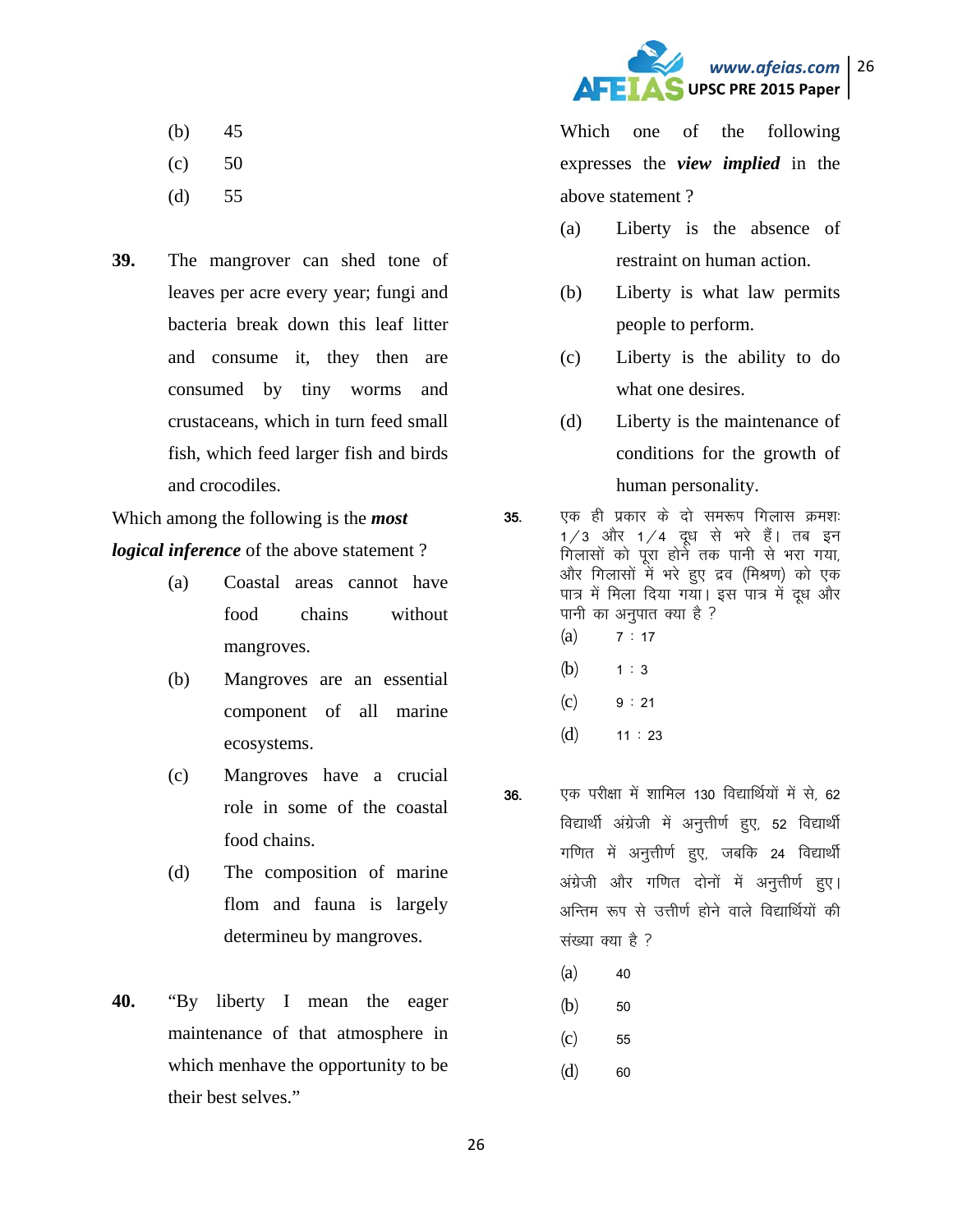

# 37. किसी बस में यात्रा करने वाले व्यक्तियों के एक समूह में, 6 व्यक्ति तमिल बोल सकते हैं, 15 व्यक्ति हिन्दी बोल सकते हैं और 6 व्यक्ति गुजराती बोल सकते हैं। उस समूह में कोई भी व्यक्ति कोई अन्य भाषा नहीं बोल सकता। यदि इस समूह के 2 व्यक्ति केवल दो भाषाएँ बोल सकते हैं और एक व्यक्ति सभी तीनों भाषाएँ बोल सकता है, तब इस समुह में कुल कितने व्यक्ति 훔 ?

- $(a)$  $21$
- $(b)$ 22
- $(c)$ 23
- $(d)$ 24

38. किसी पार्किंग क्षेत्र में, सभी कारों (चार-पहिया वाहन) और स्कटरों ∕ मोटर साइकिलों (दो-पहिया वाहन) के पहियों की कुल संख्या, पार्क किए गए वाहनों की संख्या के दुगुने से 100 ज्यादा है। पार्क की गई कारों की संख्या क्या है ?

- $(a)$ 35
- $(b)$ 45
- $(c)$ 50
- $(d)$ 55

मैन्ग्रोव वनों में प्रति वर्ष प्रति एकड टनों पत्तियाँ 39. झड सकती हैं; कवक और जीवाणु पत्तियों के इस ढेर का अपघटन कर उनका उपभोग कर जाते हैं, उन्हें नन्हीं कुमियाँ और क्रस्टेशियाई खा जाते हैं, जो तत्पश्चात् छोटी मछलियों का भोजन बनती हैं. फिर ये भी बड़ी मछलियों. पक्षियों और मगरों का भोजन बन जाती हैं। निम्नलिखित में से कौन-सा एक, उपर्युक्त कथन का

#### सर्वाधिक तार्किक अनुमान (इनफेरेंस) है ?

- मैन्ग्रोव वनों के बिना तटीय क्षेत्रों में आहार  $(a)$ श्रखलाएँ नहीं बन सकती।
- मैन्ग्रोव वन सभी समुद्री पारितंत्रों (ईकोसिस्टम्स)  $(b)$ के अनिवार्य घटक हैं।
- कतिपय समुद्रतटीय खाद्य श्रृंखलाओं में मैन्ग्रोव  $(c)$ वनों की निर्णायक भूमिका होती है।
- समुद्री वनस्पतिजात और प्राणिजात का संघटन  $(d)$ मुख्यतः मैन्ग्रोव वनों द्वारा निर्धारित होता है।
- "स्वतन्त्रता से मेरा आशय एक ऐसा वातावरण 40. इच्छुक रूप से बनाए रखने से है जिसमें सभी मनुष्यों को अपने सर्वश्रेष्ठ रूप में होने का अवसर मिले।"

निम्नलिखित में से कौन–सा एक, उपर्युक्त कथन में *निहित दृष्टिकोण* को व्यक्त करता है ?

- स्वतन्त्रता मानवीय कार्यकलाप पर नियंत्रण का  $(a)$ अभाव है।
- $(b)$ स्वतन्त्रता वह है. जिसे निष्पादित करने के लिए लोगों को विधि की अनुज्ञा प्राप्त है।
- स्वतन्त्रता मनचाहे कार्य करने का सामर्थ्य है।  $(c)$
- स्वतन्त्रता मानव व्यक्तित्व की संवृद्धि के लिए  $(d)$ आवश्यक दशाओं को बनाए रखना है।

Directions for the following 7 (seven) items Read the following six passages and answer the items that follow. Your answer to these *items should be based on the passages only.* 

### Passage  $-1$

Climate change is already making many people hungry all over the world, by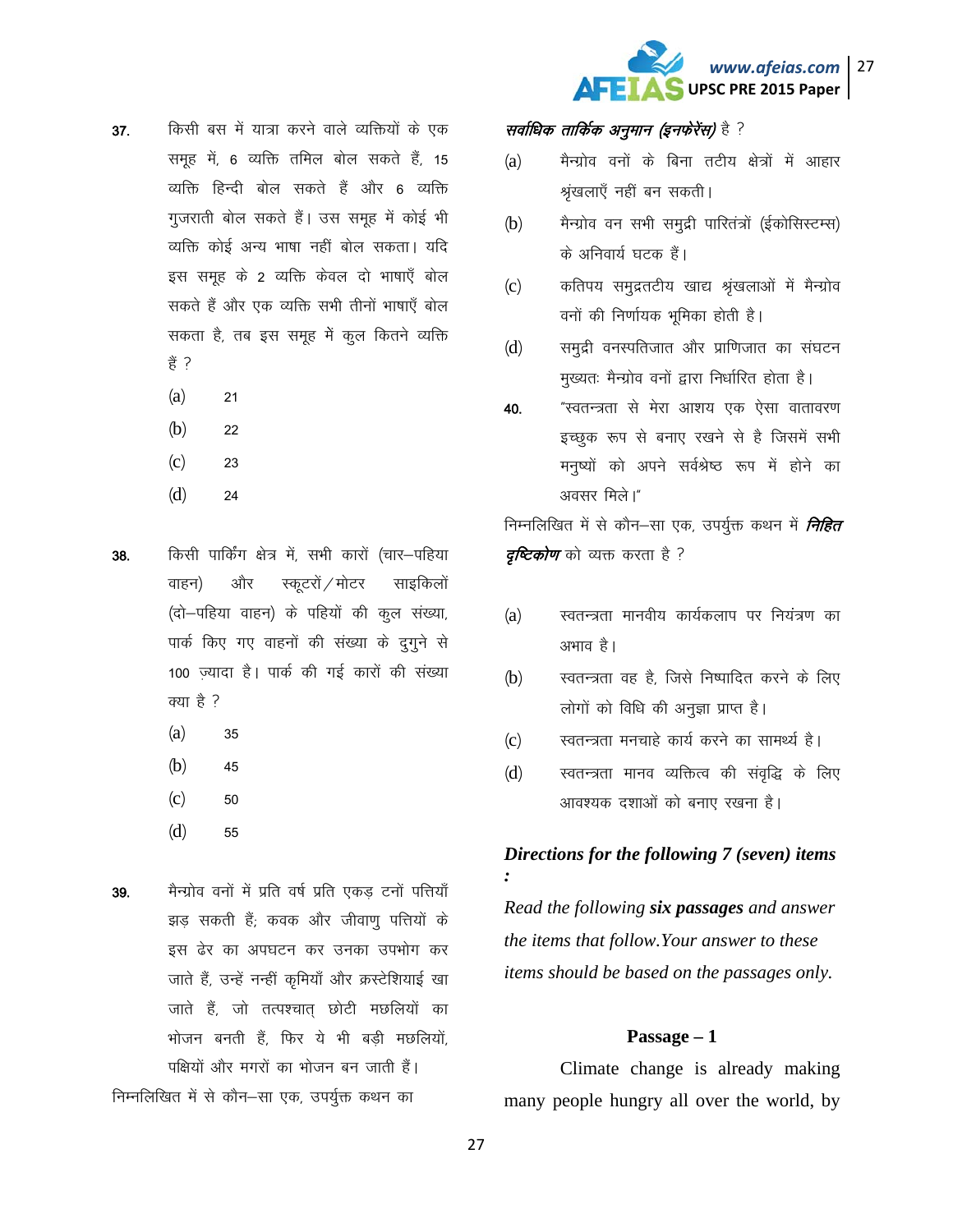

disrupting ceop yields and pushing up prices. And it is not hust food but nutrients that are becoming scarcer as the climate changes. It is the poorest communities that will suffer the worst effects of climate change, including increased hunger and malnutrition as crop production and livelihoods are threatened. On the other hand, proverty is a driver of climate change, as desperate communities resort to unsustainable use of resources to meet current needs.

- **41.** Which among the following is the *most logical corollary* to the above passage ?
- (a) Government should allocate more funds to poverty alleviation programmes and increase food subsidies to the poor communities.
- (b) Poverty and climate impacts reinforce each other and therefore we have to re-imagine our food systems.
- (c) All the countries of the world must unite in fighting poverty and malnutrition and treat poverty as a global problem.
- (d) We must stop unsustainable agricultural practices immediately and control food prices.

#### **Passage – 2**

The Global Financial Stability Report finds that the share of portfolio investments from advanced economies in the total debt and equity investments in emerging economies has doubled in the past decade to 12 percent. The phenomenon has implications for Indian policy makers as foreign portfolio investments in the debt and equity markets have been on the rise. The phenomenon is also flagged as a threat that could compromise global financial stability in a chain reaction, in the event of United States Federal Reserve's imminent reversal of its "Quantitative Easing" policy.

- **42.** Which among the following is the *most rational and critical inference*  that can be made from the above passage ?
- (a) Foregin portfolio investments are not good for emerging economies.
- (b) Advanced economies undermine the global financial stability.
- (c) India should desist from accepting foreign portfolio investments in the future.
- (d) Emerging economies are at a risk of shock from advanced economies

# <u>निम्नलिखित 7 (सात) प्रश्नांशों के लिए निर्देश :</u>

निम्नलिखित **छह परिच्छेदों** को पढिए और उनके नीचे आने वाले प्रश्नांशों के उत्तर दीजिए। इन प्रश्नांशों के आपके उत्तर केवल इन परिच्छेदों पर ही आधारित होने चाहिए ।

.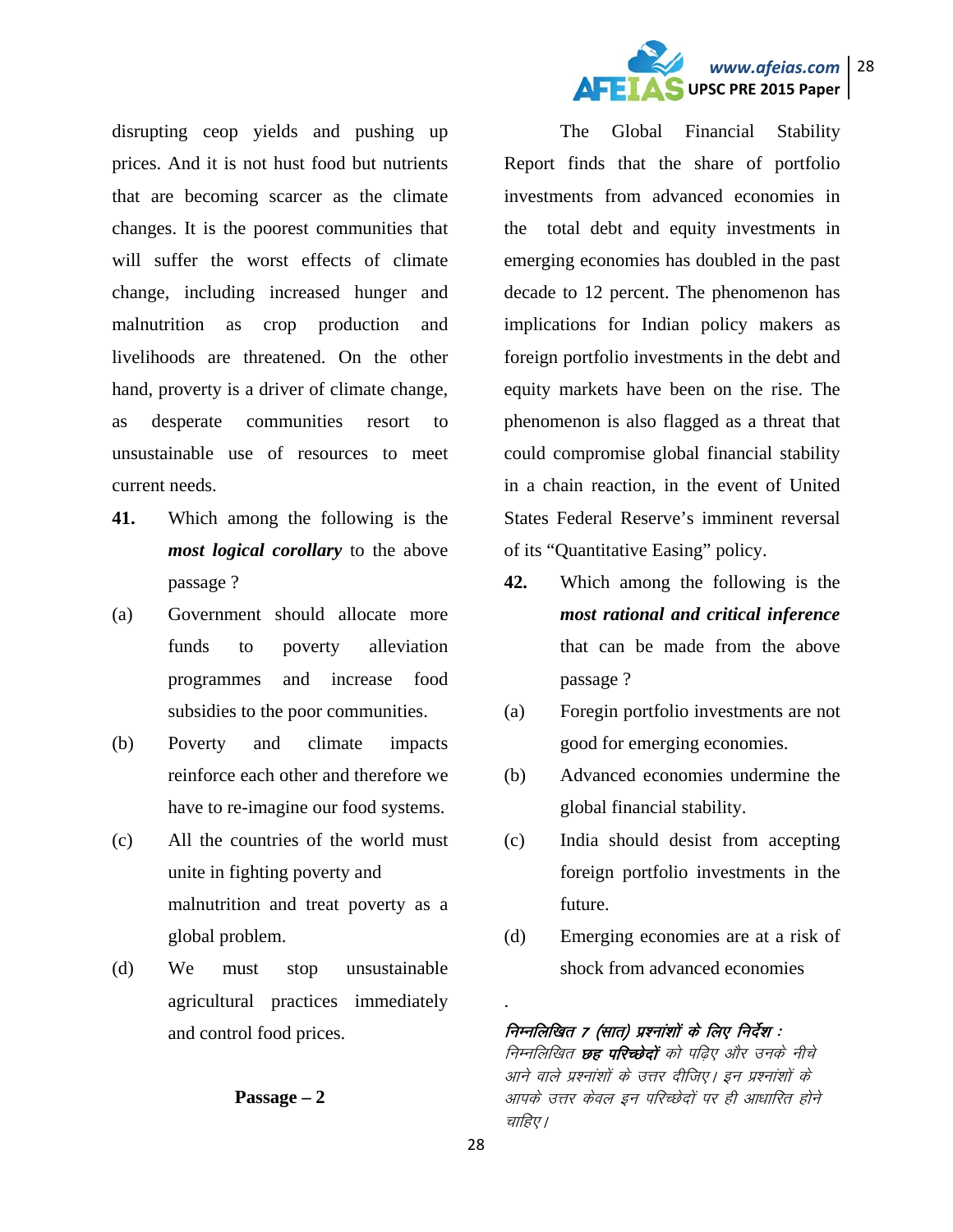

प्रभाव संभावित हैं क्योंकि ऋण तथा ईक्विटी बाजारों में विदेशी पोर्टफोलियों निवेश बढ़ता रहा है। इस घटना को एक आशंका भी बताया जा रहा है कि यूनाइटेड स्टेट्स फेडरल रिज़र्व की "मात्रात्मक ढील (क्वांटिटेटिव ईज़िंग)" नीति में आसन्न उत्क्रमण (इम्मिनेंट रिवर्सल) होने की दशा में, एक श्रृंखलाबद्ध प्रतिक्रिया के रूप में विश्व की वित्तीय स्थिरता खतरे में पड सकती है।

- 42. उपर्युक्त परिच्छेद से, निम्नलिखित में से कौन–सा *सर्वाधिक तर्कसंगत और निर्णायक अनुमान (इनफेरेंस)* निकाला जा सकता है ?
	- उभरती हुई अर्थव्यवस्थाओं के लिए  $(a)$ विदेशी पोर्टफोलियों निवेश अच्छे नहीं हैं ।
	- उन्नत अर्थव्यवस्थाएँ विश्व की वित्तीय  $(b)$ स्थिरता को खोखला करती हैं।
	- में विदेशी को भविष्य  $(c)$ भारत पोर्टफोलियो निवेश स्वीकार करने से बचना चाहिए।
	- उभरती हुई अर्थव्यवस्थाओं को, उन्नत  $(d)$ अर्थव्यवस्थाओं से मिलने वाले आघात का खतरा रहता है।

# Passage  $-3$

Open defecation is disastrous when practiced in very densely populated areas, whrere it is impossible to keep away human faeces from crops, wells, food and children's hands. Groundwater is also contaminated by open defecation. Many ingested germs and worms spread diseases. They prevent the body from absorbing calories and nutrients. Nearly ine-half of India's children remain

# परिच्छेद -1

जलवाय परिवर्तन के कारण फसलों की उपज में

रुकावट और कीमतों में वृद्धि होने की वजह से, पूरे विश्व में बहुत सारे लोग पहले से ही भुखमरी का शिकार हैं। और जलवायु परिवर्तन के कारण केवल खाद्य ही नहीं बल्कि पोषक-तत्त्व भी अपर्याप्त होते जा रहे हैं। जैसे—जैसे फसलों की उपज और जीविका पर खतरे की स्थिति बन रही है, सबसे गरीब समुदायों को ही, भुखमरी और कूपोषण के बढ़ने के समेत, जलवायू परिवर्तन के सबसे बूरे प्रभावों से ग्रस्त होना पड़ेगा। दूसरी ओर, गरीबी जलवायु परिवर्तन की कारक है, क्योंकि निराशोन्मत्त समुदाय अपनी वर्तमान आवश्यकताओं को पूरा करने के लिए संसाधनों के अधारणीय (अनसस्टेनबल) उपयोग का आश्रय लेते हैं।

- निम्नलिखित में से कौन-सा, उपर्युक्त परिच्छेद 41. का *सर्वाधिक तार्किक उपनिगमन (कोरोलरी)* है  $\mathcal{L}$ 
	- $(a)$ सरकार को गरीबी उन्मुलन कार्यक्रमों के लिए अधिक निधियों का आबंटन करना चाहिए और निर्धन समुदायों को दिए जाने वाले खाद्य उपदानों (सब्सिडीज़) में वृद्धि करनी चाहिए।
	- $(b)$ निर्धनता तथा जलवायु के प्रभाव एक-दूसरे को बढावा देते हैं और इसलिए हमें अपनी खाद्य प्रणालियों की पनर्कल्पना करनी होगी।
	- विश्व के सभी देशों को गरीबी और  $(c)$ कुपोषण से लडने के लिए एकजुट होना ही चाहिए और गरीबी को एक सार्वभौम समस्या की भाँति देखना चाहिए।
	- $(d)$ हमें तूरन्त अधारणीय (अनसस्टेनबल) कृषि पद्धतियों को बंद कर देना चाहिए और खाद्य कीमतों को नियंत्रित करना चाहिए।

# परिच्छेद — 2

विश्व वित्तीय स्थिरता रिपोर्ट (ग्लोबल फाइनेंशियल स्टेबिलिटी रिपोर्ट) ने पाया है कि उन्नत अर्थव्यवस्थाओं से, उभरती हुई अर्थव्यवस्थाओं के कुल ऋण और ईक्विटी निवेशों में, किया गया पोर्टफोलियो निवेश का अंश पिछले दशक में दुगुना होकर 12 प्रतिशत हो गया है। इस घटना के भारतीय नीति निर्माताओं पर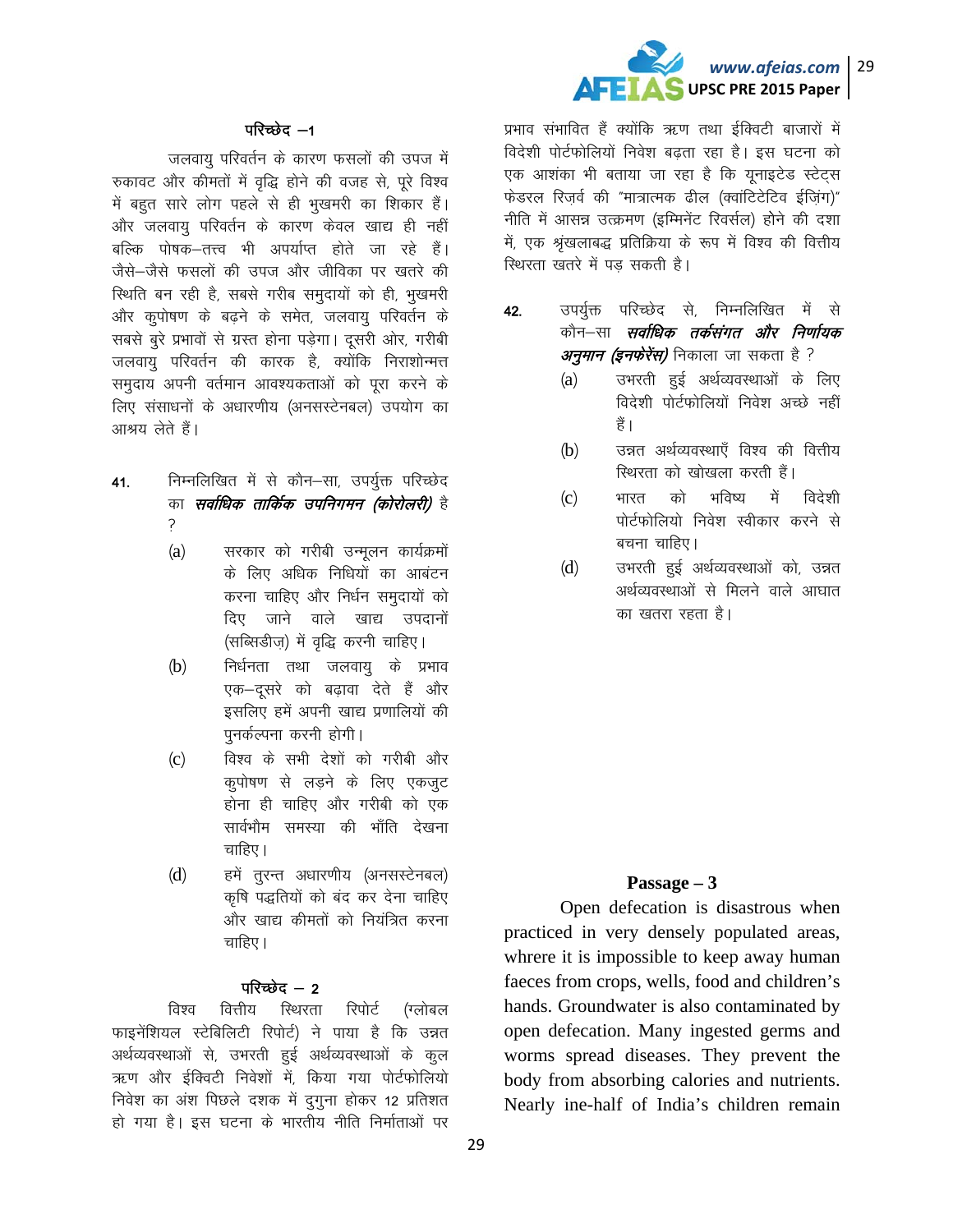

malnourished. Lakhs of them die from preventable conditions. Diarrhoea leaves Indians' bodies smaller on average than those of people in some poorer countries where people eat fewer calories. Underweight mothers produce stunted babies prone to sickness who may fail to develop their full cognitive potential. The germs released into environment harm rich and poor alike, even those who use latrines.

- **43.** Which among the following is the *most critical inference* that can be made from the above passage ?
	- (a) The Central and State government in India do not have enough resources to India do not have enough resources to afford a latrine for each household.
	- (b) Open defecation is the most important public health problem of India.
	- (c) Open defecation reduces the human capital of India's workforce.
	- (d) Open defecation is a public health problem in all developing countries.

#### **Passage – 4**

We generally talk about democracy but when it comes to any particular thing, we prefer a belonging to our caste or community or religion. So long as we have this kind of temptation, our democracy will remain a phoney kind of democracy. We

must be in a position to respect a man as a man and to extend opportunities for development to those who deserve them and not to those who happen to belong to our community or race. This fact of favouritism has been responsible for much discontent and ill-will in our country.

- **44.** Which one of the following statements *best sums up* the above passage ?
	- (a) Our country has a lot of diversity with its many castes, communities and religions.
	- (b) True democracy could be established by providing equal opportunities to all.
	- (c) So far none of us have actually understood the meaning of democracy.
	- (d) It will never be possible for us to establish truly democratic governance in our country.

# **Passage – 5**

The existence/establishment of formal financial institutions that offer safe, reliable, and alternative financial instruments is fundamental in mobilising saving. To save, individuals need access to safe and reliable financial institutions, such as banks, and to appropriate financial instruments and reasonable financial incentives. Such access is not always available to all people in developing countries like India and more so, in rural areas. Savings help poor households manage volatility in cash flow, smoothen consumption, and build working capital. Poor households without access to a formal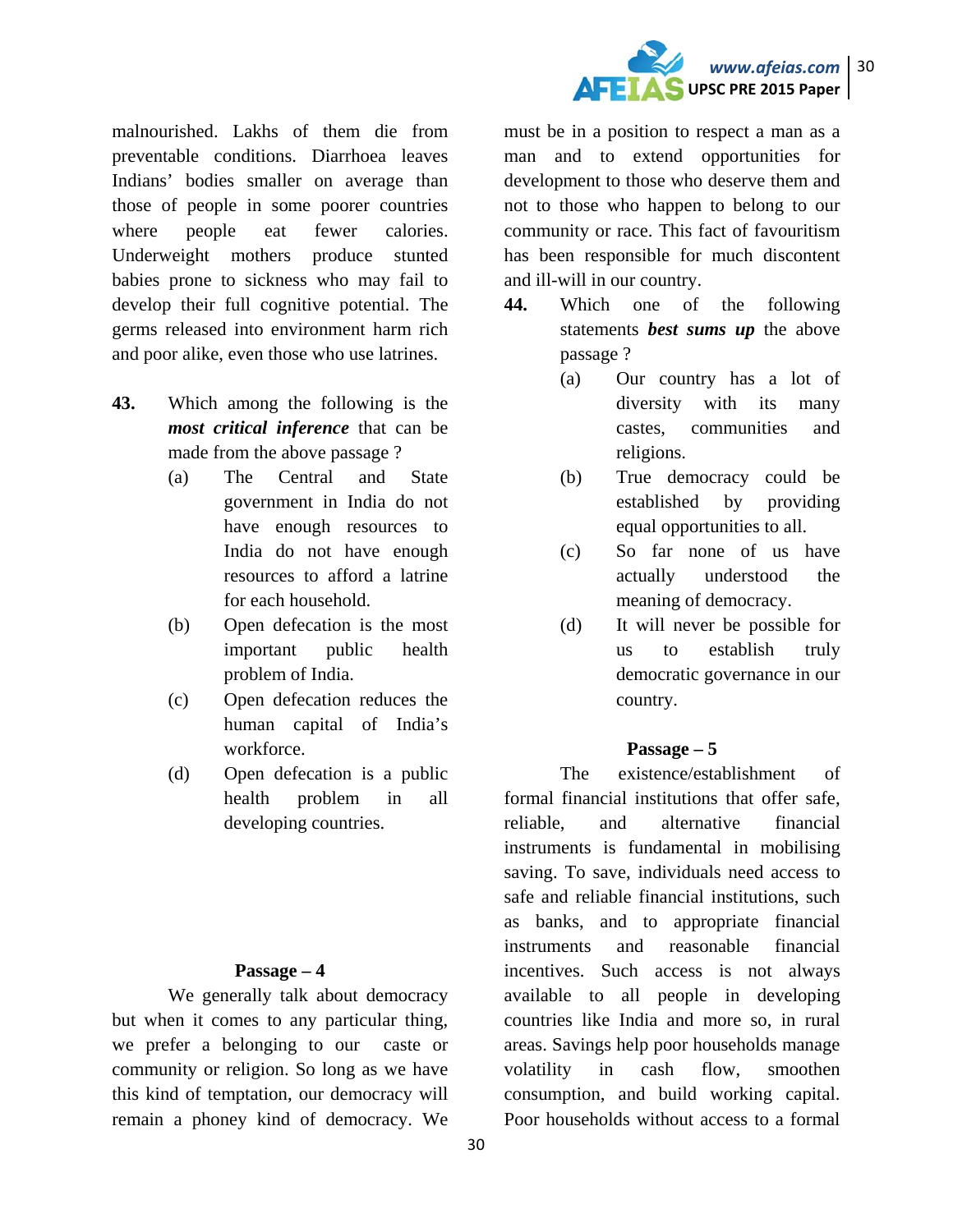

savings mechanism encourage immediate spending temptations.

- 45. With reference to the above passage, consider the following statements :
	- $1<sup>1</sup>$ Indian financial institutions do not offer any financial instrumrnts rural  $\mathsf{to}$ households to mobilize their savings.
	- $2.$ Poor households tend to spend their earnings/savings due to lack of access to financial appropriate instruments.

Which of the statements given above is/are correct?

- $(a)$ 1 only
- $(b)$ 2 only
- $(c)$ Both 1 and 2
- Neither 1 nor 2  $(d)$
- 46. the What is crucial message conveyed in the passage?
	- $(a)$ Esatablish more banks
	- $(b)$ **Increase the Gross Domestic** Product (GDP) growth rate
	- $(c)$ Increase the interest rate of bank deposits
	- Promote financial inclusion (d)

खुले में मलत्याग अनर्थकारी हो सकता हैं, जब यह अति सघन आबादी वाले क्षेत्रों में व्यवहार में लाया जा रहा हो, जहाँ मानव मल को फललों, कूओं, खाद्य सामग्रियों और बच्चों के हाथों से दूर रखना असंभव होता है। भौम जल (ग्राउन्डवाटर) भी खुले में किए गए मलत्याग से संदूषित हो जाता है। आहार में गए अनेक रोगाणु और कृमियाँ बीमारियाँ फैलाते हैं। वे शरीर को कैलोरियों और पोषक–तत्त्वों का अवशोषण करने लायक नहीं रहने देते। भारत के लगभग आधे बच्चे कूपोषित बने रहते हैं। उनमें से लाखों, उन रोग-दशाओं से मर जाते हैं जिनसे बचाव सम्भव था। अतिसार (डायरिया) के कारण भारतीयों के शरीर औसत रूप से उन लोगों से छोटे हैं जो अपेक्षाकृत गरीब देशों के है, जहाँ लोग खाने में अपेक्षाकृत कम कैलोरियाँ लेते हैं। न्यून-भार (अंडरवेट) माताएँ ऐसे अविकसित (स्टंटेड) बच्चे पैदा करती हैं जो आसानी से बीमारी का शिकार हो सकते हैं और अपनी पूरी सज्ञानात्मक संभावनाओं (कोग्निटिव पोटेंशियल) को विकसित करने में असफल रह सकते हैं। जो रोगाणू पर्यावरण में निर्मुक्त हो जाते हैं वे न केवल अमीर और गरीब, बल्कि शौचालयों का प्रयोग करने वालों को भी, एकसमान हानि पहँचाते हैं।

- 43. उपर्युक्त परिच्छेद से निम्नलिखित में से कौन—सा, *सबसे निर्णायक अनुमान (इनफेरेंस)* निकाला जा सकता है ?
	- भारत की केंदीय और राज्य सरकारों  $(a)$ के पास इतने पर्याप्त संसाधन नहीं है कि प्रत्येक घर के लिए एक शौचालय सूलभ करा सकें।
	- $(b)$ खुले में मलत्याग भारत की सर्वाधिक महत्त्वपूर्ण लोक स्वास्थ्य समस्या है।
	- खुले में मलत्याग, भारत के कार्यबल  $(c)$ (वर्क–फोर्स) की मानव–पूँजी (ह्यूमन कैपिटल) में ह्वास लाता है।
	- खुले में मलत्याग सभी विकासशील  $(d)$ देशों की लोक स्वास्थ्य समस्या है।

# परिच्छेद — 3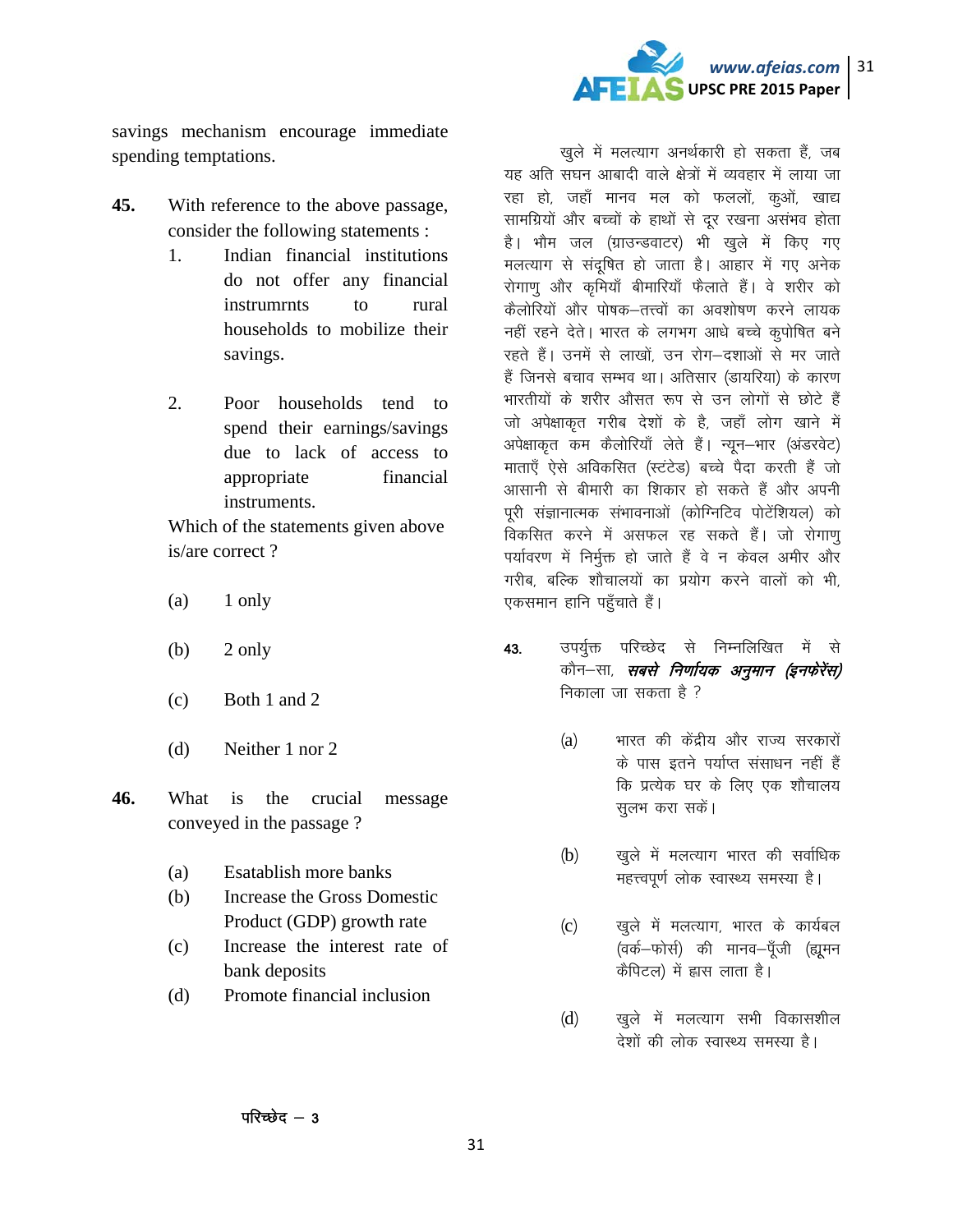

परिवारों को नकदी प्रवाह की अस्थिरता के प्रबंधन में मदद मिलती है. उपभोग में आसानी होती है. और कार्यशील पूँजी के निर्माण में मदद मिलती है। औपचारिक बचत तंत्र के सुलभ न होने से गरीब परिवारों में तुरन्त खर्च कर देने के प्रलोभनों को बढावा मिलता है।

#### Passage  $-6$

Governments may have to take steps which would otherwise be an infringement on the Fundamental Rights of individuals, such as acquiring a person's land against his will, or refusing permission for putting up a building, but the larger public interest for which these are done must be authorized by the people (Parliament). Discretionary power to the administration can be done away with. It is becoming more and more difficult to keep this power within limits as the government has many number of tasks to perform. Where discretion has to be used, there must be rules and safeguards to prevents misuse of that power. Systems have to be devised which minimize, if not prevent, the abuse of discretionary power. Government work must be conducted within a framework of recognized rules and principles, and decisions should be similar and predictable.

- 47. Which among the following is the *most logical assumption that can be* made from the above passage?
	- $(a)$ Government should always be given wide discretionary power in all matters of administration.
	- The supremacy of rules and  $(b)$ safeguards should prevail as opposed to the influence of exclusive discretion  $\sigma$ f authority.

#### परिच्छेद — 4

हम सामान्यतः लोकतंत्र की बात करते हैं. पर जब किसी विषय-विशेष पर बात आती है. तो हम अपनी जाति या समुदाय या धर्म से सम्बन्ध रखना ज़्यादा पसन्द करते हैं। जब तक हम इस तरह के प्रलोभन से ग्रस्त रहेंगे, हमारा लोकतंत्र एक बनावटी लोकतंत्र बना रहेगा। हमें इस स्थिति में होना चाहिए कि मनुष्य को मनुष्य की इज्जत मिले और विकास के अवसर उन तक पहुँचें जो उसके योग्य हैं न कि उन्हें जो अपने समुदाय या प्रजाति के हैं। हमारे देश में पक्षपात का यह तथ्य बहुत असंतोष और दुर्भावना के लिए उत्तरदायी रहा है।

- निम्नलिखित कथनों में से कौन-सा एक, 44. उपर्युक्त परिच्छेद का *सर्वोत्तम सारांश* प्रस्तुत करता है ?
	- हमारे देश में अनेक जातियों, समुदायों  $(a)$ और धर्मों की अत्यधिक विविधता है।
	- सच्चा लोकतंत्र सभी को समान अवसर  $(b)$ देकर ही स्थापित किया जा सकता है।
	- $(c)$ अब तक हममें से कोई भी वास्तव में लोकतंत्र का अर्थ समझ नहीं सका है।
	- $(d)$ हमारे लिए कभी सम्भव नहीं होगा कि हम अपने देश में सच्चा लोकतांत्रिक शासन स्थापित कर सकें।

#### परिच्छेद $-5$

बचत संग्रहण हेतू, सुरक्षित, विश्वसनीय और वैकल्पिक वित्तीय साधन (फाइनेंशियल इन्स्ट्रूमेंट्स) प्रदान वाली औपचारिक वित्तीय संस्थाओं करने का होना / स्थापित किया जाना मूलभूत रूप से आवश्यक है। बचत करने के लिए, व्यक्तियों को बैंक जैसी सुरक्षित और विश्वसनीय वित्तीय संस्थाओं के सुलभ होने की, और उपयुक्त वित्तीय साधनों और पर्याप्त वित्तीय प्रोत्साहनों की आवश्यकता होती है। इस तरह की सूलभता भारत जैसे विकासशील देशों में, और उस पर भी ग्रामीण क्षेत्रों में, सभी लोगों को हमेशा उपलब्ध नहीं है। बचत से गरीब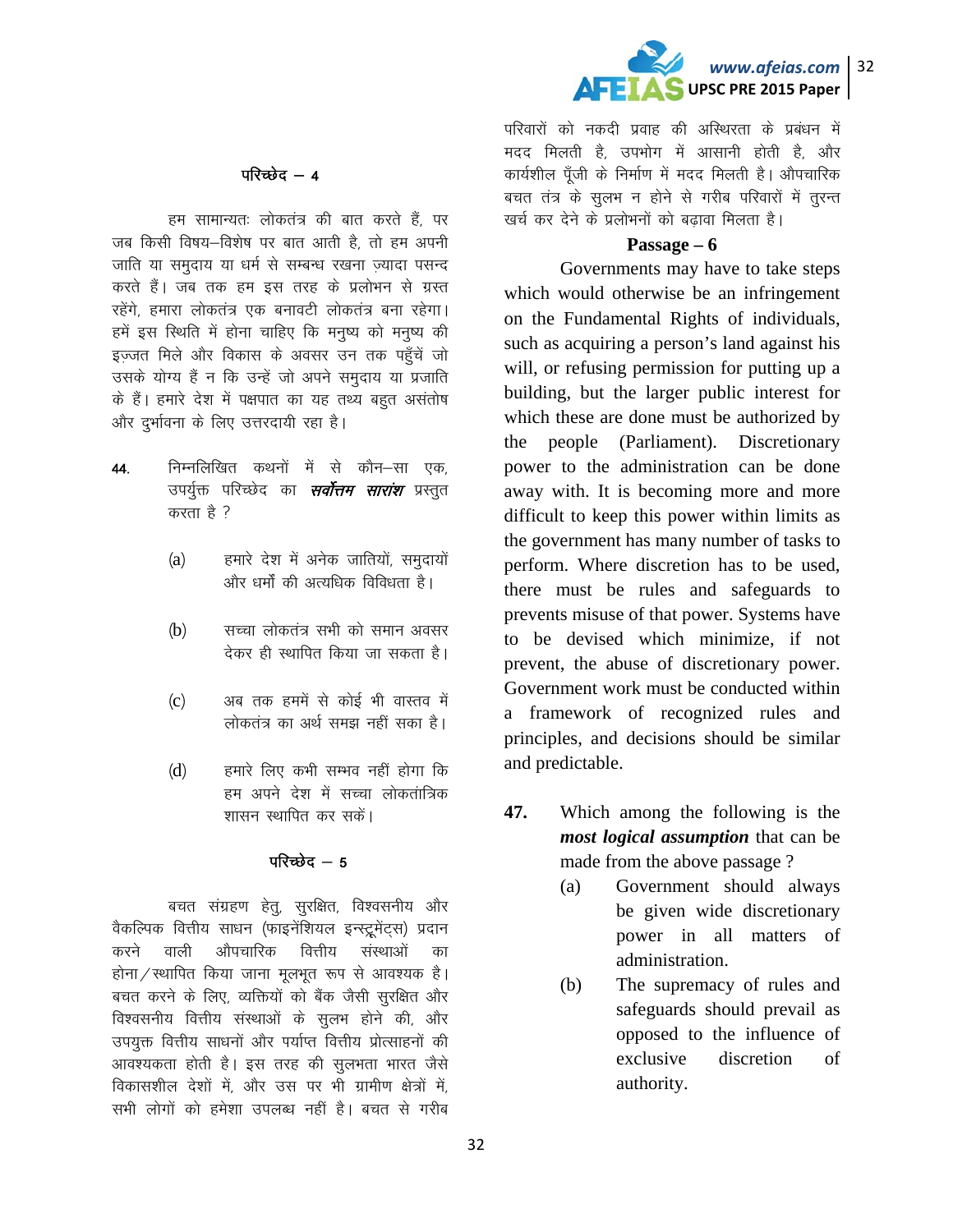



- (c) Parliamentary democracy is possible only if the Government has wider discretionary power.
- (d) None of the above statements is a logical assumption that can be made from this passage.
- **48.** A selection is to be made for one post of Principal and two posts of Vice-Principal. Amongst the six candidates called for the interview, only two are eligible for the post of Principal while they all are eligible for the post of Vice-Principle. The number of possible combinations of selectees is
	- $(a)$  4
	- (b) 12
	- (c) 18
	- (d) None of the above
- **49.** A student has to opt for 2 subjects out of 5 subject for a course, namely, Commerce, Economics, Statistics, Mathematics I and Mathematics II. Mathematics II can be offered only if Mathematics I is also opted. The number of different combinations of two subjects which can be opted is
	- $(a) 5$
	- (b) 6
	- $(c)$  7
	- (d) 8
- **50.** A person ordered 5 pairs of black socks and some pairs of brown socks. The price of a black pair was thrice that of a brown pair. While preparing the bill, the bill clerk interchanged the number of black

and brown pairs by mistake which increased the bill by 100%. What was the number of pairs of brown socks in the original order ?

- $(a)$  10
- (b) 15
- $(c)$  20
- (d) 25
- 45. व्यर्युक्त परिच्छेद के सन्दर्भ में, निम्नलिखित कथनों पर विचार कीजिए:
	- 1<sup>-</sup> भारतीय वित्तीय संस्थाएँ ग्रामीण परिवारों को, अपनी बचत के संग्रहण के लिए कोई वित्तीय साधन उपलब्ध नहीं करातीं।
	- 2. गरीब परिवार, उपयुक्त वित्तीय साधनों के सुलभ न होने के कारण अपनी आय $\sqrt{ }$ बचत को व्यय करने की ओर प्रवृत्त होते हैं।

उपर्युक्त कथनों में से कौन–सा $\ell$ से सही है $\ell$ हैं?

- $(a)$  केवल 1
- (b) केवल 2
- $(c)$  1 और 2 दोनों
- $(d)$  नतो 1. न ही 2

46. इस परिच्छेद के द्वारा क्या महत्त्वपूर्ण संदेश  $f$ दिया गया है ?

- (a) अधिक बैंकों को स्थापित करना
- (b) सकल घरेलू उत्पाद (GDP) की संवृद्धि को बढ़ाना
- (c) बैंक जमा (डिपॉजिट) पर ब्याज दर को बढाना
- (d) वित्तीय समावेशन को प्रोत्साहित करना ।

# परिच्छेद $-6$

सरकारों को ऐसे कदम उठाने पड सकते हैं जो अन्यथा व्यक्तियों के मौलिक अधिकारों का अतिलंघन करते हैं, जैसे किसी व्यक्ति की इच्छा के विरुद्ध उसकी भमि का अधिग्रहण करना, या किसी भवन–निर्माण की अनुमति देने से इनकार करना। किन्तु जिस बृहत्तर लोकहित के लिए ऐसा किया जाता है, उसे जनता (संसद) द्वारा प्राधिकृत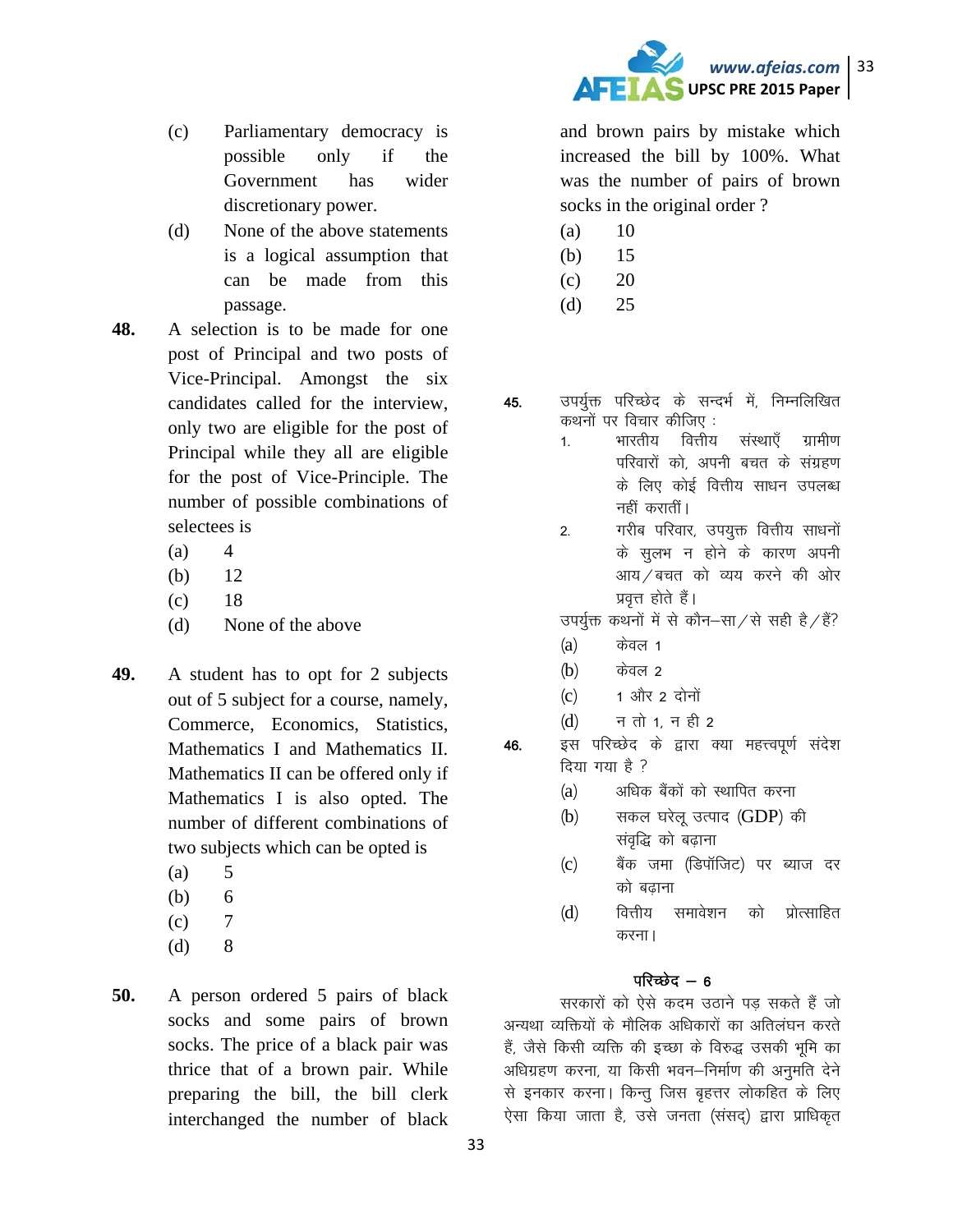

चुने जा सकने वाले संभव संयोजनों की संख्या क्या है ?

- $(a)$ 5
- $(b)$ 6
- $(c)$  $\overline{7}$

 $\mathsf{R}$ 

- $(d)$
- एक व्यक्ति ने 5 जोड़े काले मोजे और कुछ जोड़े 50. भूरे मोजे का ऑर्डर दिया। एक काले जोड़े की कीमत एक भूरे जोडे की कीमत से तीन गुनी थी। बिल बनाते समय, बिल क्लर्क ने काले और भूरे जोड़ों की संख्या को गलती से आपस में बदल दिया जिसके कारण बिल 100% बढ गया। मूल ऑर्डर में भूरे मोजे के जोडों की संख्या क्या थी ?
	- $(a)$ 10
	- $(b)$ 15
	- $(c)$ 20
	- $(d)$ 25
- 51. The number of persons who read magazine X only is thrice the number of persons who read magazine Y. The number of persone who read magazine Y only is thrice the number of persons who read magazine X. Then, which of the following conclusions can be drawn  $\gamma$ 
	- 1. The number of persons who read both the magazines is twice the number of persons who read only magazine X.
	- 2. The total number of persons who read either one magazine or both the magazines is twice the number of persons who read both the magazines.

Select the correct answer using the code given below:

 $(a)$ 1 only

किया जाना आवश्यक है। प्रशासन के विवेकाधिकार को समाप्त किया जा सकता है। चुंकि, सरकार को अनेकों कार्य करने पड़ रहे हैं, इस अधिकार को सीमा में रखना निरन्तर कठिन होता जा रहा है। जहाँ विवेकाधिकार का प्रयोग करना होता है, वहाँ उस अधिकार के दुरुपयोग को रोकने के लिए नियम एवं रक्षोपाय अवश्य होने चाहिए। ऐसी व्यवस्था की युक्ति करनी होगी, जो विवेकाधिकारों के दुरुपयोग को, यदि रोक न सके, तो न्यूनतम ही कर सके। सरकारी कार्य मान्य नियमों और सिद्धान्तों के ढाँचे के अर्न्तत ही किए जाने चाहिए, तथा निर्णय समान रूप तथा पूर्वानुमेय (प्रिडिक्टेबल) होने चाहिए।

उपर्युक्त परिच्छेद से निम्नलिखित में से 47. कौन–सी. *सर्वाधिक तार्किक धारणा* **बनाई जा सकती है** ?

- सरकार को प्रशासन के सभी विषयों  $(a)$ पर हमेशा विस्तृत विवेकाधिकार दिया जाना चाहिए।
- प्राधिकार के अनन्य विशेषाधिकार के  $(b)$ प्रभावी होने की अपेक्षा नियमों और रक्षोपायों की सर्वोच्चता अभिभावी होनी चाहिए।
- संसदीय लोकतंत्र तभी संभव है यदि  $(c)$ सरकार को अपेक्षाकृत अधिक विस्तृत विवेकाधिकार प्राप्त हों।
- $(d)$ उपर्युक्त में से कोई भी कथन ऐसी तार्किक धारणा नहीं है जो इस परिच्छेद से बनाई जा सके।
- प्रधानाचार्य के एक पद और उप-प्रधानाचार्य के 48. दो पदो के लिए चयन होना है। साक्षात्कार के लिए बुलाए गए 6 उम्मीदवारों में से केवल दो उम्मीदवार प्रधानाचार्य के पद के लिए पात्र हैं जबकि उप-प्रधानाचार्य के पद के लिए वे सभी उम्मीदवार पात्र हैं। चुने जाने वाले उम्मीदवारों के सभी संभव संयोजनों की संख्या क्या है ?
	- $(a)$  $\overline{4}$
	- $(b)$  $12$
	- $(c)$ 18
	- $(d)$ उपर्युक्त में से कोई नहीं
- एक विद्यार्थी को एक पाठ्यक्रम के लिए 5 49. विषयों, नामतः वाणिज्य, अर्थशास्त्र, सांख्यिकी गणित I और गणित II में से 2 विषयों को चूनना है। गणित II केवल तभी चुना जा सकता है जब गणित I भी चुना गया हो। दो विषयों के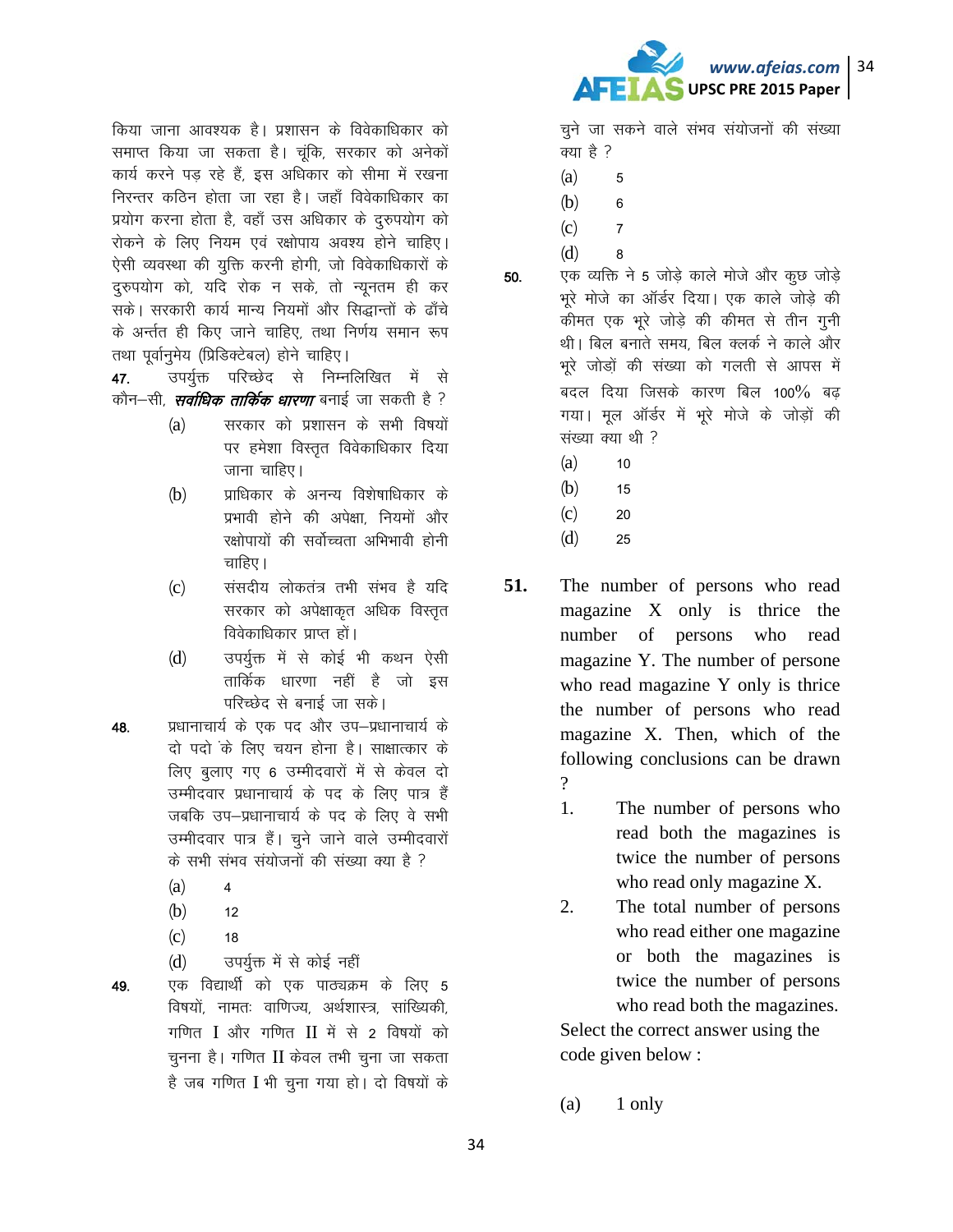

- $(b)$  2 only
- (c) Both 1 and 2
- (d) Neither 1 nor 2
- **52.** The graph below depicts the earnings of A and B over the period 2000 to  $2010:$



From the graph, which one of the following can be cocluded ?

- (a) On the average A earned more then B during this period.
- (b) On the average B earned more than A during this period.
- (c) The earnings of A and B were equal during this period.
- (d) The earnings of A were less as compared to B during this period.
- **53.** Two pipes A and B can independently fill a tank completely in 20 and 30 minutes respectively. If both the pipes are opened simultaneously, how much time will they take to fill the tank completely ?
	- (a) 10 minutes
	- (b) 12 minutes
- (c) 15 minutes
- (d) 25 minutes
- **54.** Each of the six different faces of a cube has been coated with a different colour i.e., V,I,B,G,Y and O. Following information is given :
	- 1. Colours Y, O and B are on adjacent faces.
	- 2. Colours I, G and Y are on adjacent faces.
	- 3. Colours B, G and Y are on adjacent faces.
	- 4. Colours O, V and B are on adjacent faces.

Which is the colour of the face opposite to the face coloured with O ?

- $(a)$  B
- (b) V
- $(c)$  G
- (d) I

**55.** Consider the following statements following by two conclusions : *Statements :* Some men are great. Some men are wise. *Conclusion I :* Men are either great or wise. *Conclusion II:* Some men are neither

great nor wise.

Which one of the following is correct?

(a) Only conclusion I is valid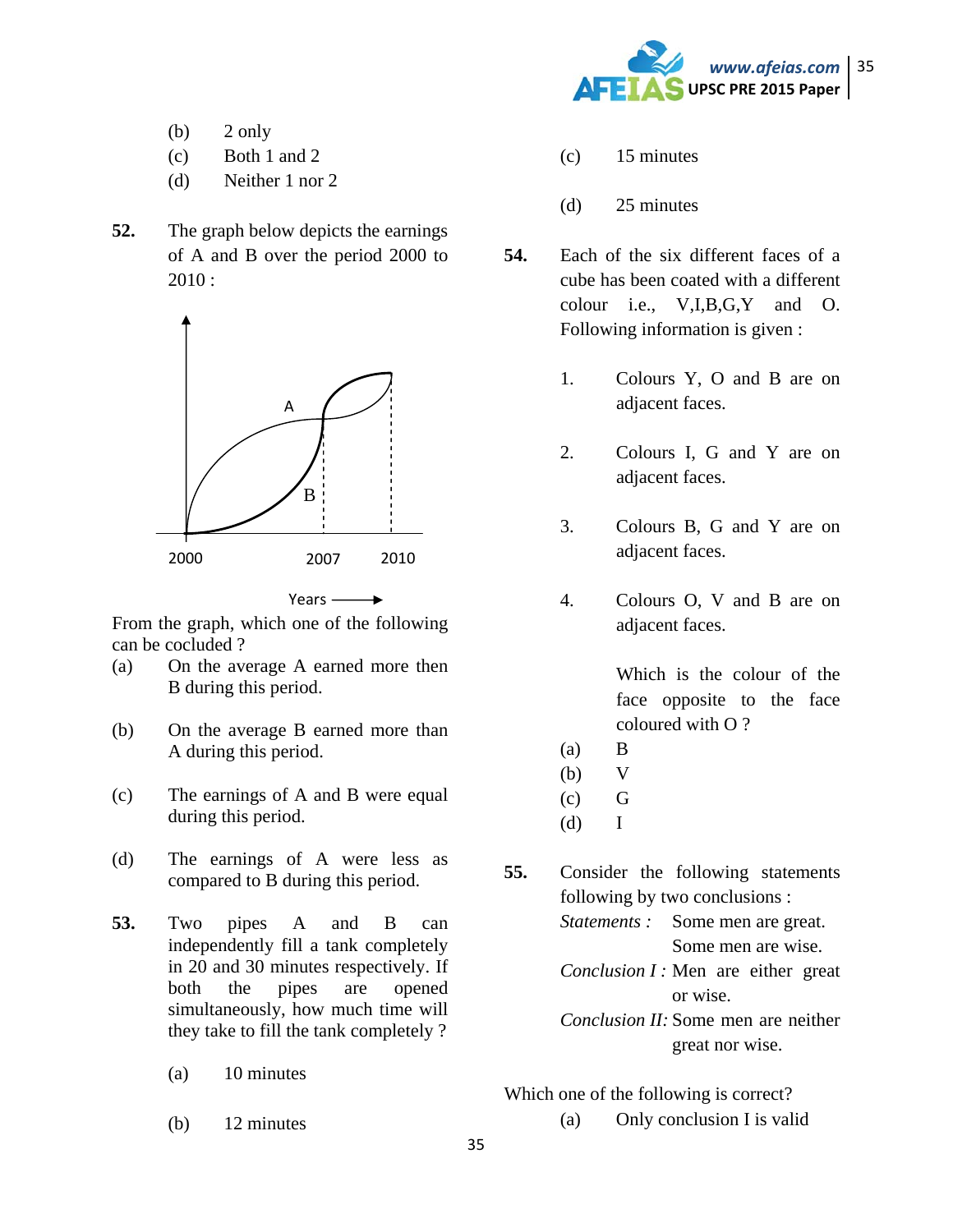

- Only conclusion II is valid (b)
- Both the conclusions are  $(c)$ valid
- Neither of the conclusions is  $(d)$ valid
- सिर्फ पत्रिका  $X$  पढने वाले व्यक्तियों की संख्या,  $51.$ पत्रिका  $Y$  पढने वाले व्यक्तियों की संख्या की तीन गुनी है। सिर्फ पत्रिका  $Y$  पढने वाले व्यक्तियों की संख्या, पत्रिका  $X$  पढने वाले व्यक्तियों की संख्या की तीन गुनी है। तब, निम्नलिखित में से कौन–सा⁄से निष्कर्ष निकाला / निकाले जा सकता / सकते है / है ?
	- दोनों पत्रिकाएँ पढने वाले व्यक्तियों की  $1$ संख्या, सिर्फ पत्रिका  $X$  पढने वाले व्यक्तियों की संख्या की दुगुनी है।
	- उन व्यक्तियों की कूल संख्या जो या  $2<sup>1</sup>$ तो कोई एक पत्रिका पढते हैं या दोनों पत्रिकाएँ पढते हैं, दोनों पत्रिकाएँ पढने वाले व्यक्तियों की संख्या की दुगुनी है।
	- नीचे दिए गए कूट का प्रयोग कर सही उत्तर चुनिए :
	- $(a)$ केवल 1
	- $(b)$ केवल २
	- $(c)$ 1 और 2 दोनों
	- न तो 1. न ही 2  $(d)$
- नीचे दिए गए आलेख (ग्राफ) में  $A$  और  $B$  का 52. वर्ष 2000 - 2010 अवधि का उपार्जन दिखाया गया $\hat{g}$ :



इस आलेख से, निम्नलिखित में से कौन–सा एक निष्कर्ष

निकाला जा सकता है ?

- इस अवधि के दौरान, औसत रूप से  $A$  ने  $B$  से  $(a)$ अधिक उपार्जित किया।
- इस अवधि के दौरान, औसत रूप से  $B$  ने  $A$  से  $(b)$ अधिक उपार्जित किया।
- इस अवधि के दौरान,  $A$  और  $B$  के उपार्जन  $(c)$ समान थे।
- $(d)$ इस अवधि के दौरान,  $A$  का उपार्जन  $B$  के उपार्जन की तुलना में कम था।
- 53. दो नल  $A$  और  $B$  किसी टंकी को अलग-अलग क्रमशः 20 और 30 मिनट में पूरा भर सकते हैं। यदि दोनों नल एक साथ खोल दिए जाएँ, तो टकी को पूरी तरह भरने में उन्हें कितना समय लगेगा $\overline{?}$ 
	- $(a)$ 10 मिनट
	- 12 मिनट  $(b)$
	- 15 मिनट  $(c)$
	- $(d)$ 25 मिनट
- एक घन के छः विभिन्न फलकों में से प्रत्येक को 54. भिन्न रंग, अर्थात, V,I,B,G,Y और O से रँगा गया है। निम्नलिखित सूचना दी गई है:
	- रंग  $Y.O$  और  $B$  संलग्न फलकों पर  $1.$ है ।
	- रग  $IG$  और  $Y$  सलग्न फलको पर  $2.$ हैं ।
	- रग  $BG$  और  $Y$  सलग्न फलको पर 3. हैं ।
	- रंग  $O, V$  और  $B$  संलग्न फलकों पर 4. हैं ।

रंग  $O$  से रँगे फलक के प्रतिमुख फलक पर कौन-सा रंग है ?

- B (a)
- $\overline{\mathsf{V}}$  $(b)$
- $(c)$ G
- $(d)$  $\mathbf{I}$
- नीचे दिए गए कथनों और उनके नीचे दिए गए 55. दो निष्कर्षों पर विचार कीजिए :
	- कुछ व्यक्ति महान होते हैं। कथन : कूछ व्यक्ति बुद्धिमान होते हैं।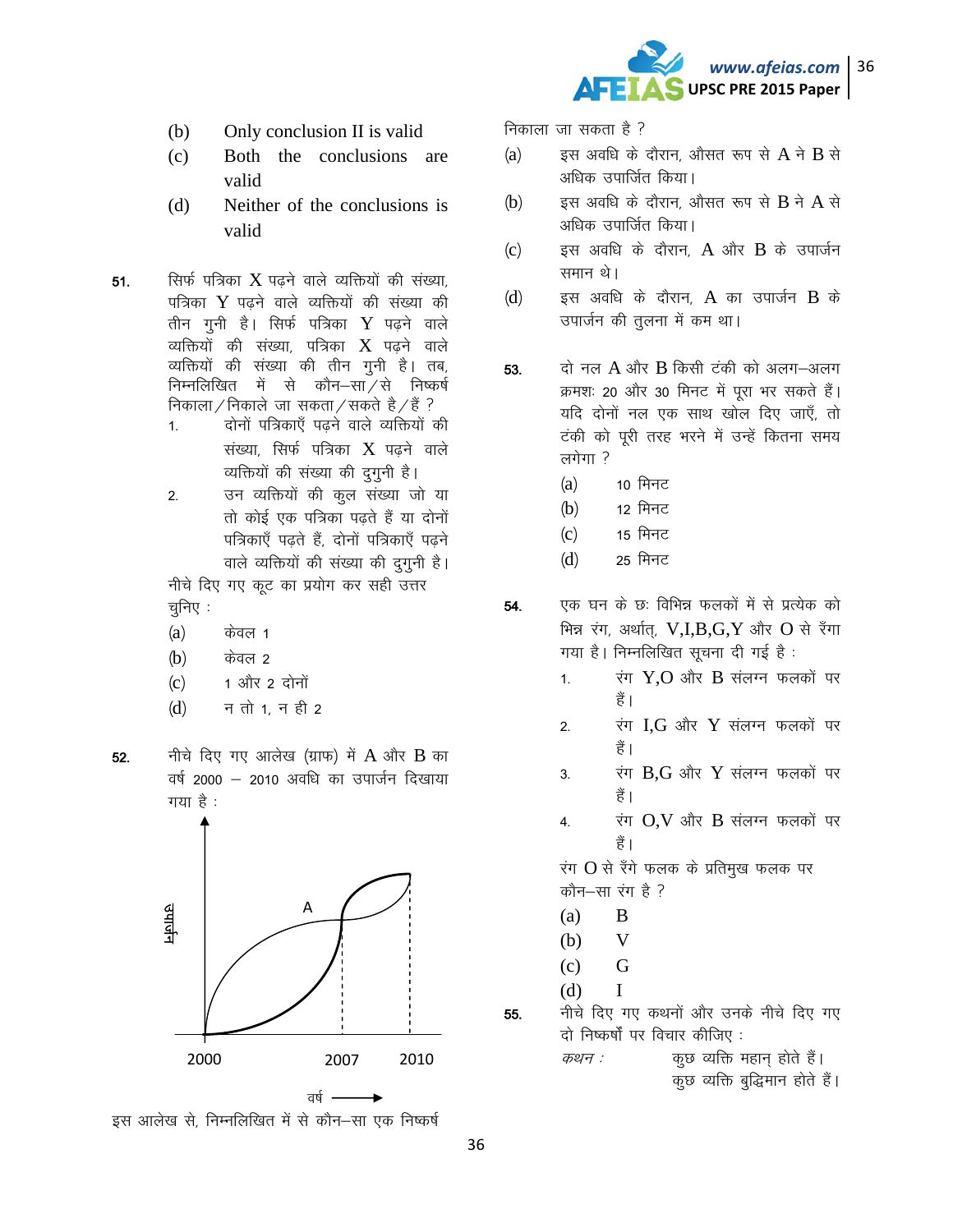

- (a)  $D = 2, E = 0$
- (b)  $D = 0, E = 1$
- (c)  $D = 1, E = 0$
- (d)  $D = 1, E = 2$
- **58.** Year-wise variation of the price of a certain commodity is shown in the following graph :



The price of the commodity in the year 1990

- (a) must have been ` 10/-
- (b) must have been ` 12/-
- (c) must have been anywhere between  $10/-$  and  $20/-$
- (d) is higher than that in the year 1991.
- **59.** The proportion of expenditure on various items by two families A and B are represented in the following Bar Charts :



- $(a)$  केवल निष्कर्ष I वैध है।
- $(b)$  केवल निष्कर्ष II वैध है।
- (c) दोनों निष्कर्ष वैध हैं।
- (d) दोनों में से कोई भी निष्कर्ष वैध नहीं है।
- **56.** Consider the following statement :
	- 1. Some claim to have seen UFOs (Unidentified Flying Objects).
	- 2. Life on other heavenly bodies is considered to be a possibility.
	- 3. Voyage to space is now an established fact.

From the above statements, it may be concluded that

- (a) UFOs are heavenly bodies
- (b) UFOs are sent from other heavenly bodies
- (c) Some living species in other heavenly bodies are more intelligent than man
- (d) Nothing definite can be said about the UFOs
- **57.** If ABC  $\times$  DEED = ABCABC; where A,B,C,D and E are different digits, what are the values of D and E ?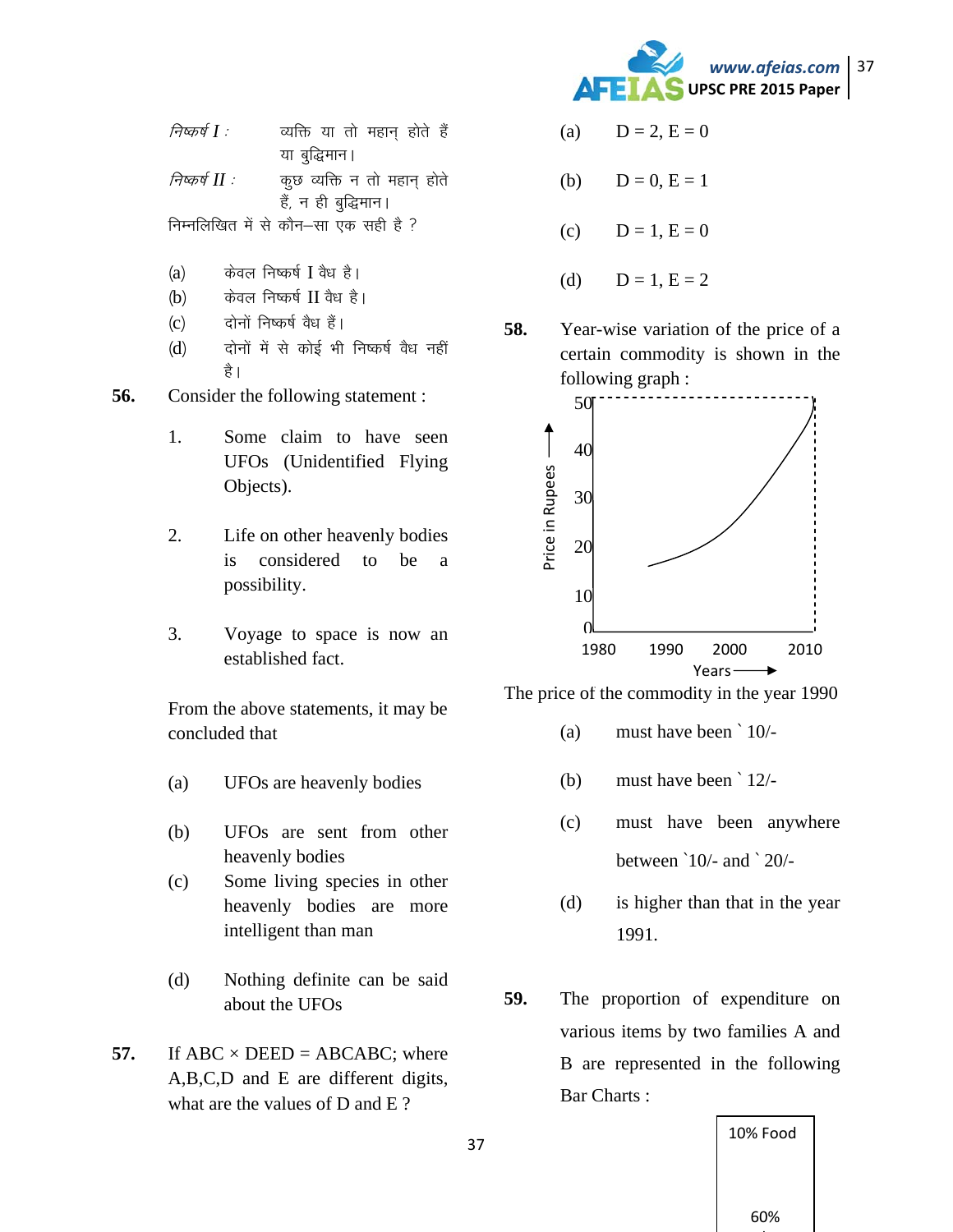

- (c) Swati
- (d) Usha

50% Food 30% **Other** Items 20% Education

| Family A                   | Family B             |
|----------------------------|----------------------|
| Total expenditure :        | Total expenditure :  |
| $\degree$ 20,000 per month | $1,00,000$ per month |

From these charts, we can conclude that

- (a) Family A spent more money on food than Family B.
- (b) Family B spent more money on food than Family A.
- (c) Family A and Family B spent the same amount on food.
- (d) The expenditure on food by Family A and Family B cannot be compared.
- **60.** Usha runs faster than Kamala, Priti runs slower than Swati, Swati runs slower than kamala. Who is the slowest runner ?
	- (a) Kamala
	- (b) Priti
- $56.$  निम्नलिखित कथनों पर विचार कीजिए :
	- 1. कुछ लोग UFOs (अनभिज्ञात उडन तस्तरियों) को देखे होने का दावा करते हैं।
	- 2. दूसरे खगोलीय पिण्डों पर जीवन की संभावना मानी जाती है।
	- 3. अंतरिक्ष यात्रा अब एक स्थापित तथ्य है।

उपर्युक्त कथनों से, यह निष्कर्ष निकाला जा सकता है कि

- (a)  $UFO$  खगोलीय पिण्ड हैं।
- (b) UFO अन्य खगोलीय पिण्डों से भेजे जाते हैं।
- (c) अन्य खगोलीय पिण्डों में रहने वाली कुछ स्पीशीज़ मनुष्य से अधिक बुद्धिमान हैं।
- (d) UFO के बारे में कुछ भी निश्चित रूप से नहीं कहा जा सकता।
- 57. यदि ABC  $\times$  DEED = ABCABC; जहाँ  $A, B, C, D$  और  $E$  भिन्न अंक हैं, तो  $D$  और  $E$  $\vec{p}$  मान क्या है ?
	- (a)  $D = 2, E = 0$
	- (b)  $D = 0, E = 1$
	- (c)  $D = 1, E = 0$
	- (d)  $D = 1, E = 2$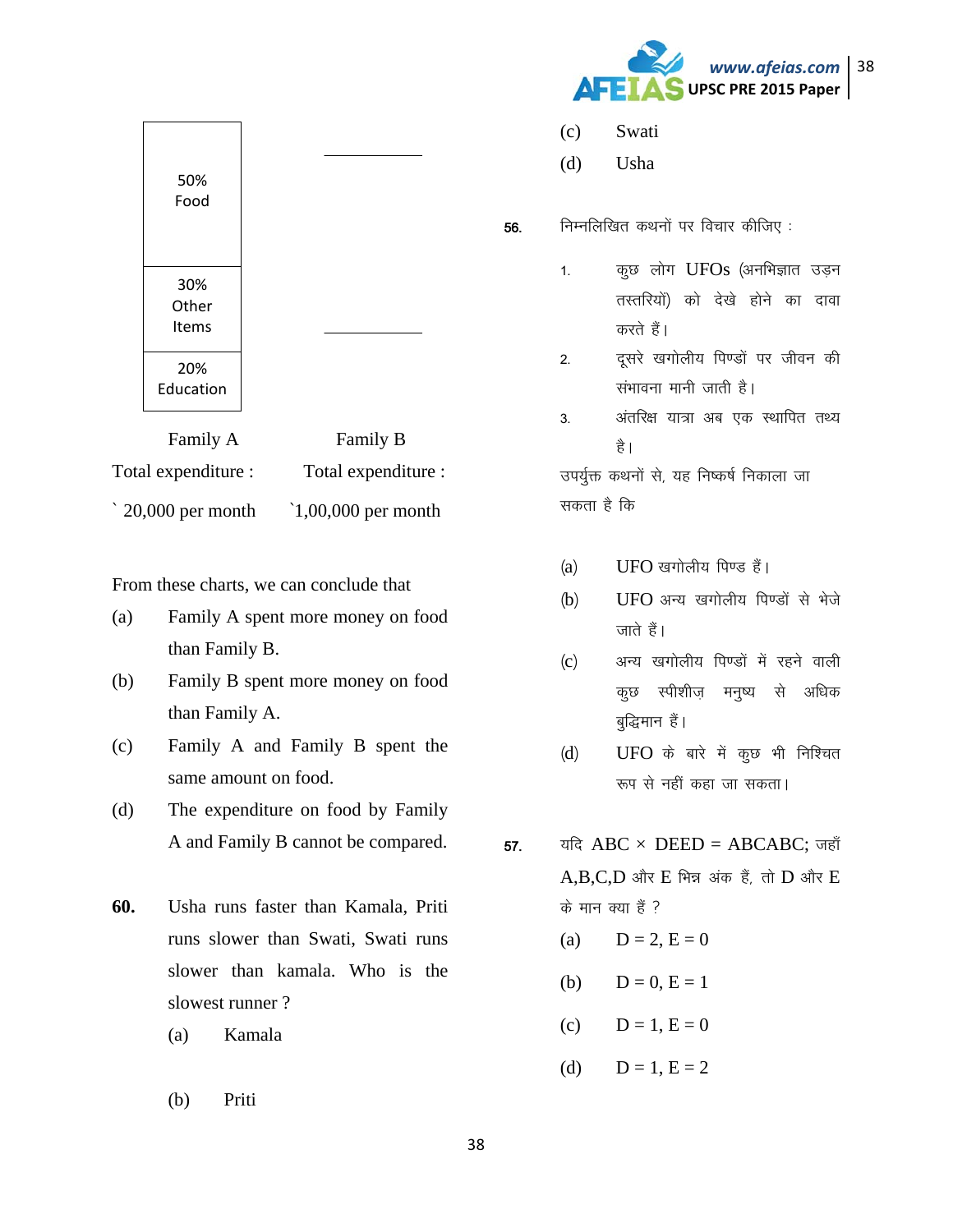

58. नीचे दिए गए आलेख (ग्राफ) में किसी विशेष वस्तू की कीमत का वर्ष-वार विचरण (वैरिएशन)  $f$ दिखाया गया है:



वर्ष 1990 में वस्तू की कीमत

- (a) अवश्य 10/ $-$  रही होगी
- (b) अवश्य 12/ $-$  रही होगी
- (c) अवश्य ` 10 / और ` 20 / के बीच कहीं भी रही होगी
- (d) उसकी वर्ष 1991 की कीमत से अधिक है।
- 59.  $\vec{r}$ दो परिवारों, A और B, द्वारा विभिन्न मदों पर किए गए खर्च का अनुपात निम्नलिखित .<br>दंड–संचित्रों (बार चार्ट्स) में निरूपित किया गया $\dot{\epsilon}$ :



| परिवार $\bm{A}$  | परिवार $\bf{B}$      |  |  |  |
|------------------|----------------------|--|--|--|
| कुल खर्च :       | कुल खर्च :           |  |  |  |
| 20,000 प्रति माह | े 1,00,000 प्रति माह |  |  |  |

इन संचित्रों से. हम यह निष्कर्ष निकाल सकते हैं कि

- (a) परिवार A ने खाद्य पदार्थ पर परिवार B की अपेक्षा अधिक खर्च किया।
- (b) परिवार B ने खाद्य पदार्थ पर परिवार A की अपेक्षा अधिक खर्च किया।
- (c) परिवार A और परिवार B ने खाद्य पदार्थ पर समान राशि खर्च की।
- (d) परिवार A और परिवार B द्वारा खाद्य पदार्थ पर किए गए खर्च की तुलना नहीं की जा सकती।
- 60. ऊषा, कमला से तेज दौडती है; प्रीति, स्वाति से धीमे दौडती है; स्वाति, कमला से धीमे दौडती है। सबसे धीमे कौन दौडती हैं ?
	- $(a)$  कमला
	- $(h)$  प्रीति
	- $(c)$  स्वाति
	- (d) ऊषा

*Direction for the following 7 (seven) items : Read the following four passages and answer the items that follow. Your answer to these items should be based on the passages only.* 

#### **Passage -1**

India has suffered from persistent high inflation. Increase in administered prices, demand and supply imbalances, imported inflation aggravated by rupee depreciation, and speculation – have combined to keep high inflation going. If there is an element common to all of them, it is that many of them are the outcomes of economic reforms. India's vulnerability to the effects of changes in international prices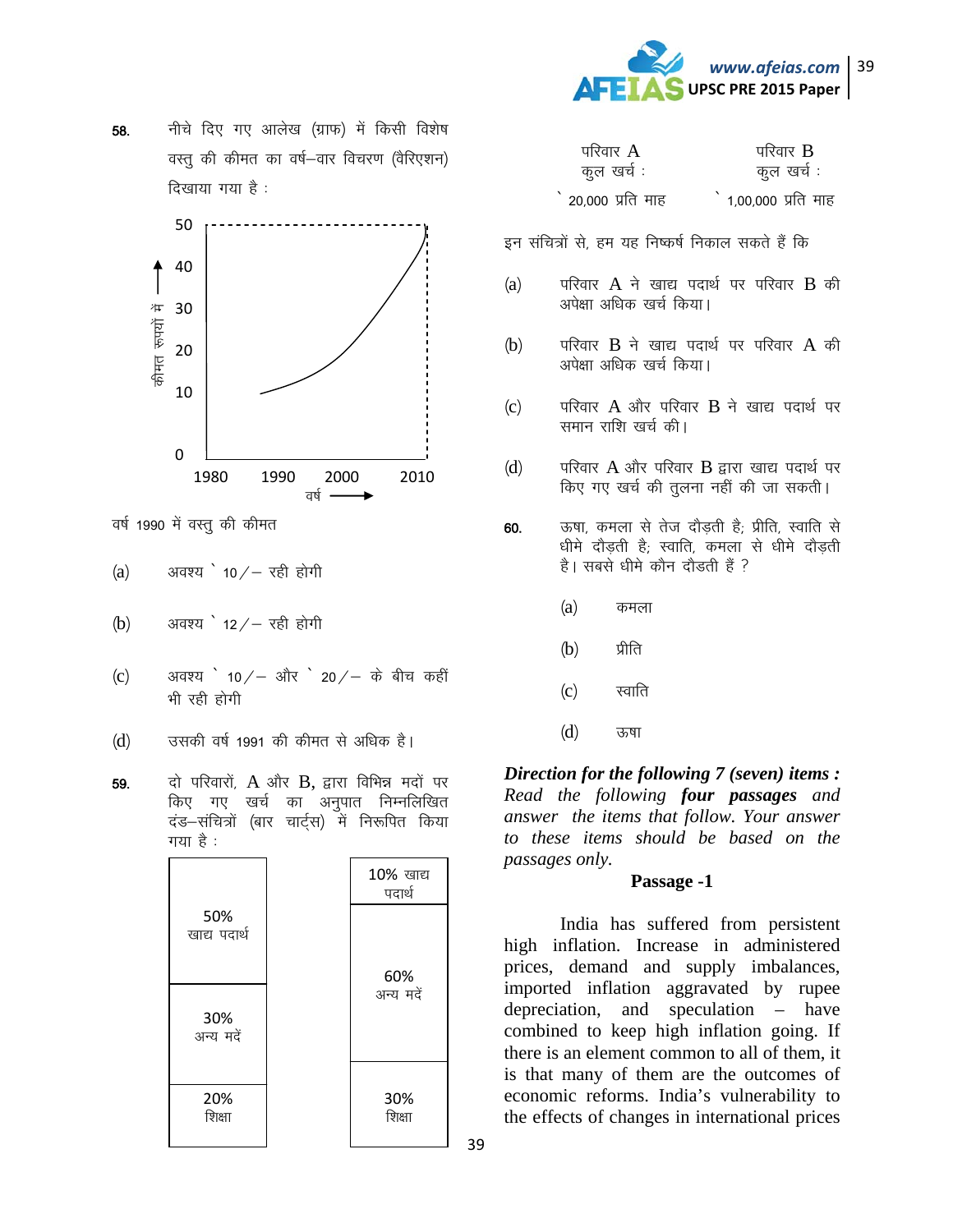

has increased with trade liberalization. The effort to reduce subsidies has resulted in a continuous increase in the prices of commodities that are administered.

- **61.** What is the *most logical, rational and crucial message* that is implied in the above passage ?
	- (a) Under the present circumstances, India should completely avoid all trade liberalization policies and all subsidies.
	- (b) Due to its peculiar socioeconomic situation. India is not yet ready for trade liberalization process.
	- (c) There is no solution in sight for the problems of continuing poverty and inflation in India in the near future.
	- (d) Economic reforms can often create a high inflation economy.

# **Passage – 2**

No Right is absolute, exclusive or inviolable. The Right of personal property, similarly, has to be perceived in the larger context of its assumed legitimacy. The Right of personal property should unite the principle of liberty with that of equality, and both with the principle of cooperation.

- **62.** In the light of the argument in the above passage. which one of the following statements is the *most convincing explanation* ?
	- (a) The Right of personal property is a Natural Right duly supported by statutes and scriptures.
- (b) Personal property is a theft and an instrument of exploitation. The Right of personal property is therefore violative of economic justice.
- (c) The Right of personal property is violative of distributive iustice and negates the principle of cooperation.
- (d) The comprehensive idea of economic justice demands thet the Right of each person to acquisition of property has to be reconciled with that of others.

# **Passage – 3**

The conflict between man and State is as old as State history. Although attempts have been made for centuries to bring about a proper adjustment between the competing claims of State and the individual, the solution seems to be still far off. This is primarily because of the dynamic nature of human society where old values and ideas constantly yield place to new ones. It is obvious that if individuals are allowed to

have absolute freedom of speech and action, the result would be chaos, ruin and anarchy.

- **63.** The author's viewpoint can be *best summed up* in which of the following statements ?
	- (a) The conflict between the claims of State and individual remains unresolved.
	- (b) Anarchy and chaos are the obvious results of democratic araditions.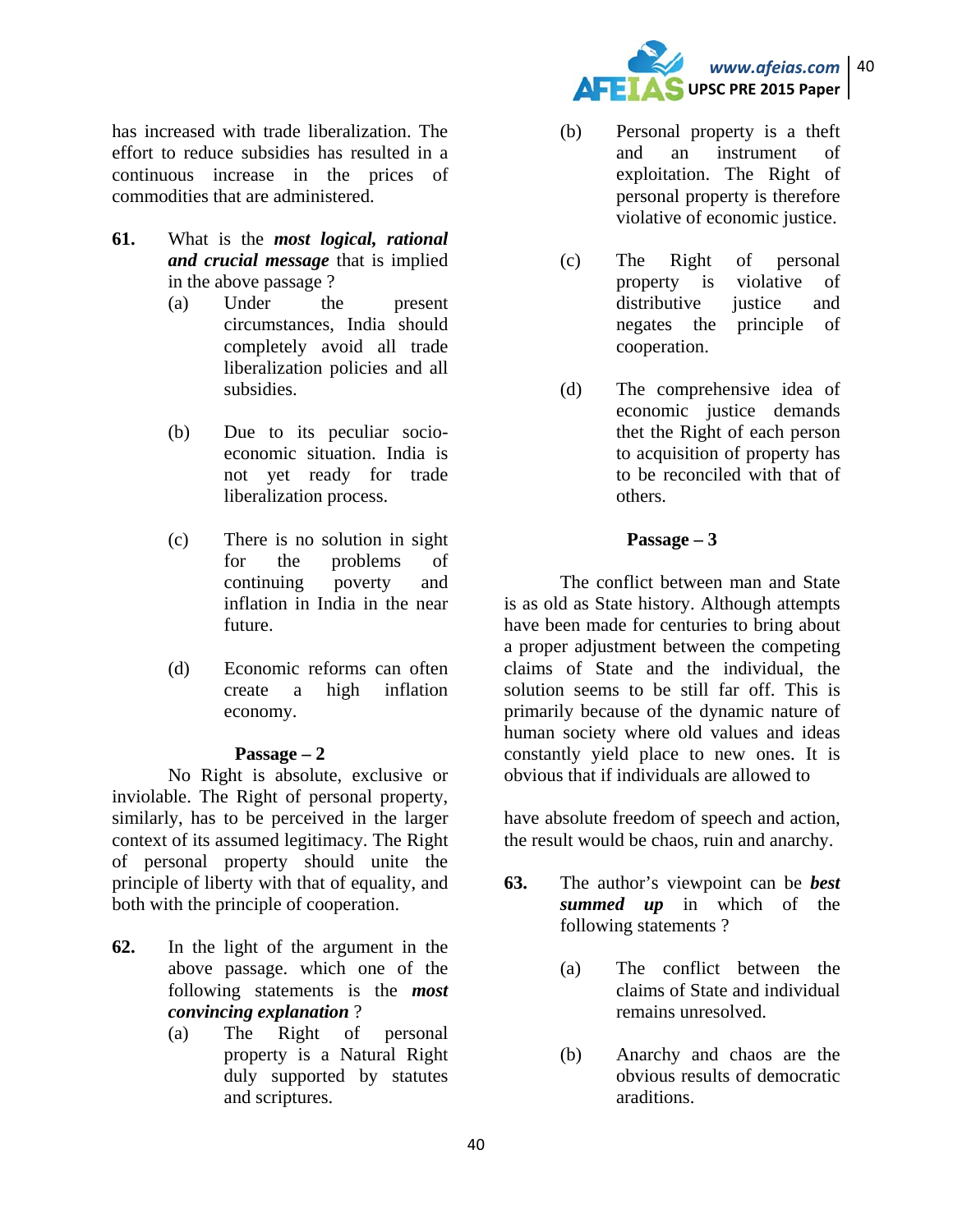

- $(c)$ Old values, ideas and traditions persist despite the dynamic nature of human society.
- $(d)$ Constitutional guarantee of freedom of speech is not in the interest of society.

### निम्नलिखित 7 (सात) प्रश्नांशों के लिए निर्देश :

निम्नलिखित **चार परिच्छेदों** को पढिए और उनके नीचे आने वाले प्रश्नांशों के उत्तर दीजिए। इन प्रश्नांशों के आपके उत्तर केवल इन परिच्छेदों पर ही आधारित होने चाहिए ।

#### परिच्छेद $-1$

भारत सतत उच्च मुद्रास्फीति से ग्रस्त रहा है। निर्देशित कीमतों में वृद्धि, मॉंग और पूर्ति में असंतुलन, रुपये के अवमूल्यन से बदतर हुई आयातित मुद्रास्फीति, और सट्टेबाजी – इन सबने मिलकर उच्च मुद्रास्फीति को बनाए रखा है। यदि इन सभी में कोई एक समान तत्त्व है, तो वह यह है कि इनमें से कई आर्थिक सुधारों के परिणाम हैं। अन्तर्राष्ट्रीय कीमतों में बदलाव के प्रभावों के प्रति भारत की सुभेद्यता (वल्नरेबिलिटी) व्यापार उदारीकरण के साथ—साथ और बढी है। उपदानों को कम करने के प्रयासों के कारण उन वस्तुओं की कीमतों में निरन्तर वृद्धि हुई है जो निर्देशित हैं।

- उपर्युक्त परिच्छेद में अन्तर्निहित सर्वाधिक 61. तार्किक, तर्कसंगत और महत्त्वपूर्ण संदेश क्या है ?
	- मौजूदा परिस्थितियों में, भारत को पूरी  $(a)$ तरह से व्यापार उदारीकरण की नीतियों एवं सभी उपदानों से बचना चाहिए।
	- अपनी विशिष्ट सामाजिक–आर्थिक  $(b)$ रिथति के कारण. भारत अभी व्यापारिक उदारीकरण की प्रक्रिया के लिए तैयार नहीं है।
	- निकट भविष्य में भारत में सतत  $(c)$ निर्धनता एवं मुद्रास्फीति की समस्याओं का कोई समाधान नहीं दिखता।

आर्थिक सुधार प्रायः उच्च मुद्रास्फीति  $(d)$ वाली अर्थव्यवस्था उत्पन्न कर सकते हैं ।

#### परिच्छेद $-2$

कोई भी अधिकार परम, अनन्य और अनुल्लंघीय नहीं है। इसी तरह, व्यक्तिगत सम्पत्ति के अधिकार को उसकी कल्पित वैधता के बृहत्तर सन्दर्भ में देखा जाना चाहिए। व्यक्तिगत सम्पत्ति के अधिकार में, स्वतंत्रता के सिद्धान्त का समता के सिद्धान्त के साथ, और इन दोनों का सहयोग के सिद्धान्त के साथ समन्वय होना चाहिए।

- 62. उपर्युक्त परिच्छेद में दिए गए तर्क के आलोक में, निम्नलिखित में से कौन–सा एक कथन *सबसे* अधिक विश्वासप्रद स्पष्टीकरण है ?
	- व्यक्तिगत सम्पत्ति का अधिकार.  $(a)$ संविधियों और धर्मग्रन्थों द्वारा विधिवत समर्थित, एक नैसर्गिक अधिकार है।
	- व्यक्तिगत सम्पत्ति एक चोरी है तथा  $(b)$ शोषण का उपकरण है। अतः व्यक्तिगत सम्पत्ति का अधिकार आर्थिक न्याय का उल्लंघन है।
	- व्यक्तिगत सम्पत्ति का अधिकार वितरक  $(c)$ न्याय का उल्लंघन है तथा सहयोग के सिद्धान्त को नकारता है।
	- $(d)$ आर्थिक न्याय का व्यापक विचार इस बात की माँग करता है कि प्रत्येक व्यक्ति के सम्पत्ति अर्जन के अधिकार को, दूसरों के सम्पत्ति अर्जन के अधिकार के साथ सामंजस्यपूर्ण होना चाहिए।

#### परिच्छेद $-3$

मानव एवं राज्य के मध्य संघर्ष उतना ही पुराना है जितना कि राज्य का इतिहास। यद्यपि सदियों से राज्य एवं व्यक्ति के प्रतिस्पर्धी दावों के बीच तालमेल बनाने के प्रयास हुए हैं, किन्तू समाधान अभी भी दूर प्रतीत होता है। यह मुख्यतः इसलिए है क्योंकि मानव समाज की प्रकृति गतिशील है जिसमें पुराने मूल्यों और विचारों ने निरन्तर नए मुल्यों और विचारों को रश्यान दिया है। यह स्पष्ट है कि यदि व्यक्तियों को बोलने और कार्य करने की निरपेक्ष स्वतन्त्रता दे दी गई, तो उसका परिणाम अव्यवस्था, विनाश एवं अराजकता में हो सकता है।

निम्नलिखित कथनों में से कौन–सा एक, लेखक 63. के दृष्टिकोण का सर्वोत्तम साराश प्रस्तुत करता 숡 ?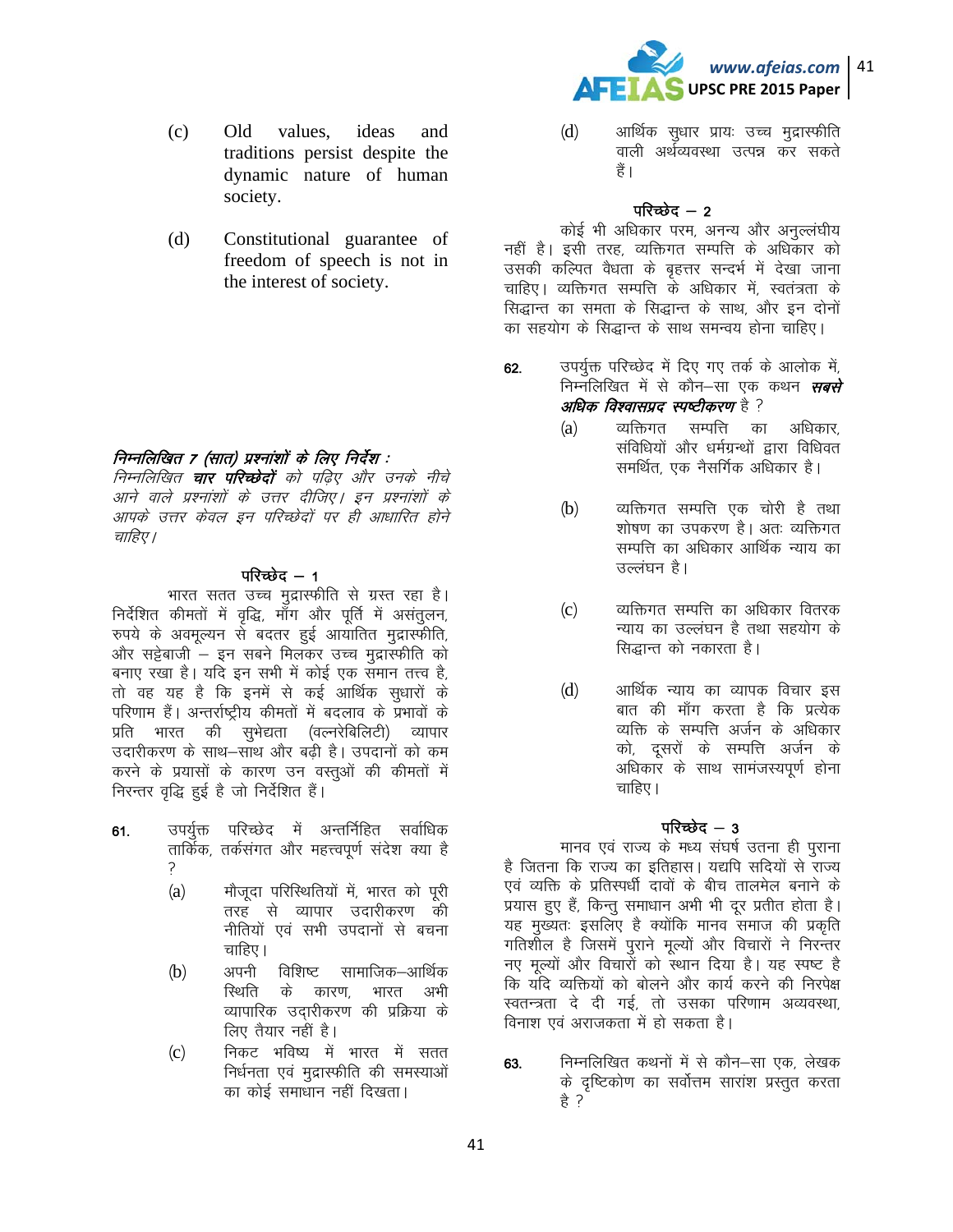

- (a) राज्य और व्यक्ति के दावों के बीच संघर्ष अनसूलझा बना रहता है।
- (b) अराजकता और अव्यवस्था लोकतांत्रिक परम्पराओं के स्वाभाविक परिणाम हैं।
- (c) मानव समाज की गतिशील प्रकृति के बावजूद प्राचीन मूल्य विचार और परम्पराएँ बनी रहती हैं।
- (d) वाक स्वातंत्र्य (फ्रीडम ऑफ स्पीच) की सवैधानिक गारंटी समाज के हित में नहीं है।

#### **Passage – 4**

Climate change is a complex policy issue with major implications in terms of finance. All actions to address climate change ultimately involve costs. Funding is vital for countries like India to design and implement adaptation and mitigation plans and projects. Lack of funding is a large impediment to implementing adaptation plans. The scale and magnitude of the financial support required by developing countries to enhance their domestic mitigation and adaptation actions are a matter of intense debate in the multilateral negotiations under the United Nations Framework Convention on Climate Change (UNFCCC). The Convention squarely put the rresponsibility for provision of financial support on the developed countries, taking into account their contribution to the stock of greenhouse gases (GHGs) in the atmosphere. Given the magnitude of the task and the funds required, domestic finances are likely to fall short of the current and projected needs of the developing countries.

Global funding through the multilateral mechanism of the Convention will enhance their domestic capacity to finance the mitigation efforts.

- **64.** According to the passage, which of the following is/are a matter of intense debate in the multilateral negotiations under UNFCCC regarding the role of developing countries in climate change ?
	- 1. The scale and size of required financial support.
	- 2. The crop loss due to climate change in the developing countries.
	- 3. To enhance the mitigation and adaptation action in the developing countries.

Select the correct answer using the code given below :

- $(a)$  1 only
- (b) 2 and 3 only
- $(c)$  1 and 3 only
- (d)  $1, 2$  and 3
- **65.** In this passage, the Convention puts the responsibility for the provision of financial support on the developed countries because of
	- 1. their higher level of per capita incomes.
	- 2. their large quantum of GDP.
	- 3. their large contribution to the stock of GHGs in the atmosphere.

Select the correct answer using the code given below :

- $(a)$  1 only
- $(b)$  1 and 2 only
- $\cosh 3$  only
- (d)  $1, 2$  and 3
- **66.** With regards to developing countries, it can be inferred from the passage thatclimate change is likely to have implications on their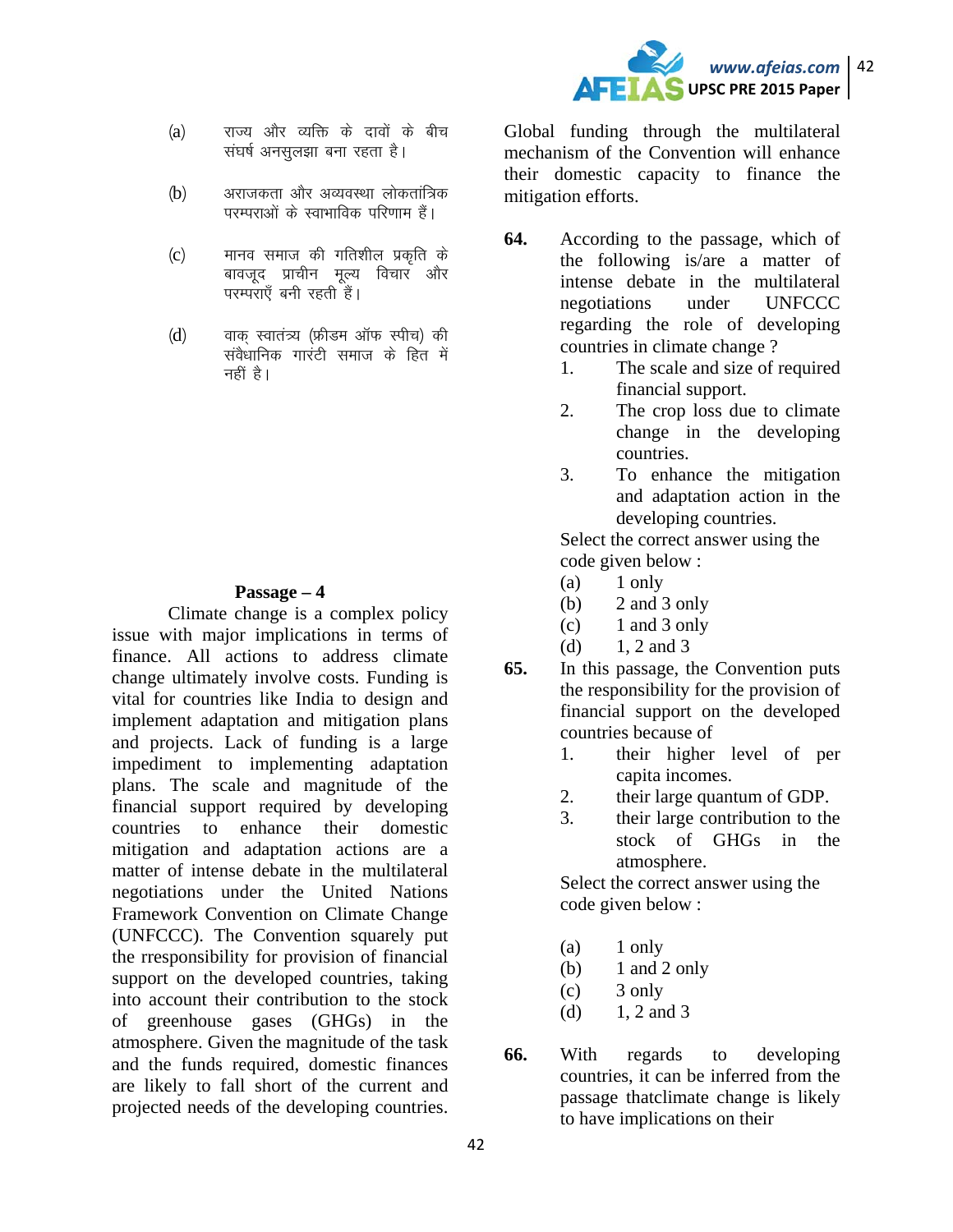

- $1_{-}$ domestic finances.
- $2<sup>1</sup>$ capacity for multilateral trade.

Select the correct answer using the code given below :

- $(a)$ 1 only
- $(b)$ 2 only
- Both 1 and 2  $(c)$
- $(d)$ Neither 1 nor 2
- 67. Which one of the following is essentially discussed in the passage?
	- Conflict between developed  $(a)$ and developing countries regarding support for mitigation.
	- Occurrence of climate change  $(b)$ due to excessive exploitation of natural resources by the developed countries
	- Lack of political will on the  $(c)$ part of all the countries to implement adaptation plans
	- $(d)$ Governance problems of developing countries as a result of climate chang

# परिच्छेद $-4$

जलवायू परिवर्तन एक ऐसा जटिल नीतिगत मुद्दा .<br>है जो वित्त पर व्यापक प्रभाव डालता है। जलवाय<u>ु</u> परिवर्तन से निपटने वाले हर प्रयास में अन्ततः लागत शामिल है। भारत जैसे देशों के लिए, अनुकूलन (अडैप्टेशन) तथा न्यूनीकरण (मिटिगेशन) की योजनाओं .<br>और परियोजनाओं के अभिकल्पन और कार्यान्वयन के लिए निधीयन (फंडिग) अत्यावश्यक है। निधि का अभाव अनुकूलन योजनाओं के कार्यान्वयन में एक बड़ी बाधा है। जलवायु परिवर्तन पर संयुक्त राष्ट्र फ्रेमवर्क कन्वेंशन (यूनाइटेड नेशन्स फ्रेमवर्क कन्वेंशन ऑन क्लाइमेट चेंज) (UNFCCC) के अन्तर्गत बहुस्तरीय वार्ताओं में, विकासशील देशों द्वारा उनके घरेलू न्यूनीकरण तथा अनुकूलन कार्यों के संवर्धन के लिए अपेक्षित वित्तीय सहायता का पैमाना तथा परिमाण सघन चर्चा के विषय हैं। यह सम्मेलन विकसित देशों पर, वायुमंडल में ग्रीनहाउस गैसों (GHGs) के जमाव में उनके योगदान के आधार पर वित्तीय संहायता का प्रावधान करने की समान रूप से जिम्मेदारी डालता है। इस कार्य की मात्रा तथा उसके लिए निधियों की आवश्यकता को देखते हुए,

विकासशील देशों की मौजूदा तथा अनुमानित (प्रोजेक्टेड) आवश्यकताओं के लिए जरूरी घरेलू वित्तीय संसाधन कम पड़ने की संभावना है। इस सम्मेलन (कन्वेंशन) की बहुपक्षीय क्रियाविधि के माध्यम से किया गया वैश्विक निधीयन, न्यूनीकरण प्रयासों के वित्तपोषण के लिए उनकी घरेलू क्षमता की वृद्धि करेगा।

- इस परिच्छेद के अनुसार, जलवायु परिवर्तन में 64. विकासशील देशों की भूमिका के संदर्भ में UNFCCC के अन्तर्गत बहुपक्षीय वार्ताओं में, निम्नलिखित में से कौन–सा7से. गहन चर्चा का / के विषय है / हैं ?
	- अपेक्षित वित्तीय सहायता का पैमाना  $1.$ तथा परिमाण।
	- विकासशील देशों में जलवायु परिवर्तन  $2.$ के कारण होने वाली उपज की हानि।
	- विकासशील देशों में न्यूनीकरण तथा 3. अनुकूलन कार्यों का संवर्धन करना।

नीचे दिए गए कूट का प्रयोग कर सही उत्तर चुनिए :

- $(a)$ केवल 1
- $(b)$ केवल 2 और 3
- केवल 1 और 3  $(c)$
- 1, 2 और 3  $(d)$
- इस परिच्छेद में, यह सम्मेलन विकसित देशों पर 65. वित्तीय सहायता का प्रावधान करने की जिम्मेदारी किस कारण डालता है ?
	- उनका प्रति व्यक्ति आय का उच्चतर  $1<sub>1</sub>$ स्तर।
	- उनकी GDP की अधिक मात्रा।  $\mathfrak{D}$
	- $3.$ वायुमंडल मे ग्रीनहाउस गैसो (GHGs) के जमाव में उनका बृहत योगदान।

नीचे दिए गए कूट का प्रयोग कर सही उत्तर चूनिए :

- $(a)$ केवल 1
- केवल 1 और 2  $(b)$
- $(c)$ केवल 3
- $(d)$ 1. 2 और 3
- विकासशील देशों के सम्बन्ध में, परिच्छेद से यह 66. अनुमान निकाला जा सकता है कि जलवायू परिवर्तन से उनके
	- घरेलू वित्त पर प्रभाव पडना संभावित  $1.$ है ।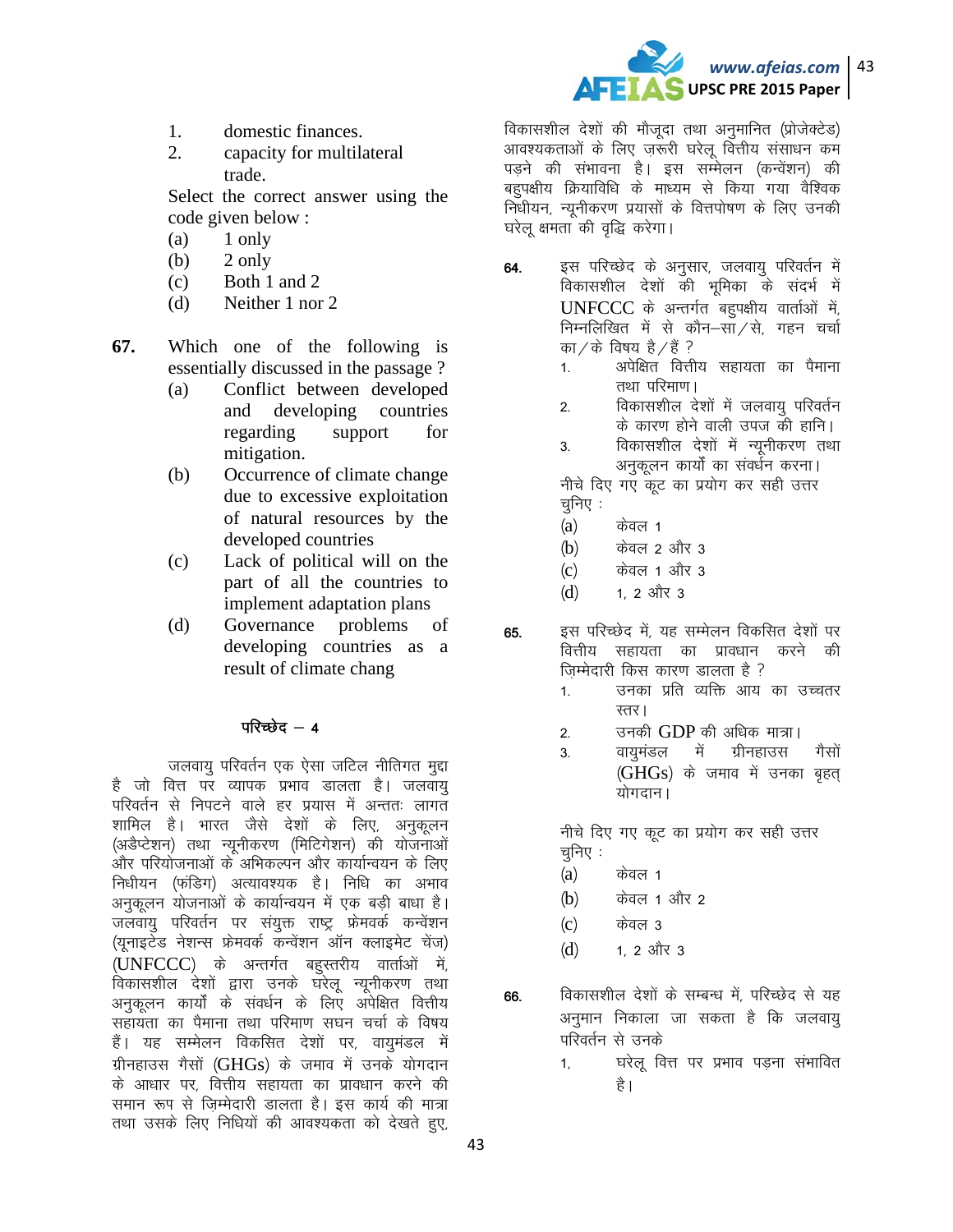

2. बहुपक्षीय व्यापार की क्षमता पर प्रभाव पडना संभावित है।

नीचे दिए गए कूट का प्रयोग कर सही उत्तर चुनिए $:$ 

- $(a)$  केवल 1
- $(b)$  केवल 2
- $(c)$  1 और 2 दोनों
- $(d)$  नतो 1 न ही 2

67. इस परिच्छेद में, निम्नलिखित में से किस एक पर अनिवार्यतः विचार–विमर्श किया गया है ?

- (a) न्यूनीकरण हेतू सहायता देने के बारे में, विकसित और विकासशील देशों के बीच द्रन्द्र
- (b) विकसित देशों द्वारा प्राकृतिक संसाधनों के अतिशय दोहन के कारण जलवायु परिवर्तन का होना
- (c) अनुकूलन योजनाओं को कार्यान्वित करने में सभी देशों की राजनीतिक इच्छाशक्ति में कमी
- (d) जलवायू परिवर्तन के परिणाम के कारण, विकासशील देशों की शासन समस्याएँ
- **68.** Between 6 PM and 7 PM the minute hand of a clock will be ahead of hour hand by 3 minutes at
	- (a)  $6:15 \text{ PM}$
	- (b)  $6:18 \text{ PM}$
	- $(c) 6 : 36 PM$
	- (d)  $6:48 \text{ PM}$
- **69.** There are 5 tasks and 5 persons. Task-1 cannot be assigned to either person-1 or person-2. Task-2 must be assigned to either person-3 or person-4. Every person is to be

assigned one task. In how many ways can the assignment be done ?

- $(a) 6$
- (b) 12
- $(c)$  24
- (d) 144
- **70.** The monthly income of Peter and paul are in the ratio of 4 : 3. Their expenses are in the ratio of 3 : 2. If each saves ` 6,000 at the end of the month, their monthly incomes respectively are (in `)
	- (a) 24,000 and 18,000
	- (b) 28,000 and 21,000
	- (c) 32,000 and 24,000
	- (d) 34,000 and 26,000
- **71.** Two cities A and B are 360 km apart. A car goes from A to B with a speed of 40 km/hr and returns to A with a speed of 60 km/hr. What is the average speed of the car ?
	- (a) 45 km/hr
	- (b) 48 km/hr
	- $\frac{1}{2}$  50 km/hr
	- (d) 55 km/hr

### *Direction for the following 2 (two) items :*

*Read the following passage and answer the 2 (two) items that follow :* 

A, B, C, D, E and F are cousins. No two cousins are of the same age, but all have birthdays on the same day of the same month. The youngest is 17 years old and the oldest E is 22 years old. F is somewhere between B and D in age. A is older than B.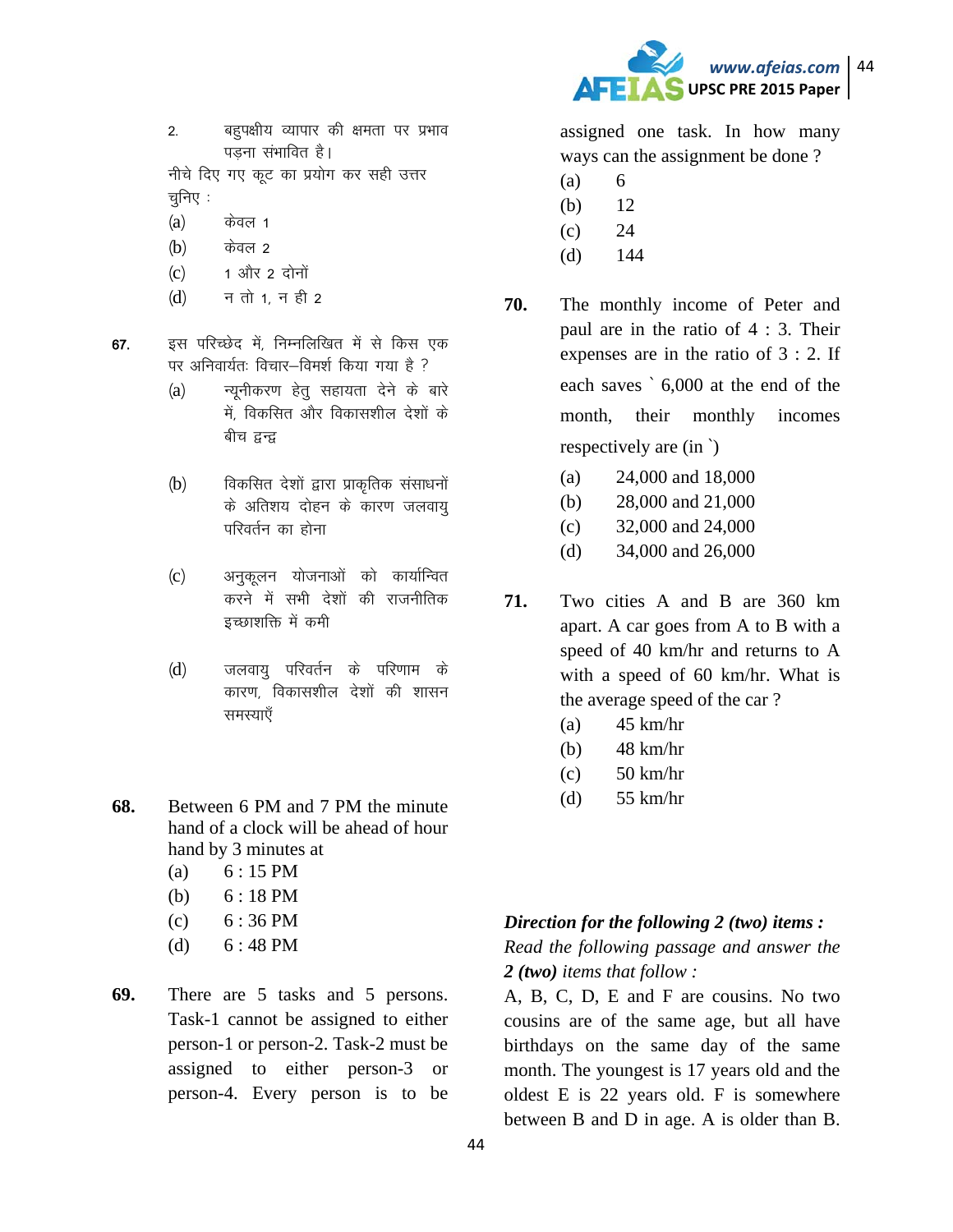

C is older than D. A is one year older than C.

- **72.** Which one of the following is possible ?
	- (a) D is 20 years old
	- (b) F is 18 years old
	- (c) F is 19 years old
	- (d) F is 20 years old
- **73.** What is the number of logically possible orders of all six cousins in terms of increasing age ?
	- $(a)$  1
	- $(b)$  2
	- $(c)$  3
	- $(d)$  4
- **74.** In a society it is customaty for friends of the same sex to hug and for friends of opposite sex to shake hands when they. meet A group of friends met in a party and there were 24 handshakes.

Which one among the following numbers indicates the possible number of hugs ?

- (a) 39
- (b) 30
- $(c)$  21
- $(d)$  20
- $(d)$  अपराह 6 : 48
- 69. 5 कार्य हैं और 5 व्यक्ति हैं। कार्य-1, या तो व्यक्ति-1 को अथवा व्यक्ति-2 को नहीं दिया जा सकता। कार्य-2, या तो व्यक्ति-3 को अथवा व्यक्ति-4 को ही दिया जाना चाहिए। हर व्यक्ति को एक कार्य दिया जाना है। कार्य कितने तरीकों से दिया जा सकता है ?
	- $(a)$  6
	- $(b)$  12
	- $(c)$  24
	- $(d)$  144
- 70.  $\frac{1}{2}$ पीटर और पॉल की मासिक आय 4 : 3 के अनुपात में है। उनके व्यय 3 : 2 के अनुपात में हैं। यदि मास के अंत में प्रत्येक व्यक्ति ` 6,000 की बचत करता है, तो उनकी मासिक आय $($ में) क्रमशः क्या हैं ?
	- $(a)$  24,000 और 18,000
	- (b) 28,000 और 21,000
	- (c) 32,000 और 24,000
	- (a) 34,000 और 26,000
- 71.  $\vec{r}$  दो शहर, A और B, एक-दूसरे से 360km की दूरी पर हैं। एक कार  $A$  और  $B$  तक  $40 \text{km/hr}$  की चाल से जाती है और 60 km/hr की चाल से A तक लौट आती है। कार की औसत चाल क्या है ?
	- (a)  $45 \text{ km/hr}$
	- $(b)$  48 km/hr
	- $\langle c \rangle$  50 km/hr
	- $(d)$  55 km/hr

- $68.$  अपराह 6 बजे से 7 बजे के बीच किस समय, किसी घड़ी की मिनट की सुई घंटे की सुई से  $3$  मिनट आगे होगी  $\overline{?}$ 
	- $(a)$  अपराह 6 : 15
	- $(b)$  3 अपराह 6 : 18
	- (c) अपराह 6 : 36

निम्नलिखित 2 (दो) प्रश्नांशों के लिए निर्देश :

निम्नलिखित परिच्छेद को पढिए और उसके नीचे आने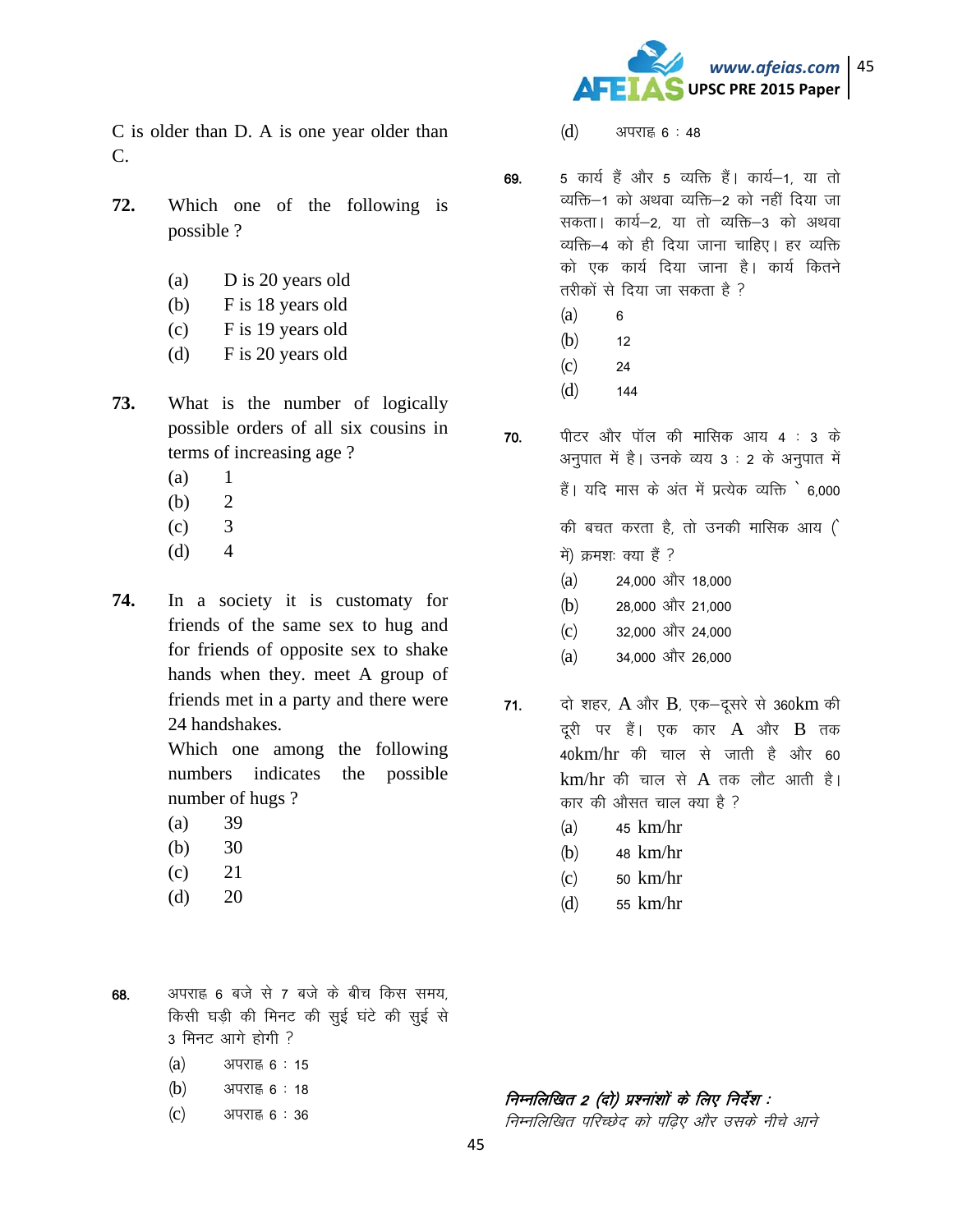

वाले **2 (दो)** प्रश्नांशों के उत्तर दीजिए :

 $A.B.C.D.E$  और  $F$  चचेरे भाई हैं। कोई भी दो चचेरे भाई एक ही उम्र के नहीं हैं, किन्तु सभी का जन्मदिन एक ही माह की एक तारीख को पड़ता है। सबसे छोटा 17  $q$  का है और सबसे बड़ा E, 22 वर्ष का है। F उम्र में कहीं B और D के बीच में है। A, B से उम्र में बड़ा है।  $C, D$  से उम्र में बड़ा है।  $A, C$  से एक वर्ष बड़ा है।

- $72.$  निम्नलिखित में से कौन-सा एक संभव है ?
	- $(a)$  D, 20 वर्ष का है
	- $(b)$  F, 18 वर्ष का है
	- (c)  $F$ , 19 वर्ष का है
	- $(d)$  F, 20 वर्ष का है
- 73. सभी छः चचेरे भाइयों को, बढ़ती हुई उम्र के आधार पर, तर्कसंगत रूप से कितने अनुक्रमों में रखना संभव है ?
	- $(a)$  1
	- $(b)$  2
	- $\begin{pmatrix} c \\ c \end{pmatrix}$  3
	- $(d)$  4
- 74. किसी समाज में यह रिवाज है कि एक ही लिंग के मित्र मिलते समय एक-दसरे के गले लग कर मिलते हैं, और विपरीत लिंग के मित्र मिलते समय एक-दूसरे से हाथ मिलाकर मिलते हैं। एक पार्टी में मित्रों के एक समूह मिलने पर 24 बार हाथ मिलाए गए। निम्नलिखित में से कौन–सी एक संख्या, गले

लगने की संभावित संख्या इंगित करती है ?  $(a)$  39

- $(b)$  30
- 
- $(c)$  21
- $(d)$  20
- **75.** Two men, Anil and David, and two women, Shabnam and Rekha are in a sales group. Only two speak Tamil. The other two speak Marathi. Only one man and one woman can drive a car. Shabnam speaks Marathi. Anil

speaks Tamil. Both Rekha and David can drive.

Which of the following statements is true ?

- (a) Both the Tamil speakers can drive a car.
- (b) Both the Marathi speakers can drive a car.
- (c) Both of those who can drive a car speak Marathi.
- (d) One of those who can drive a car speaks Tamil.
- **76.** In a plane, line X is perpendicular to line Y and paraller to line Z; line U is perpendicular to both lines V and W; line X is perpendicular to line V. Which one of the following statements is correct ?
	- (a) Z, U and W are parallel.
	- (b) X, Y and Y are parallel.
	- (c) Z, V and U are all perpendicular to W.
	- (d) Y, V and W are parallel.
- **77.** A cow costs more than 4 goats but less than 5 goats. If a goat costs between ` 600 and ` 800, which of the following is a *most valid conclusion* ?
	- (a) A cow costs more than ` 2,500.
	- (b) A cow costs less than ` 3,600.
	- (c) A cow costs between ` 2,600 and ` 3,800.
	- (d) A cow costs between ` 2,400 and ` 4,000.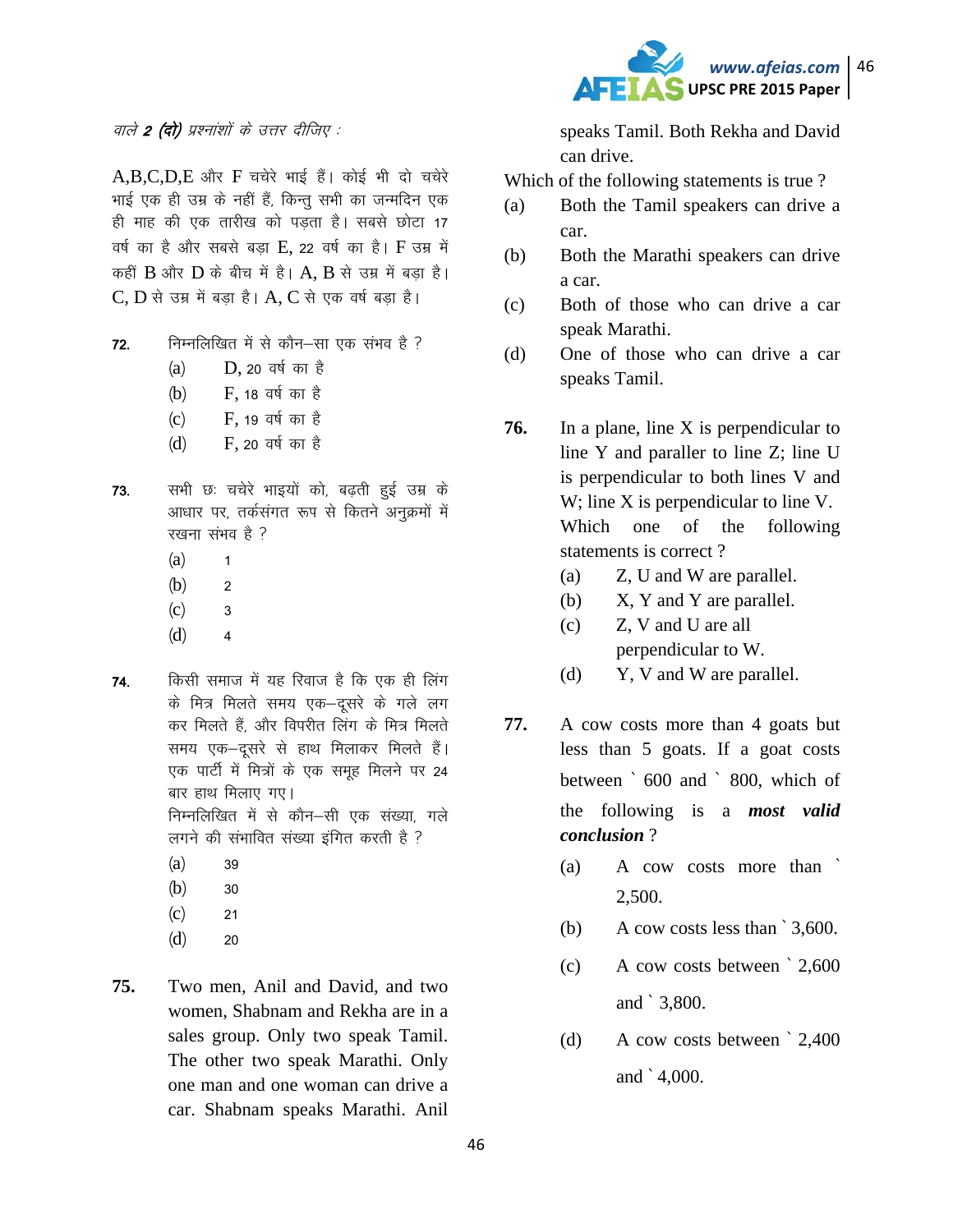

**78.** A society consists of only two types of people – fighters and cowards. Two cowards are always friends. A fighter and a coward are always enemies. Fighters are indifferent to one another. If A and B are enemies, C and D are friends, E and F are indifferent to each other, A and E are not enemies, while B and F are enemies.

> Which of the following statements is correct ?

- (a) B, C and F are cowards.
- (b) A, E and F are fighters.
- (c) B and E are in the same
- (d) A and F are in different categories.
- **79.** In a box of marbles, there are three are less white marbles than the red ones and five more white marbles than the green ones. If there are a total of 10 white marbles, how many marbles are there in the box ?
	- (a) 26
	- (b) 28
	- (c) 32
	- (d) 36
- **80.** Candidiates in a competitive examination consisted of 60% men and 40% woman. 70% men and 75% woman cleared the qualifying test and entered the final test where 80% men and 70% women were successful.

Which of the following statements is correct ?

(a) Success rate is higher for women.

- (b) Overall success rate is below 50%.
- (c) More men cleared the examination than women.
- (d) Both (a) and (b) above are correct.
- 75. वो पुरुष, अनिल और डेविड, और दो महिलाएँ, शबनम और रेखा, एक विक्रेता समूह में हैं। केवल दो तमिलभाषी हैं। अन्य दो मराठीभाषी हैं। इनमें से केवल एक पुरुष और एक महिला कार चला सकते हैं। शबनम मराठीभाषी है। अनिल तमिलभाषी है। रेखा और डेविड दोनों कार चला सकते हैं।

निम्नलिखित में से कौन–सा कथन सत्य है ?

- (a) वोनों तमिलभाषी कार चला सकते हैं।
- (b) वोनों मराठीभाषी कार चला सकते हैं।
- (c) वोनों कार चलाने वाले. मराठीभाषी हैं।
- $(d)$  कार चलाने वालों में से एक, तमिलभाषी है।
- **76.** पक समतल में, रेखा  $X$ , रेखा  $Y$  के अनुलंब है और रेखा  $z$  के समांतर है; रेखा  $U$ , रेखा  $V$ और रेखा  $W$  दोनों के अनुलंब है; रेखा  $X$ , रेखा  $V$  के अनलंब है। निम्नलिखित में से कौन–सा एक कथन सही है  $\mathcal{L}$ 
	- (a)  $Z$ , U और W समांतर है।
	- (b)  $X, V$  और Y समांतर है।
	- (c)  $Z$ , V और U, सभी W के अनुलंब है ।
	- (d)  $Y, V \triangleleft N$  समांतर है।
- 77. पिंक गाय की कीमत 4 बकरियों की कीमत से अधिक है लेकिन 5 बकरियों की कीमत से कम है। यदि एक बकरी की कीमत `600 और ` 800 के बीच है, तो निम्नलिखित में से कौन-सा सर्वोत्तम वैध निष्कर्ष है ?
	- (a) एक गाय की कीमत ` 2.500 से अधिक है।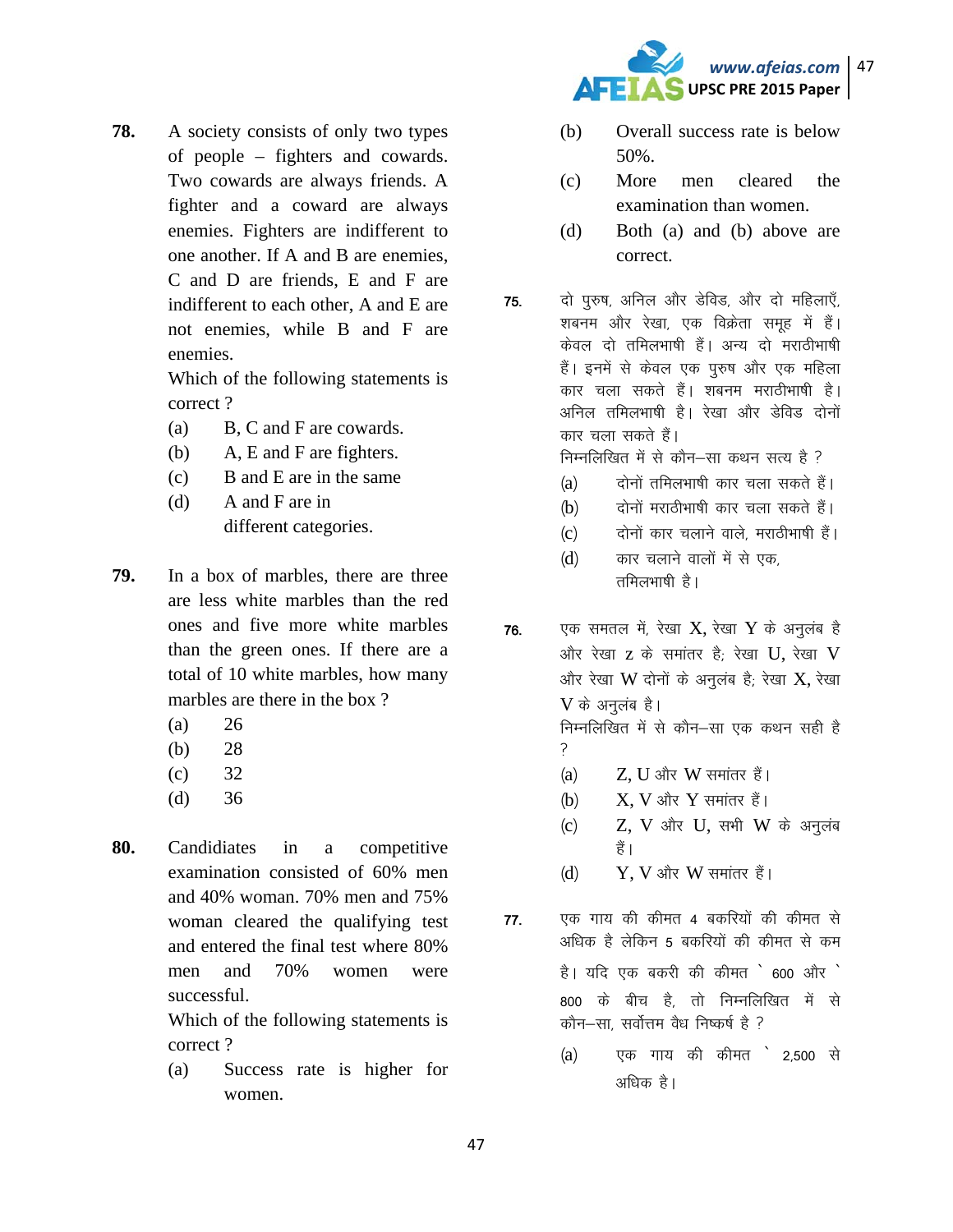

- (b) एक गाय की कीमत `3,600 से कम है।
- $(c)$  एक गाय की कीमत ` 2,600 और ` 3,800 के बीच है।
- $(d)$  एक गाय की कीमत ` 2,400 और ` 4.000 के बीच है।
- 78. पिंक समाज में केवल दो प्रकार के लोग होते हैं - योद्धा और कायर। दो कायर हमेशा दोस्त होते हैं। एक योद्धा और एक कायर हमेशा दुश्मन होते हैं। योद्धा एक-दूसरे से उदासीन रहते हैं। यदि A और B दुश्मन हैं, C और D दोस्त हैं, E और F एक-दूसरे से उदासीन रहते हैं,  $\rm A$  और  $\rm E$  दृश्मन नहीं हैं, जबकि  $\rm B$  और  $\rm F$ दुश्मन हैं।

निम्नलिखित में से कौन–सा कथन सही है ?

- (a) B, C और F कायर हैं।
- (b)  $A, E \, \text{and} \, F \, \text{and} \, \hat{\epsilon}$ ।
- (c) B, और E एक ही कोटि में हैं।
- (d) A और F भिन्न कोटियों में हैं।
- 79. एक बक्से में, जिसमें गोलियाँ हैं, लाल गोलियों से तीन कम सफेद गोलियाँ हैं और हरी गोलियों से पाँच अधिक सफेद गोलियाँ हैं। यदि कुल 10 सफेद गोलियाँ हैं, तो बक्से में कुल कितनी गोलियाँ हैं $\overline{z}$ 
	- $(a)$  26
	- $(b)$  28
	- $\langle c \rangle$  32
	- $(d)$  36

80. किसी प्रतियोगी परीक्षा में 60% पुरुष और  $40\%$  महिला परीक्षार्थी थे। 70% पुरुष और  $75\%$  महिला प्रतियोगियों ने अर्हक परीक्षण में सफल होकर अंतिम परीक्षण में भाग लिया जिसमें 80% पुरुष और 70% महिलाएँ सफल रहीं ।

निम्नलिखित में से कौन-सा कथन सही है ?

- (a) महिलाओं में सफलता दर उच्चतर है।
- (b) समग्र सफलता दर 50% से नीचे है।
- (c) महिलाओं की अपेक्षा पुरुष अधिक संख्या में सफल रहे।
- (d) उपर्युक्त (a) और (b) दोनों सही हैं।